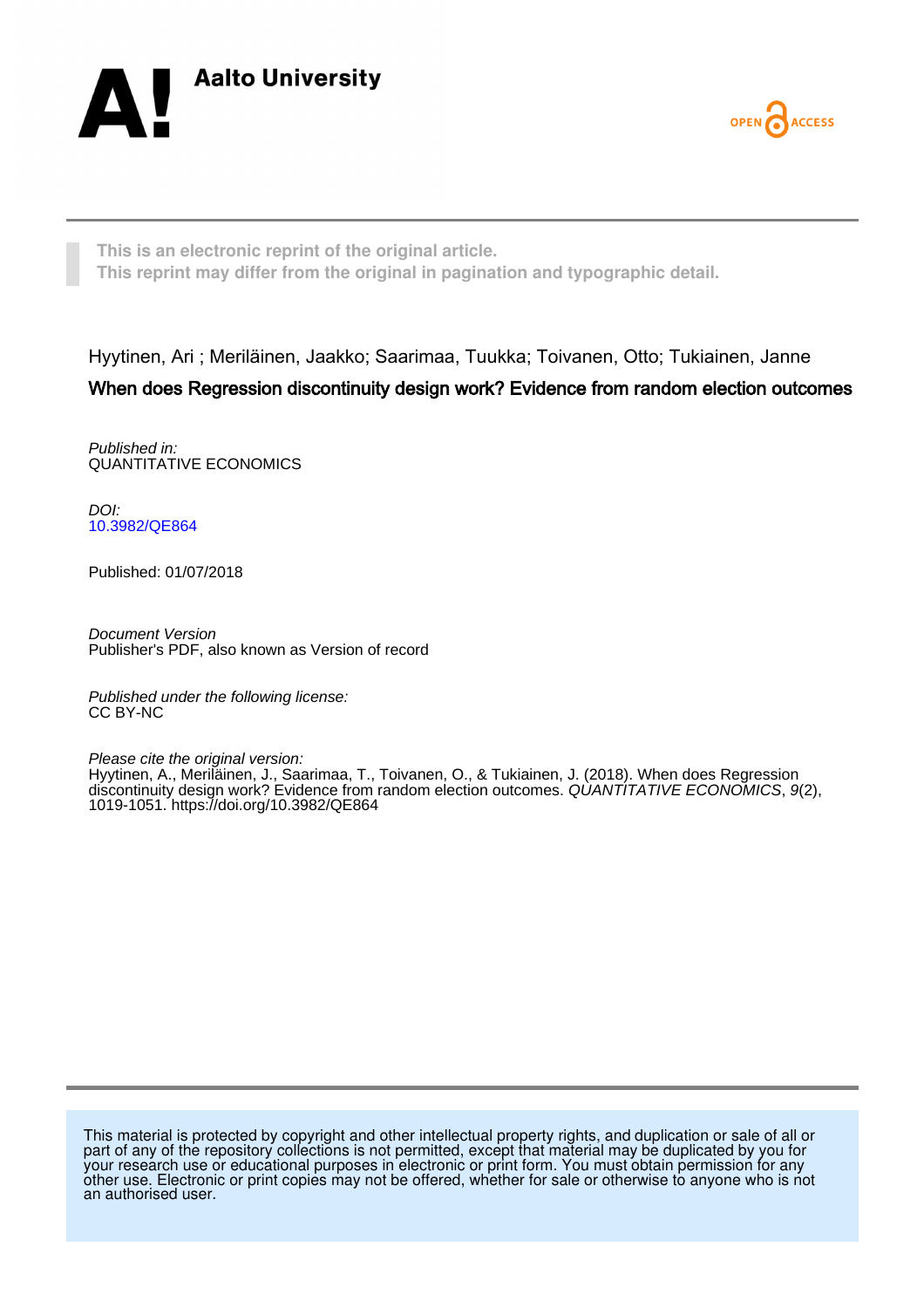# **When does regression discontinuity design work? Evidence from random election outcomes**

Ari Hyytinen School of Business and Economics, University of Jyväskylä

Jaakko Meriläinen Institute for International Economic Studies, Stockholm University

Tuukka Saarimaa School of Business, Aalto University and VATT Institute for Economic Research

> OTTO TOIVANEN School of Business, Aalto University and KU Leuven

## Janne Tukiainen

Department of Government, London School of Economics and Political Science and VATT Institute for Economic Research

We use elections data in which a large number of ties in vote counts between candidates are resolved via a lottery to study the personal incumbency advantage. We benchmark non-experimental regression discontinuity design (RDD) estimates against the estimate produced by this experiment that takes place exactly at the cutoff. The experimental estimate suggests that there is no personal incumbency advantage. In contrast, conventional local polynomial RDD estimates suggest a moderate and statistically significant effect. Bias-corrected RDD estimates that apply robust inference are, however, in line with the experimental estimate. Therefore, state-of-the-art implementation of RDD can meet the replication standard in the context of close elections.

KEYWORDS. Close elections, experiment, incumbency advantage, regression discontinuity design.

JEL classification. C21, C52, D72.

© 2018 The Authors. Licensed under the [Creative Commons Attribution-NonCommercial License 4.0](https://creativecommons.org/licenses/by-nc/4.0/legalcode). Available at <http://qeconomics.org>. <https://doi.org/10.3982/QE864>

Ari Hyytinen: [ari.hyytinen@jyu.fi](mailto:ari.hyytinen@jyu.fi)

Jaakko Meriläinen: [jaakko.merilainen@iies.su.se](mailto:jaakko.merilainen@iies.su.se)

Tuukka Saarimaa: [tuukka.saarimaa@vatt.fi](mailto:tuukka.saarimaa@vatt.fi) Otto Toivanen: [otto.toivanen@aalto.fi](mailto:otto.toivanen@aalto.fi)

Janne Tukiainen: [janne.tukiainen@vatt.fi](mailto:janne.tukiainen@vatt.fi)

We thank anonymous referees, Manuel Bagues, Christine Benesch, Jon Fiva, Dominik Hangartner, Kaisa Kotakorpi, Benoit Le Maux, Yao Pan, Torsten Persson, Miikka Rokkanen, Riikka Savolainen, and conference and seminar participants at EPCS, EPSA, LSE, Rennes 1, Stockholm University, Warwick, and VATT for comments.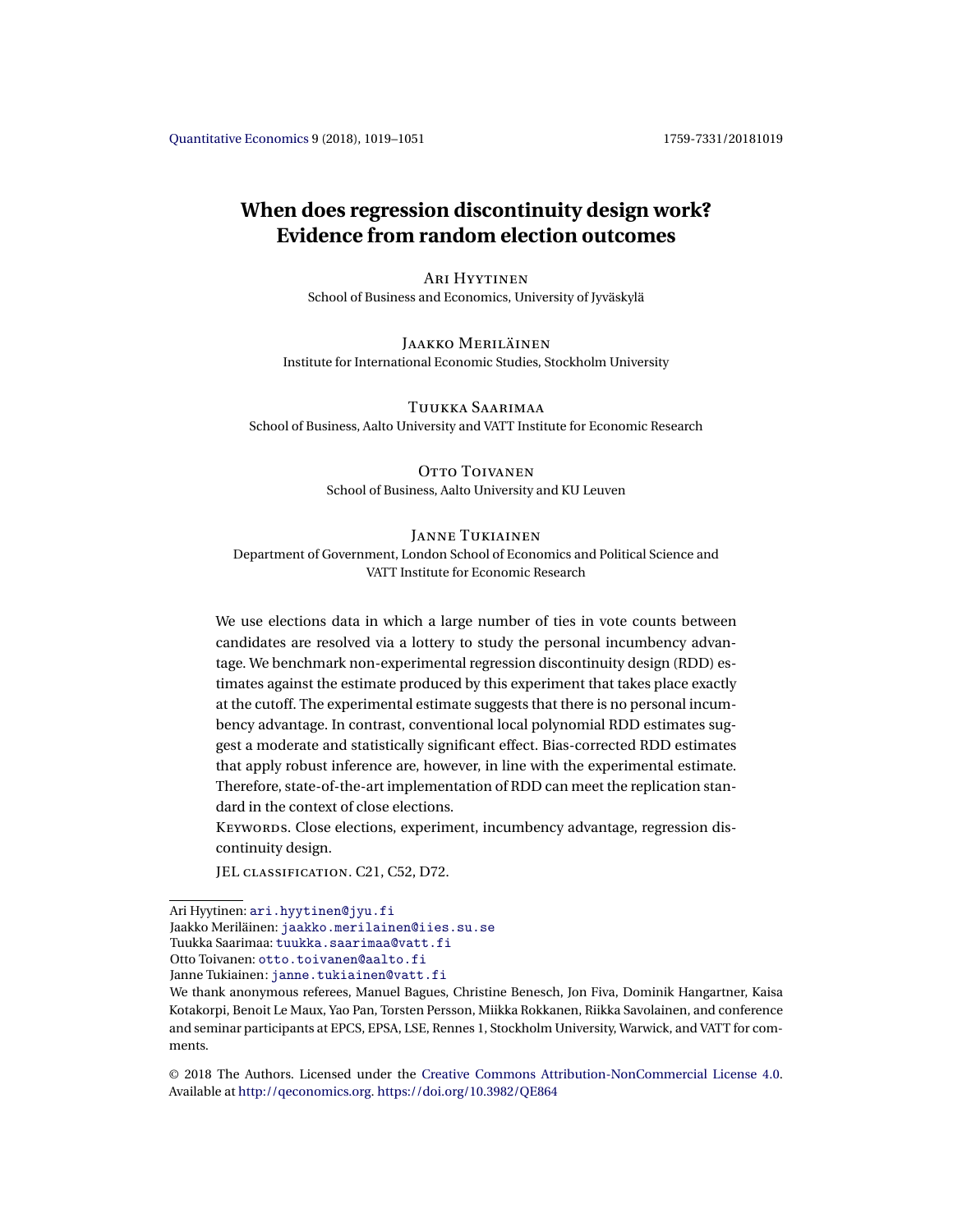## 1. Introduction

<span id="page-2-0"></span>A non-experimental empirical tool meets a very important quality standard if it can reproduce the results from a randomized experiment (LaLonde [\(1986\)](#page-31-0), Fraker and Maynard [\(1987\)](#page-30-0), Dehejia and Wahba [\(2002\)](#page-30-0), and Smith and Todd [\(2005\)](#page-32-0)). In a regression discontinuity design (RDD), individuals are assigned dichotomously to a treatment if they cross a given cutoff of an observable and continuous forcing variable, whereas those who fail to cross the cutoff form the control group (Thistlethwaite and Campbell [\(1960\)](#page-32-0), Lee [\(2008\)](#page-31-0), and Imbens and Lemieux [\(2008\)](#page-31-0)). If the conditional expectation of the potential outcome is continuous in the forcing variable at the cutoff, correctly approximating the regression function above and below the cutoff, and comparing the values of the regression function for the treated and control groups at the cutoff gives the average treatment effect at the cutoff. We study whether RDD can, in practice, reproduce an experimental estimate that we obtain by utilizing data from electoral ties between two or more candidates in recent Finnish municipal elections.<sup>1</sup>

The unique feature of our data is that ties were resolved via a lottery and that the random assignment occurs *right at the cutoff*. This feature means that if RDD works, it should produce an estimate that exactly matches our experimental estimate. Unlike in the prior work comparing RDD and an experiment, our experimental treatment effect is the same as the one that RDD targets. The setup of both the experiment and RDD refer to the same institutional context, to the same population of units, and basically to the same estimand.<sup>2</sup>

To explore whether RDD reproduces the experimental estimate, we utilize a data set that includes nearly 200,000 candidates who run for a seat in municipal councils in local Finnish elections every fourth year during 1996–2012. The elections were organized in a shared institutional environment and allow us to study whether there is a personal incumbency advantage, that is, extra electoral support that an incumbent politician of a given party enjoys when she runs for re-election, relative to her being a non-incumbent candidate from the same party and constituency (see, e.g., Erikson and Titiunik [\(2015\)](#page-30-0)). Our experimental estimate of the personal incumbency advantage is estimated from data on 1351 candidates for whom the (previous) electoral outcome was determined via random seat assignment due to ties in vote counts.<sup>3</sup> The experimental estimate provides

 $<sup>1</sup>$  Investigating the performance of RDD in an electoral setting seems particularly important, as numerous</sup> applications of RDD have used close elections to estimate the effects of electoral results on a variety of economic and political outcomes (see, e.g., Lee, Moretti, and Butler [\(2004\)](#page-31-0), Ferreira and Gyourko [\(2009\)](#page-30-0), Gerber and Hopkins [\(2011\)](#page-30-0), Folke and Snyder [\(2012\)](#page-30-0), and De Magalhaes [\(2014\)](#page-29-0)). de la Cuesta and Imai [\(2016\)](#page-29-0) and Skovron and Titiunik [\(2015\)](#page-32-0) are recent surveys of the close elections RDD analyses.

<sup>2</sup>Black, Galdo, and Smith [\(2007\)](#page-28-0) come close to our analysis, because their experiment targets a population within a small bandwidth around the cutoff. However, as Black, Galdo, and Smith [\(2007,](#page-28-0) p. 107) point out, the experimental and non-experimental estimands are not quite the same in their setup: "Except in a common effect world, [---], the non-experimental estimators converge to a different treatment effect parameter than does the experimental estimator".

 $3$ Use of lotteries to solve electoral ties is not unique to Finland. For example, some U.S. state elections and many U.S. local elections have used lottery-based rules to break ties in elections (see, e.g., UPI, July 14, [2014,](#page-32-0) *The Atlantic*, November 19, [2012,](#page-32-0) and Stone [\(2011\)](#page-32-0)). Lotteries have been used to determine the winner in case of ties also in the Philippines (*Time*, May 17, [2013\)](#page-32-0), in India (*The Telegraph India*, February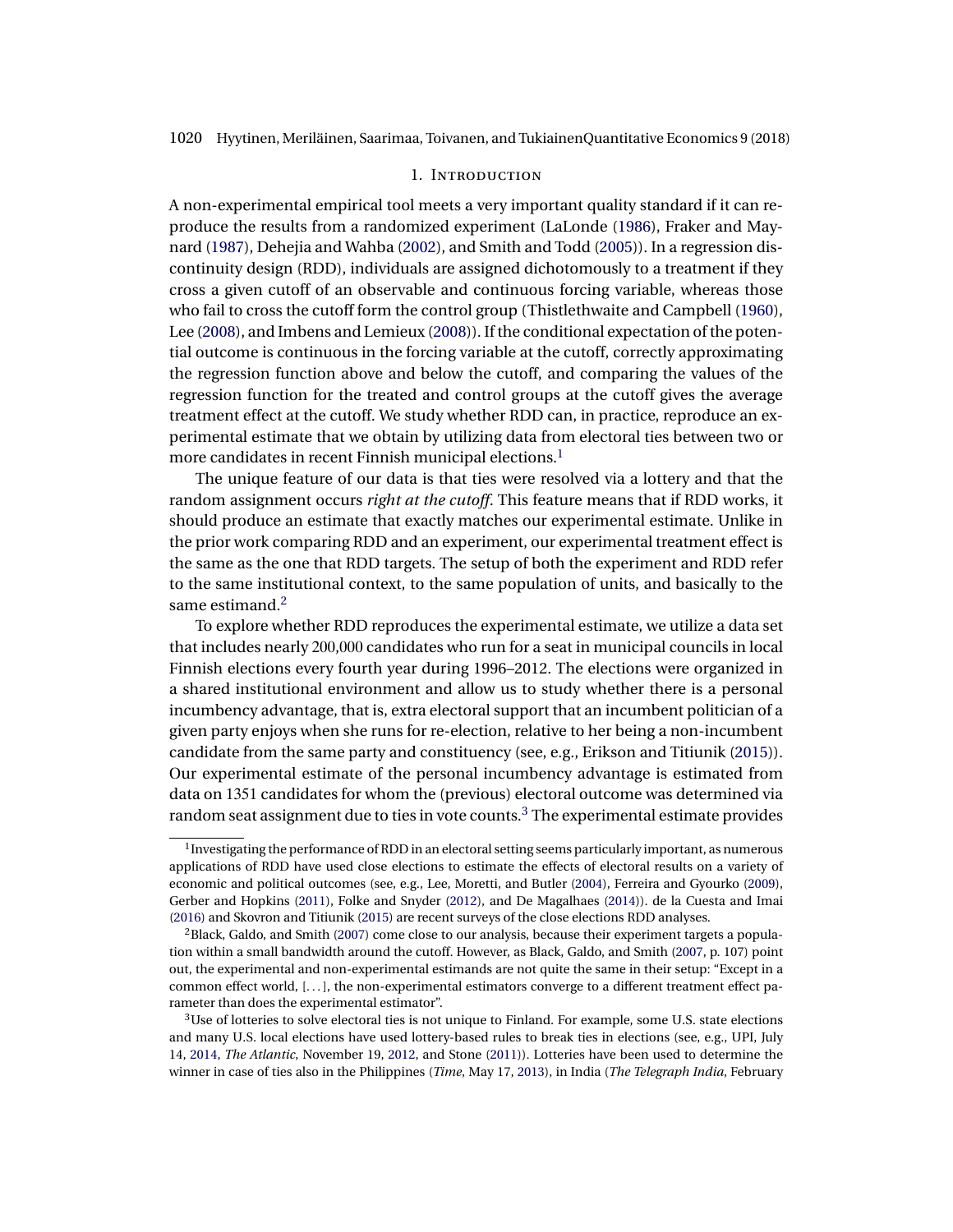<span id="page-3-0"></span>no evidence of a personal incumbency advantage; it is close to zero and quite precisely estimated. As we explain later, this null finding is neither surprising nor in conflict with the prior evidence when interpreted in the context of local proportional representation (PR) elections.

Since the seminal paper on RDD by Hahn, Todd, and van der Klaauw [\(2001\)](#page-31-0), nonparametric local linear regression has been used widely in applied work to approximate the regression function near the cutoff. A key decision in implementing local methods is the choice of a bandwidth, which defines how close to the cutoff the estimation is implemented; various methods have been proposed for selecting it (e.g., Ludwig and Miller [\(2007\)](#page-31-0), Imbens and Kalyanaraman [\(2012\)](#page-31-0), and Calonico, Cattaneo, and Titiunik [\(2014a\)](#page-29-0); see also Calonico, Cattaneo, and Farrell [\(2016a\)](#page-29-0)). For example, a mean-squared-error (MSE) optimal bandwidth trades off the bias due to not getting the functional form completely right for wider bandwidths with the increased variance of the estimate for narrower bandwidths. We find that when RDD is applied to our elections data and implemented in the conventional fashion using local-polynomial inference with MSE-optimal bandwidths, the estimates indicate a statistically significant positive personal incumbency advantage. This finding means that the conventional implementation, which still appears to be the preferred approach by many practitioners, can lead to misleading results.

The disparity between the experimental and the RDD estimates suggests that the implementation of RDD using local-polynomial inference with MSE-optimal bandwidths is deficient. $4$  Local methods may produce biased estimates if the parametric specification is not a good approximation of the true regression function within the bandwidth (e.g., Imbens and Lemieux  $(2008)$ ).<sup>5</sup> If the bias is relatively large, the MSE-optimal bandwidth does not provide a reliable basis for inference, as it then produces confidence intervals that have incorrect asymptotic coverage (Calonico, Cattaneo, and Titiunik [\(2014a\)](#page-29-0)).

We find that when an ad hoc undersmoothing procedure of using smaller (than MSE-optimal) bandwidths is used to reduce the bias (see, e.g., Imbens and Lee [\(2008\)](#page-31-0) and Calonico, Cattaneo, and Farrell [\(2016a\)](#page-29-0)), the null hypothesis of no personal incumbency advantage is no longer rejected. However, we cannot determine whether this is due to better size properties or wider confidence intervals (inefficiency). More importantly, we show that the bias-correction and robust inference procedure of Calonico, Cattaneo, and Titiunik [\(2014a\)](#page-29-0) brings the RDD estimate(s) in line with the experimental

 $5$ In our case, curvature is clearly visible within the bandwidth optimized for the local linear specification.

<sup>7,</sup> [2014\)](#page-32-0), and in Norway as well as in Canada and the United Kingdom [\(http://en.wikipedia.org/wiki/Coin\\_](http://en.wikipedia.org/wiki/Coin_flipping#Politics) [flipping#Politics](http://en.wikipedia.org/wiki/Coin_flipping#Politics)). We acknowledge that in some of these elections ties are probably too rare for a meaningful statistical analysis, but this nevertheless hints at the possibility of carrying out similar comparisons in other countries. At least in countries where a similar open list system is used at the local level, there should be enough ties to replicate our analysis. For example, Chile and Colombia might be such countries.

<sup>4</sup>Another potential reason why the experimental estimate and the estimate that our standard implementation of a close election RDD generates do not match is that the conditional expectation of the potential outcome is not continuous at the cutoff. We find no signs of this key RDD assumption being violated using covariate balance checks.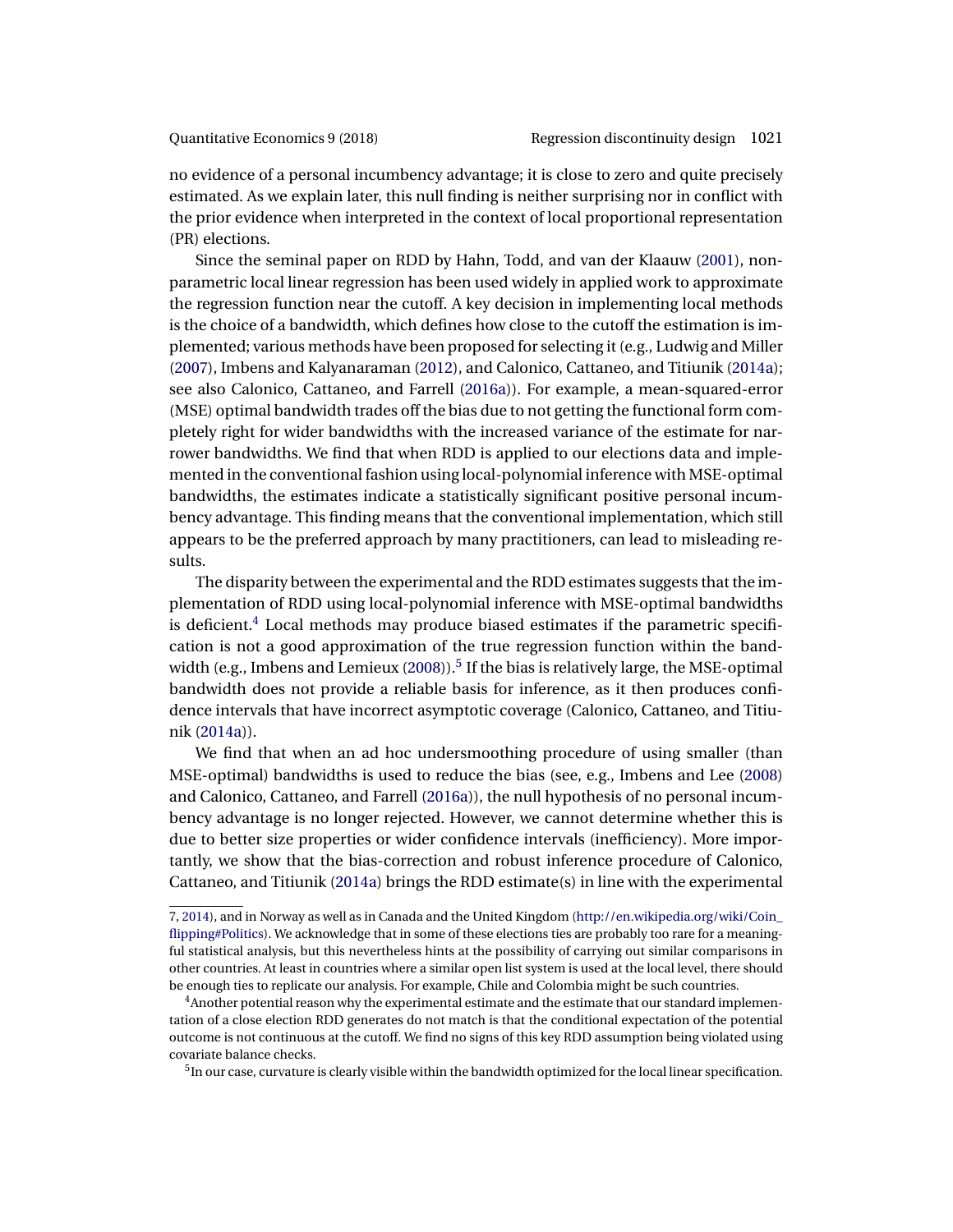<span id="page-4-0"></span>estimate, provided that one does not allow for too large a bandwidth for bias estimation. This finding is important for applied RDD analysis, as this implementation of RDD corrects for the bias in the confidence intervals and results in narrower confidence intervals (implying more power than the ad hoc undersmoothing procedures) that have faster vanishing coverage error rates (see also Calonico, Cattaneo, and Farrell [\(2016a\)](#page-29-0)). Given that we build on a real-world experiment, we provide an independent verification of the empirical performance of the Calonico, Cattaneo, and Titiunik [\(2014a\)](#page-29-0) procedure: We find that the procedure is less sensitive to the choice of the bandwidth (than ad hoc undersmoothing) and works especially well when the bandwidth used for bias estimation ("bias bandwidth") and the bandwidth used to estimate the regression discontinuity effect ("RD effect bandwidth") are set equal. These findings support the results of Monte Carlo simulations and formal analyses reported in Calonico, Cattaneo, and Titiunik [\(2014a\)](#page-29-0) and Calonico, Cattaneo, and Farrell [\(2016a\)](#page-29-0). Our evidence complements these Monte Carlo results, as the experimental estimate provides an alternative benchmark against which RDD can be compared. Unlike the benchmark provided by the Monte Carlo, our approach (like LaLonde [1986\)](#page-31-0) does not force the econometrician to assume that the true data generating process is known.

We also find, in line with the prior work, that using richer local polynomial specifications for a given bandwidth optimized for the linear specification can eliminate the bias. However, when higher order local polynomials are used and the bandwidths are accordingly optimized, the bandwidths tend to become too large and the bias typically remains. This implies that MSE-optimal bandwidths may be problematic more generally. Consistent with this, the recent work of Calonico, Cattaneo, and Farrell [\(2016a\)](#page-29-0) suggests that a particular bandwidth adjustment ("shrinkage") is called for to achieve better coverage error rates and more power when MSE-optimal bandwidths are used.

Echoing Calonico, Cattaneo, and Titiunik [\(2014a\)](#page-29-0), we provide a word of caution to practitioners, since the local (linear) regression with an MSE-optimal bandwidth, which is often used in applied work, appears to lead to an incorrect conclusion. Our results show that careful implementation of the bias-correction and robust inference procedure of Calonico, Cattaneo, and Titiunik [\(2014a\)](#page-29-0) can meet the replication standard in the context of close elections.

Previous work has compiled a good body of evidence about how valid the RDD identification assumptions are in various contexts, including elections. However, this paper is, to our knowledge, the first to provide direct evidence of the remaining fundamental question of how well the various RDD estimation techniques perform that is separate from the questions of identification. That is, how well these various approaches work when the identification assumptions are met? Our results demonstrate that the inferences in RDD can be sensitive to the details of the implementation approach even when the sample size is relatively large.

Our empirical analysis also bears on four other strands of the literature. First, there is an emerging literature on within-study comparisons of RDDs to experiments (Black, Galdo, and Smith [\(2007\)](#page-28-0), Cook and Wong [\(2008\)](#page-29-0), Cook, Shadish, and Wong [\(2008\)](#page-29-0), Green et al. [\(2009\)](#page-31-0), Shadish et al. [\(2011\)](#page-32-0), and Wing and Cook [\(2013\)](#page-32-0)) that explores how the performance of RDD depends on the context in which it is used. A key limitation of all these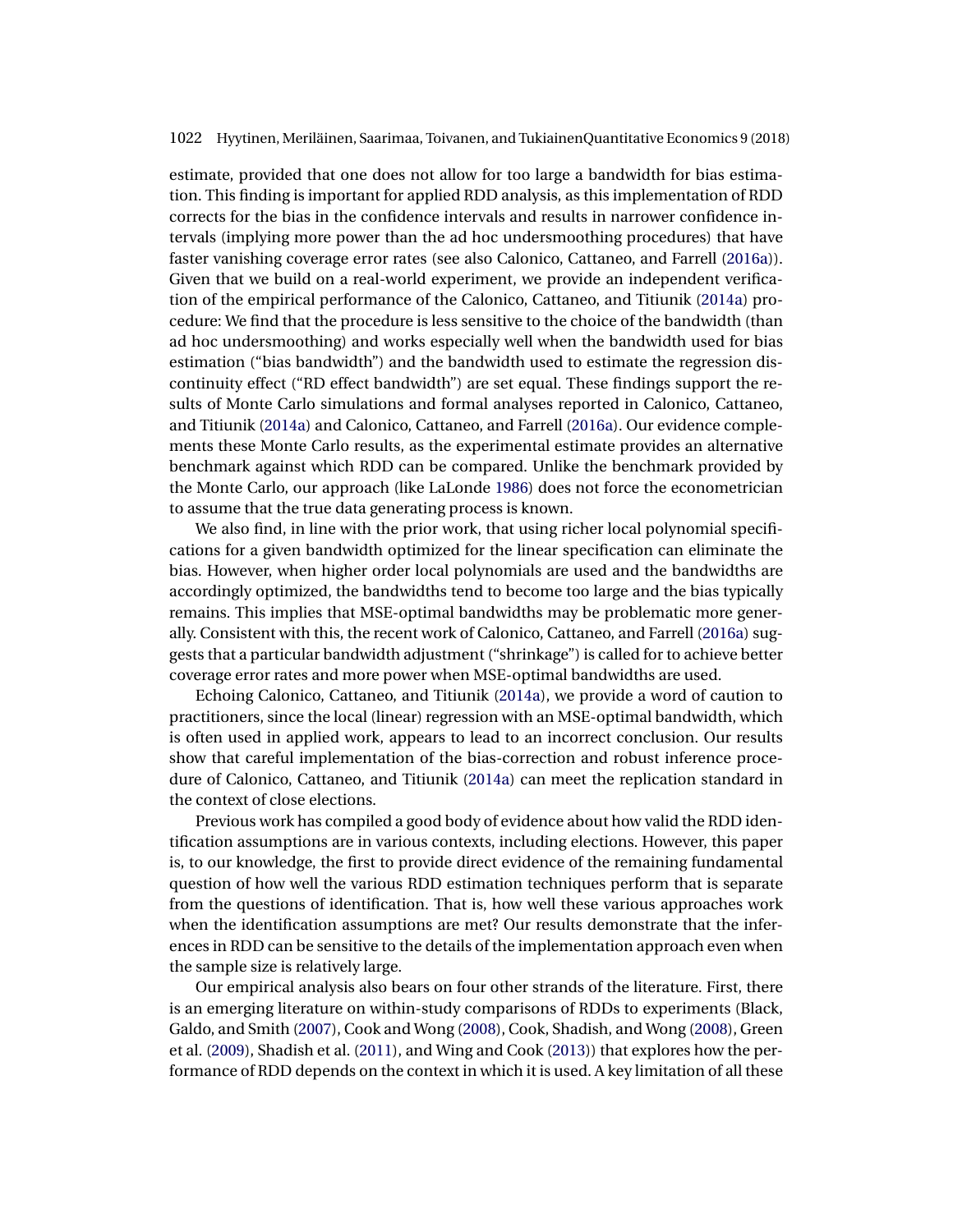<span id="page-5-0"></span>

studies is that the experimental treatment effects are different from the one that RDD targets. Moreover, they do not use the most recent RDD implementations.<sup>6</sup> Thus, while insightful, it is unclear how relevant these prior papers are for the currently ongoing RDD development efforts. Second, it has been argued that in close elections, the conditions for covariate balance (and local randomization) around the cutoff do not necessarily hold, especially in post-World War II U.S. House elections (Snyder [\(2005\)](#page-32-0), Caughey and Sekhon [\(2011\)](#page-29-0), and Grimmer et al. [\(2011\)](#page-31-0)). Eggers et al. [\(2015\)](#page-30-0) convincingly challenge this conclusion (see also Erikson and Rader  $(2017)$ ).<sup>7</sup> We contribute to this ongoing debate by showing whether and when the close election RDD is capable of replicating the experimental estimate. Third, we provide evidence that the local randomization approach advocated by Cattaneo, Frandsen, and Titiunik [\(2015\)](#page-29-0) is also able to replicate the experimental estimate. Finally, our findings add to the cumulating evidence on limited personal incumbency advantage in proportional representation (PR) systems (see, e.g., Lundqvist [\(2013\)](#page-31-0), Redmond and Regan [\(2015\)](#page-32-0), Golden and Picci [\(2015\)](#page-30-0), Dahlgaard [\(2016\)](#page-29-0), and Kotakorpi, Poutvaara, and Terviö [\(2017\)](#page-31-0)).

The rest of this paper is organized as follows. In Section 2, we describe the institutional environment and our data. The experimental and non-experimental results are reported and compared in Section [3.](#page-7-0) We discuss the validity and robustness of our findings in Section [4.](#page-25-0) Section [5](#page-27-0) concludes. A large number of additional analyses are reported in a supplemental appendix available in a supplementary file on the journal website, [http://qeconomics.org/supp/864/code\\_and\\_data.zip.](http://qeconomics.org/supp/864/code_and_data.zip)

## 2. Institutional context and data

## 2.1 *Institutional environment*

Finland has a two-tier system of government that consists of a central government and a large number of municipalities at the local level.<sup>8</sup> Finnish municipalities have extensive tasks and considerable fiscal autonomy. In addition to the usual local public goods and services, municipalities are responsible for providing most of social and health care services and primary and secondary education. Municipalities are therefore of considerable importance to the whole economy.<sup>9</sup>

Municipalities are governed by municipality councils. The council is by far the most important political actor in municipal decision making. For example, mayors are public

 $6$ The current view of this literature is that RDD is able to reproduce—or at least to approximate– experimental results in most, but not in all, settings (see Cook, Shadish, and Wong [\(2008\)](#page-29-0) and Shadish et al. [\(2011\)](#page-32-0)). There are also a number of unpublished working papers on this topic, but they suffer from the same limitations as the published ones.

 $7$ The criticism on the close election RDD builds on the argument that outright fraud, legal and political manipulation, and/or sorting of higher quality or better positioned candidates may naturally characterize close elections. However, Eggers et al. [\(2015\)](#page-30-0) show that post-World War II U.S. House elections are a special case and that there is no imbalance in any of the other elections that their data set on 40,000 close political races cover.

<sup>8</sup>In 1996, Finland had 436 municipalities and in 2012, 304.

<sup>9</sup>Municipalities employ around 20% of the total workforce. The most important revenue sources of the Finnish municipalities are local income taxes, operating revenues, such as fees, and funding from the central government.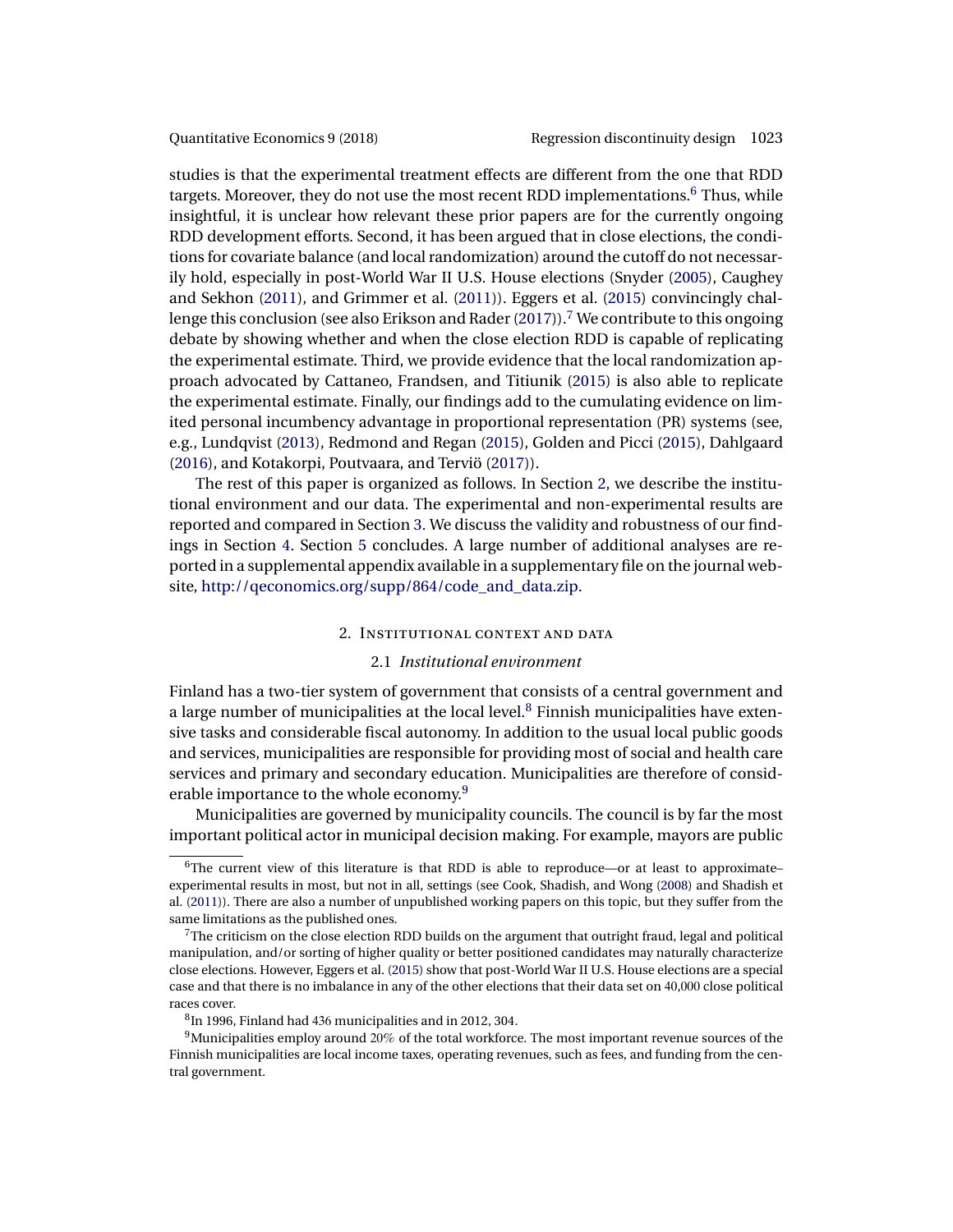<span id="page-6-0"></span>officials chosen by the councils and can exercise only partial executive power. Moreover, municipal boards (i.e., cabinets) have a preparatory role only. The party presentation in the boards follows the same proportional political distribution as the presentation in the council.

Municipal elections are held simultaneously in all municipalities. All municipalities have one electoral district. The council size is determined by a step function based on the municipal population. The median council size is 27. The elections in our data were held on the fourth Sunday of October in 1996, 2000, 2004, 2008, and 2012. The four-year council term starts at the beginning of the following year. The seat allocation is based on PR, using the open-list D'Hondt election rule. There are three (1996–2008 elections) or four (2012 elections) major parties, which dominate the political landscape of both the municipal and the national elections, as well as four other parties that are active both locally and nationally. Moreover, some purely local independent political groups exist. In the elections, each voter casts a single vote to a single candidate. One cannot vote for a party without specifying a candidate. In this setting, voters (as opposed to parties) decide which candidates are eventually elected from a given list, because the number of votes that a candidate gets determines the candidate's rank on her party's list.

The total number of votes over the candidates of a given party list determines the votes for each party. The parties' votes determine how many seats each party gets. The procedure is as follows. First, a comparison index, which equals the total number of votes cast to a party list divided by the order (number) of a candidate on the list, is calculated for all the candidates of all the parties. The candidates are then ranked according to the index and all those who rank higher than  $(S + 1)$ th (S being the number of council seats) get a seat.

An important feature of this election system is that in many cases, there is an exact tie in the number of votes at the margin where the last available seat for a given party list is allocated. This means that within a party, the rank of two or more candidates has to be randomly decided. For example, it is possible that a party gets  $k$  seats in the council and that the kth and  $(k + 1)$ th ranked candidates of the party receive exactly the same number of votes. For them, the comparison index is the same. The applicable Finnish law dictates that in this case, the winner of the marginal  $(kth)$  seat has to be decided using a randomization device. Typically, the seat is literally allocated by drawing a ticket (name) from a hat. The procedure appears to be very simple: One of the (typically female) members of the municipal election committee wears a blindfold and draws the ticket in the presence of the entire committee.<sup>10</sup> While we have not run an experiment or implemented a randomized controlled trial, we can use the outcomes from these lotteries to generate an experimental treatment effect estimate for the effect of incumbency status on electoral support.

It is also possible that two (or more) candidates from *different parties* face a tie for a marginal seat. However, within-party ties are much more common in practice. Therefore, we do not analyze ties between candidates from different parties. Besides resulting in a larger sample in which the candidates had a tie, there are three additional reasons

<sup>10</sup>See, for example, an article in one of the major Finnish tabloids, *Iltasanomat*, on April 12, [2011.](#page-31-0)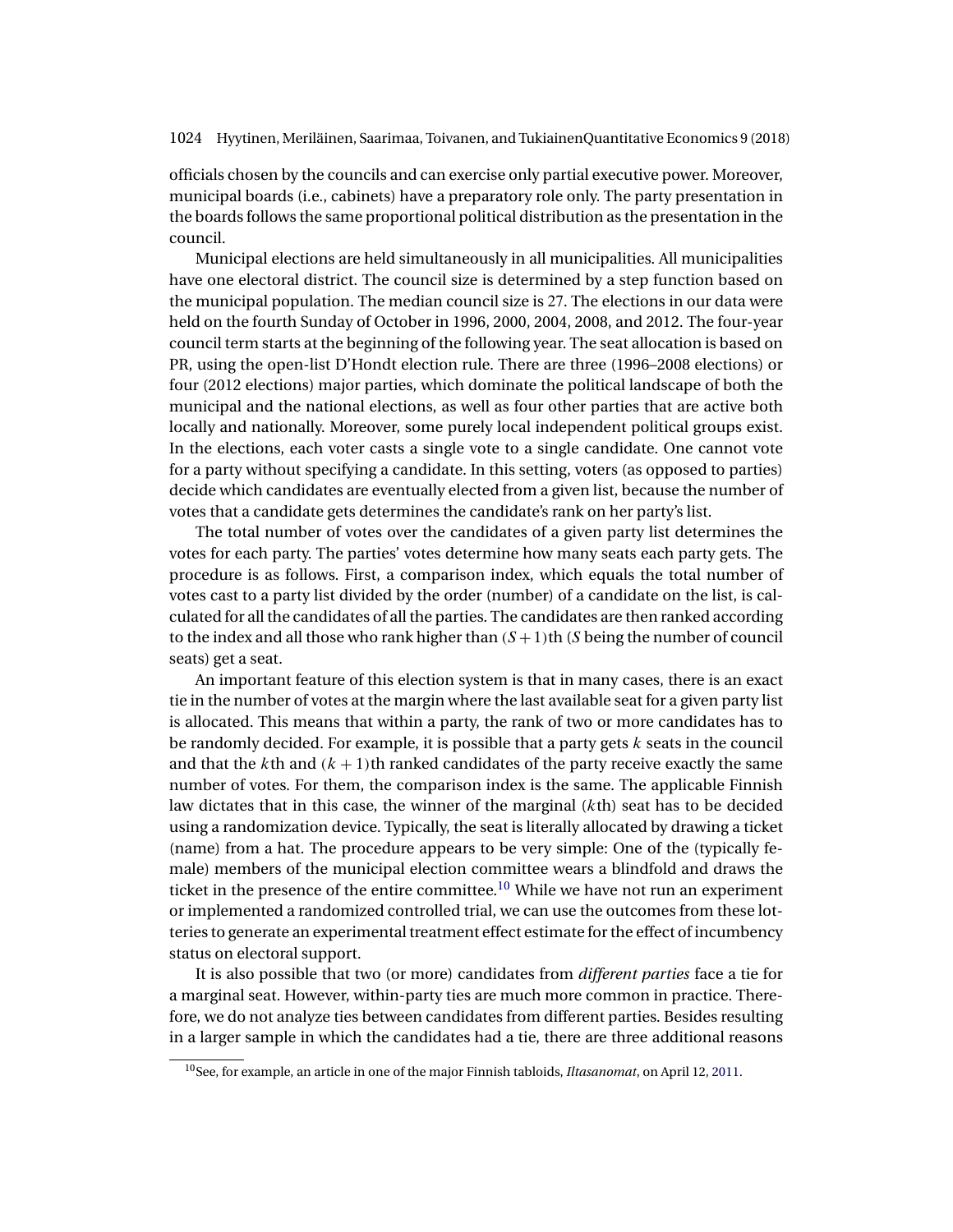<span id="page-7-0"></span>to focus on the within-party ties. First, using the within-party ties allows for a simpler implementation of RDD, as we do not have to worry about discontinuities and possible party-level incumbency effects that are related to party lines.<sup>11</sup> Second, focusing on the within-party dimension allows a cleaner identification of the personal incumbency effect, net of the party incumbency effect. Third, the use of within-party ties increases the comparability of our RDD analysis, which uses multiparty PR elections data, with the prior studies that use data from two-party (majoritarian) systems. This is so as within a party list, the Finnish elections follow the N-past-the-post rule. In both cases, personal votes determine who gets elected.

## 2.2 *Data*

Our data originate from several sources. The first source is election data provided by the Ministry of Justice. These data consist of candidate-level information on the candidates' age, gender, party affiliation, the number of votes they received, their election outcomes (elected status), and the possible incumbency status. The election data were linked to data from Kuntien eläkevakuutus (KEVA; formerly known as the Local Government Pensions Institution) to identify municipal workers, and to Statistics Finland's data on the candidates' education, occupation, and socioeconomic status. We further added income data from the Finnish tax authority. Finally, we matched the candidate-level data with Statistics Finland's data on municipal characteristics.<sup>12</sup>

We have data on 198,121 candidates from elections held in years 1996, 2000, 2004, 2008, and 2012.<sup>13</sup> Summary statistics (reported in Appendix A) show that the elected candidates differ substantially from those who are not elected: They have higher income and more often a university degree, and are less often unemployed. The difference is particularly striking when we look at the incumbency status: 58% of the elected candidates were incumbents, whereas only 6% of those who were not elected were incumbents.

#### 3. Main results

## 3.1 *Experimental estimates*

In this section, we estimate the magnitude of the personal incumbency advantage using the data from the random election outcomes. We define this added electoral support as the treatment effect of getting elected today on the probability of getting elected in the next election. We measure the event of getting elected today by a binary indicator,  $Y_{it}$ , which takes value of 1 if candidate *i* was elected in election year  $t$  and is 0 otherwise. Our

 $11$ See Folke [\(2014\)](#page-30-0) for the complications that multiparty systems generate and Snyder, Folke, and Hirano [\(2015\)](#page-32-0) on issues with partisan imbalance in RDD studies.

 $12$ The candidate-level demographic and occupation data usually refer to the election year, with the exception that occupation data from 1995 (2011) are matched to 1996 (2012) elections data.

 $13$ Two further observations on the data are in order. First, to be careful, we omit all data (about 150 candidates) from one election year (2004) in one municipality, because of a mistake in the elected status of one candidate. The mistake is apparently due to one elected candidate being disqualified later. Second, the data on the candidates running in 2012 are only used to calculate the outcome variables.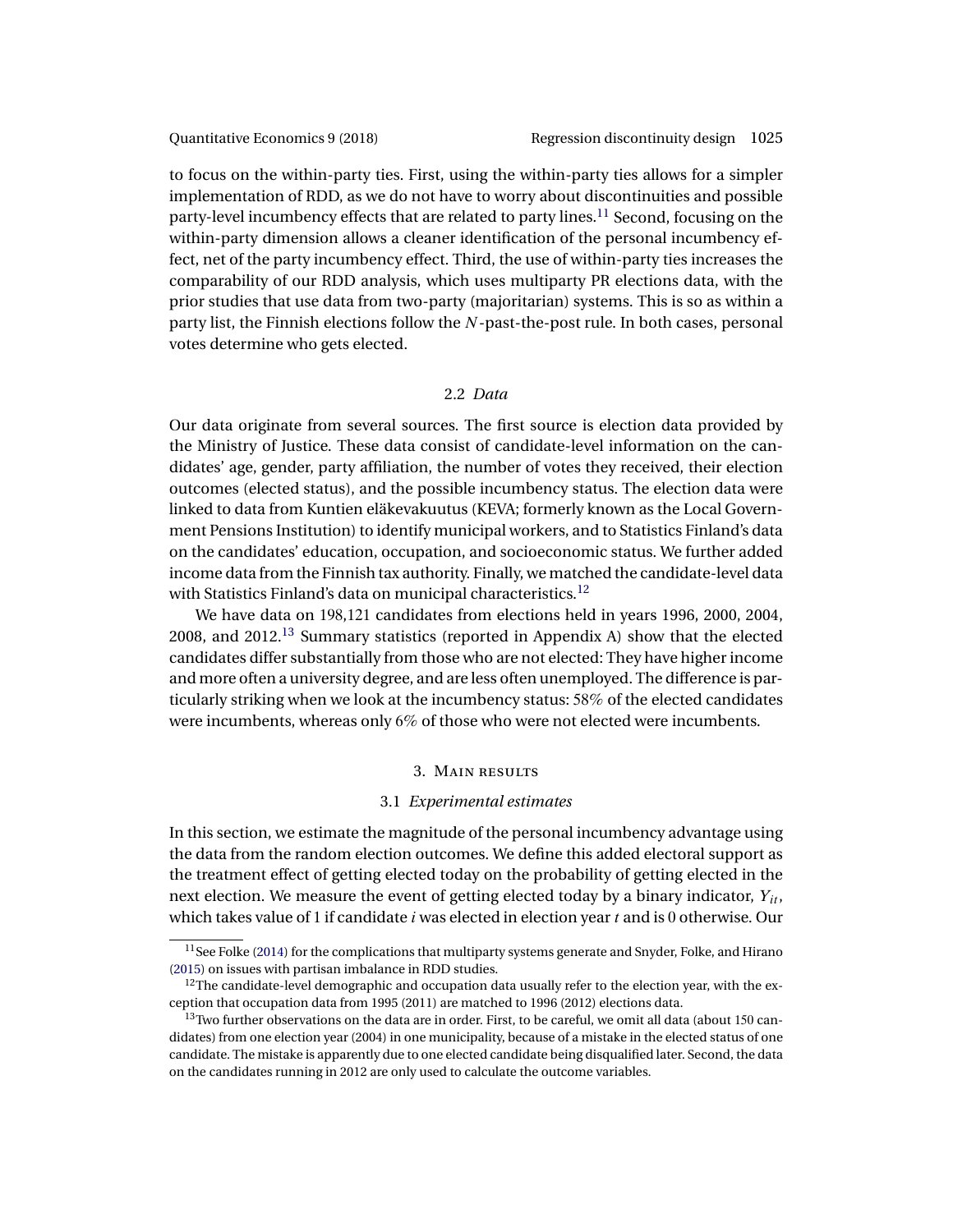<span id="page-8-0"></span>main outcome is a binary variable,  $Y_{i,t+1}$ , which equals 1 if candidate *i* is elected in the next election year  $t + 1$  and is 0 otherwise.

In elections between 1996 and 2008, 1351 candidates had a tie within their party lists for the last seat(s), that is, at the margin that determines whether or not the candidates get a seat.<sup>14</sup> In these cases, a lottery was used to determine who got elected. This implies that  $Y_{it}$  was randomly assigned in our *lottery sample*, that is, among the candidates who had a tie.

3.1.1 *Covariate balance tests for the lottery sample* Was the randomization required by the law conducted correctly and fairly? To address this question, we study whether candidates' characteristics balance between the treatment (randomly elected) and the control group (randomly not elected) within the lottery sample. The results are reported in Table [1.](#page-9-0) The differences are statistically insignificant and small in magnitude. These findings support the view that  $Y_{it}$  is randomly determined in the lottery sample.<sup>15</sup>

3.1.2 *Experimental estimate for the personal incumbency effect* Is there a personal incumbency effect? Before we can answer this question, we have to point out that a subsequent electoral outcome is observed for 820 out of the 1351 candidates who participated in the lottery between 1996 and 2008, because they reran in a subsequent election. We do not know what happened to those who decided not to rerun. This attrition is a possible source of concern, because the decision not to rerun may mirror, for example, the candidates' expected performance. If it does, analyses based on the selected sample, from which those who did not rerun are excluded, would not provide us with the correct treatment effect. Rerunning is an (endogenous) outcome variable and we therefore cannot condition on it unless the treatment has no effect on the likelihood of rerunning. Relying on such an assumption would be neither harmless nor conservative.<sup>16</sup> Our baseline results therefore refer to the entire lottery sample. This means that we code our main outcome variable so that it is equal to 1 if the candidate is elected in the next election and is set to 0 if the candidate is not elected or does not rerun.

The fraction of candidates who get elected in election year t+1 conditional on not winning the lottery in election year  $t$  is 0.325, whereas the same fraction conditional on winning the lottery is 0-329. The difference between the two fractions provides us with a first experimental estimate of personal incumbency advantage. It is small,  $\approx$ 0.004. Because  $Y_{it}$  is randomly assigned in the lottery sample, the difference estimates the average treatment effect (ATE). Note that due to the way the lottery sample is constructed,

 $14$ In addition, there were 202 ties in 2012. We do not include them in the lottery sample, because we do not have data on the subsequent election outcomes for these candidates. When we include these ties in the balancing tests, the results do not change. Notice also that a tie may involve more than two candidates and more than one seat. For example, three candidates can tie for two seats.

 $15$ The candidates' party affiliations and municipal characteristics should be balanced by design, because we analyze lotteries within the party lists. The corresponding balancing tests (reported in Appendix B) confirm this.

 $16$ In the party level analysis of Klašnja and Titiunik [\(2016\)](#page-31-0), the dependent variable is a binary variable equal to 1 if the party wins the election at  $t + 1$  and equal to 0 if the party either runs and loses at  $t + 1$  or does not run at  $t + 1$ . Similar to ours, their main analysis includes all observations (i.e., does not condition on whether a party reruns). In an appendix, Klašnja and Titiunik [\(2016\)](#page-31-0) also report an analysis conditioning on running again.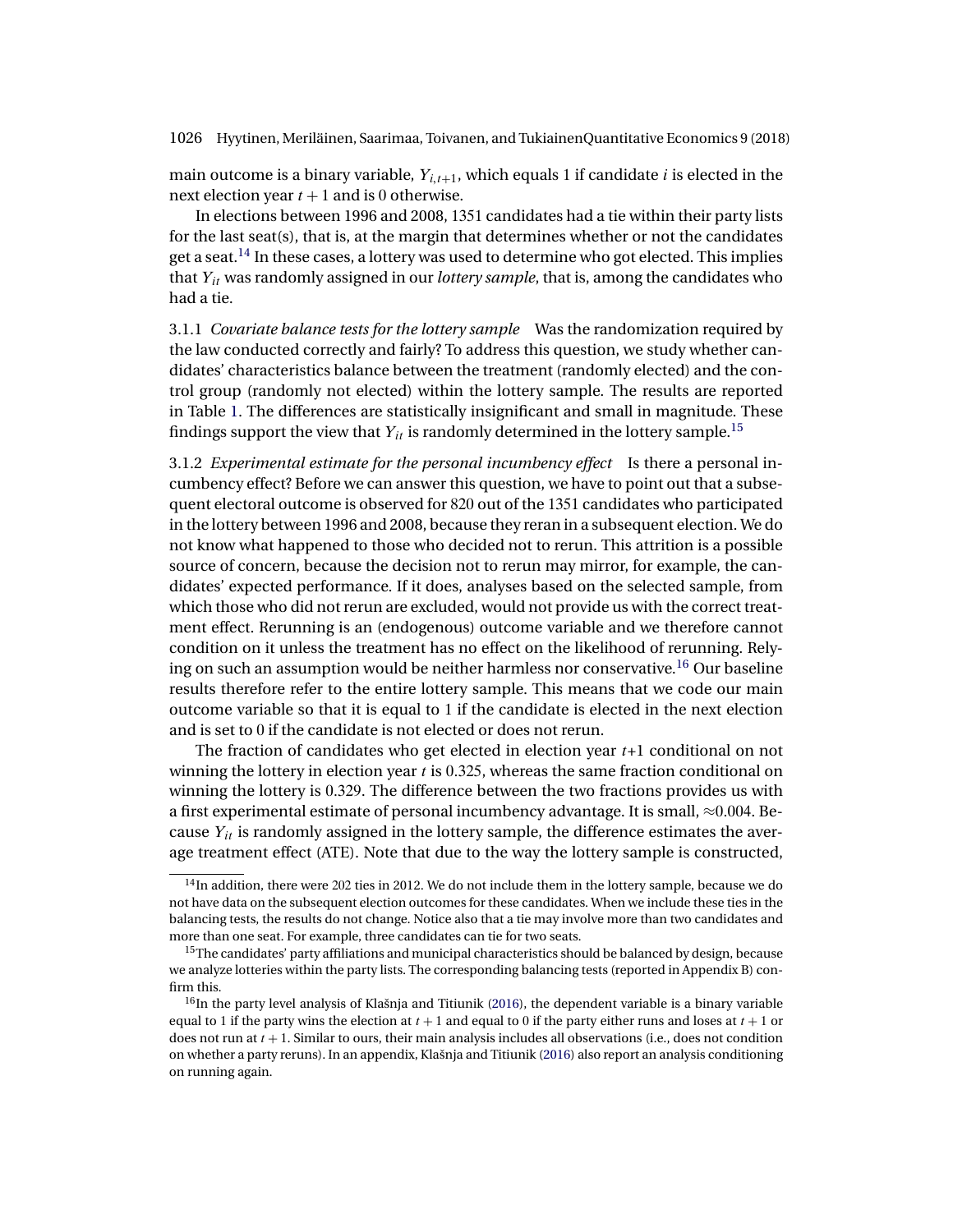<span id="page-9-0"></span>

|                    | Elected $(N = 671)$ |        |           |                  | Not Elected ( $N = 680$ ) |           |            |            |                     |
|--------------------|---------------------|--------|-----------|------------------|---------------------------|-----------|------------|------------|---------------------|
| Variable           | $\boldsymbol{N}$    | Mean   | Std. Dev. | $\boldsymbol{N}$ | Mean                      | Std. Dev. | Difference | $p$ -Value | p-Value (Clustered) |
| Vote share         | 671                 | 1.54   | 0.69      | 680              | 1.53                      | 0.67      | 0.00       | 0.93       | 0.97                |
| Number of votes    | 671                 | 41     | 39        | 680              | 41                        | 38        | 0          | 0.83       | 0.93                |
| Female             | 671                 | 0.39   | 0.49      | 680              | 0.38                      | 0.49      | $0.01\,$   | $0.80\,$   | 0.80                |
| Age                | 671                 | 45.42  | 11.87     | 680              | 45.69                     | 11.54     | $-0.27$    | 0.67       | 0.67                |
| Incumbent          | 671                 | 0.29   | 0.45      | 680              | 0.31                      | 0.46      | $-0.02$    | 0.34       | 0.35                |
| Municipal employee | 671                 | 0.24   | 0.43      | 680              | 0.25                      | 0.44      | $-0.01$    | 0.62       | 0.62                |
| Wage income        | 478                 | 22,521 | 14,928    | 476              | 22,256                    | 13,729    | 265        | 0.78       | 0.82                |
| Capital income     | 478                 | 2929   | 18,612    | 476              | 3234                      | 12,085    | $-305$     | 0.76       | 0.81                |
| High professional  | 671                 | 0.18   | 0.38      | 680              | 0.18                      | 0.38      | 0.00       | 0.97       | 0.97                |
| Entrepreneur       | 671                 | 0.24   | 0.43      | 680              | 0.24                      | 0.43      | 0.00       | 0.84       | 0.87                |
| Student            | 671                 | 0.02   | 0.15      | 680              | 0.03                      | 0.16      | 0.00       | 0.76       | 0.76                |
| Unemployed         | 671                 | 0.06   | 0.24      | 680              | 0.05                      | 0.22      | 0.01       | 0.37       | 0.37                |
| University degree  | 537                 | 0.13   | 0.34      | 545              | 0.13                      | 0.34      | 0.00       | 0.86       | 0.86                |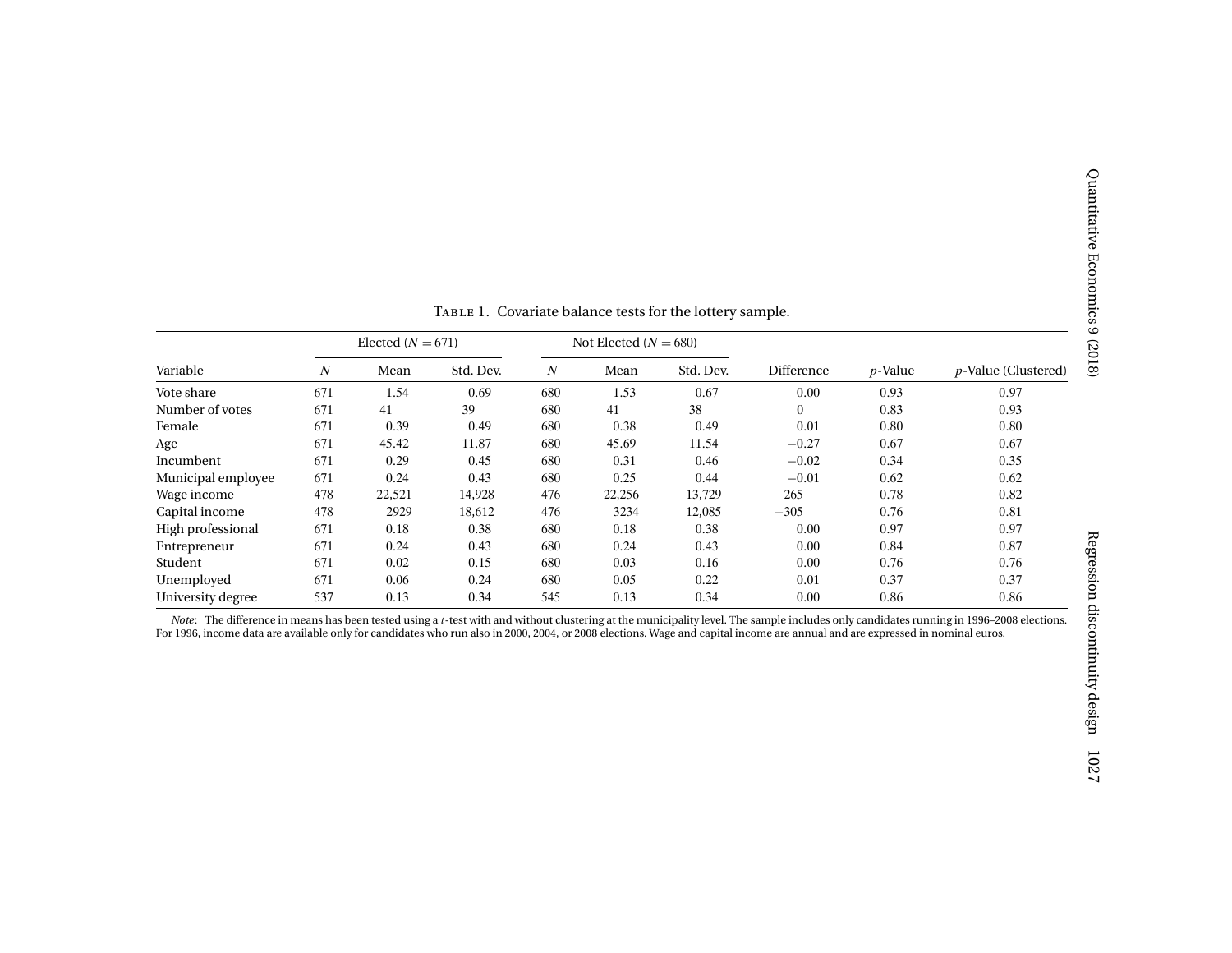<span id="page-10-0"></span>

| $\left(1\right)$  | (2)               | (3)               | (4)               |
|-------------------|-------------------|-------------------|-------------------|
| 0.004             | 0.001             | $-0.010$          | $-0.010$          |
| $[-0.046, 0.054]$ | $[-0.049, 0.051]$ | $[-0.064, 0.040]$ | $[-0.060, 0.040]$ |
| $[-0.044, 0.053]$ | $[-0.048, 0.050]$ | $[-0.067, 0.047]$ | $[-0.075, 0.055]$ |
| 1351              | 1351              | 1351              | 1351              |
| 0.00              | 0.03              | 0.28              | 0.44              |
| No                | Yes               | Yes               | Yes               |
| No                | No                | <b>Yes</b>        | No                |
| No                | No                | No                | Yes               |
|                   |                   |                   |                   |

|  | TABLE 2. Experimental estimates of the personal incumbency advantage. |  |
|--|-----------------------------------------------------------------------|--|
|  |                                                                       |  |

*Note*: Only actual lotteries are included in the regressions. Set of controls includes age, gender, party affiliation, socioeconomic status and incumbency status of a candidate, and total number of votes. Some specifications include also municipality or municipality–year fixed effects. Confidence intervals based on clustered standard errors account for clustering at the municipality level. The unit of observation is a candidate  $i$  at year  $t$ .

this ATE is estimated *precisely at the cutoff point* of political support that determines whether or not a candidate gets elected. It is therefore an ideal benchmark for the nonexperimental RDD estimate, because the sharp RDD targets exactly the same treatment effect.

To perform inference (and to provide a set of complementary experimental estimates), we regress  $Y_{i,t+1}$  on  $Y_{it}$  using ordinary least squares (OLS) and the sample of candidates who faced within-party ties. Table 2 reports the point estimates and 95% confidence intervals that are robust to heteroscedasticity and, separately, that allow for clustering at the level of municipalities. In the leftmost column,  $Y_{i,t+1}$  is regressed on  $Y_{it}$  and a constant using OLS. The coefficient of  $Y_{it}$  is 0.004, as expected. The estimate is statistically insignificant: Both 95% confidence intervals include 0. The estimate is insignificant also if a conventional (nonrobust, nonclustered)  $t$ -test is used: The  $p$ -value of the standard  $\it t$ -test is  $0.87.$  In the remaining columns, we report the OLS results from a set of specifications that include control variables and fixed effects. Three main findings emerge. First, there is no evidence of a personal incumbency advantage. The estimated effect is close to 0 across the columns and the 95% confidence intervals always include 0. Second, the coefficient of  $Y_{it}$  is relatively stable across the columns and is thus not correlated with the added controls or fixed effects. This further supports the view that  $Y_{it}$  is random. Third, the confidence intervals are fairly narrow. For example in specification (1), effects larger than 5-3 percentage points are outside the upper bound of the clustered confidence interval. We can thus at least rule out many of the (much) larger effects typically reported in the incumbency advantage literature on majoritarian elections.

We have considered the robustness of the experimental estimate(s) in various ways. First,  $0.9\%$  of the candidates run in another municipality in the next election. For Table 2, they were coded as rerunning. The results (not reported) are robust to coding them as not re-running. Second, we have considered the vote share in the next election as an alternative outcome. While more problematic, we follow the same practice with this alternative outcome as above and set it to 0 if the candidate did not rerun in the next election. The results (reported in Appendix B) show that  $Y_{it}$  has no impact on the vote share.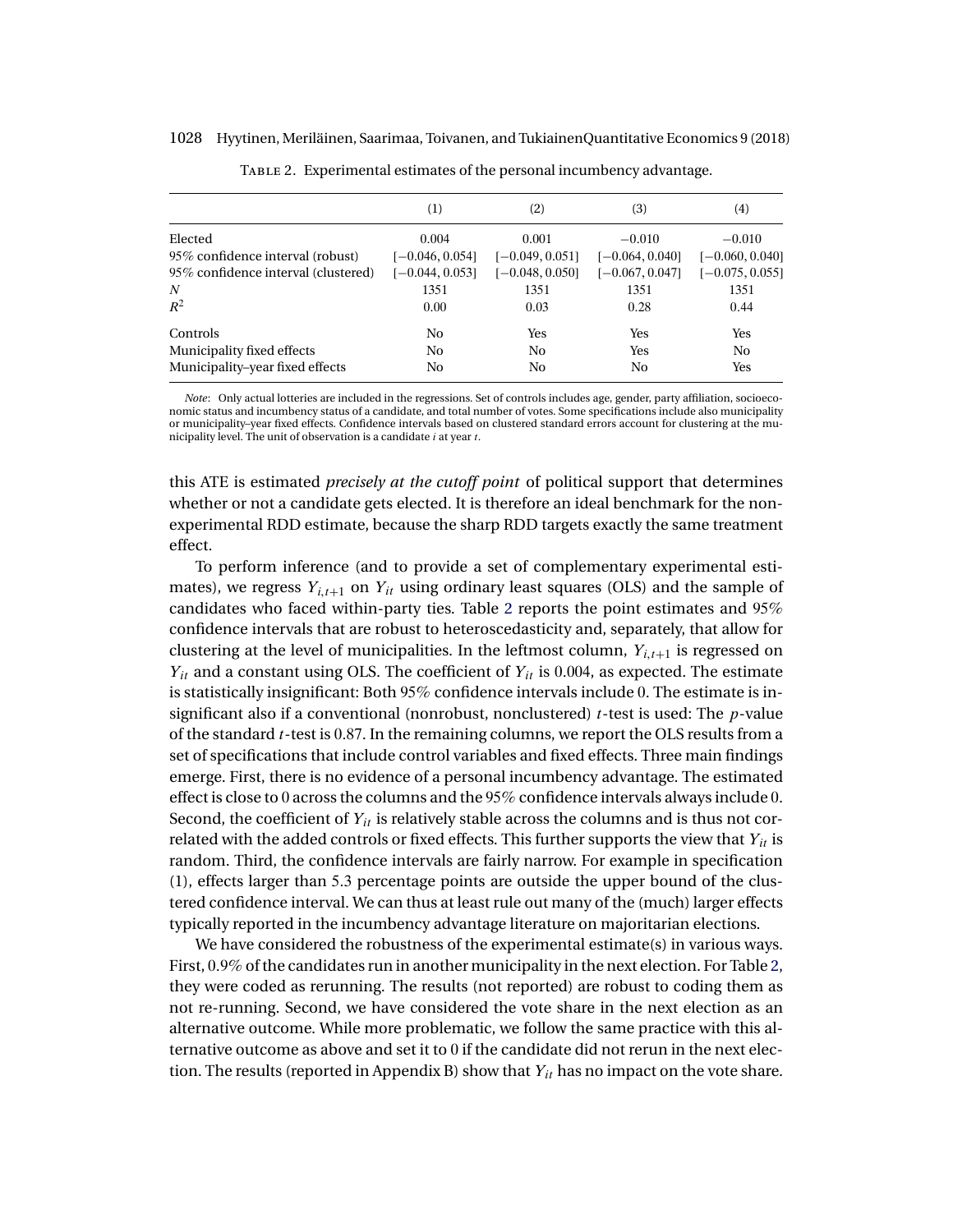<span id="page-11-0"></span>Third, we have studied small and large elections separately (see Appendix B). We still find no evidence of a personal incumbency advantage. Finally, we get an experimental estimate close to 0 (for both the elected next election and vote share next election outcomes) if we use a trimmed lottery sample that only includes the rerunners (reported in Appendix B).

We have also checked that when the event of rerunning in the next election is used as the dependent variable, the experimental estimate is small and statistically not significant (see Appendix B). The past winners are therefore not more (or less) likely to rerun, giving credence to the view that the treatment effect on which we focus is a valid estimate of the incumbency effect.

3.1.3 *Discussion of the experimental estimate* The personal incumbency advantage refers to the added electoral support that an incumbent politician of a given party enjoys when she runs for re-election, relative to her being a non-incumbent candidate from the same party and constituency.<sup>17</sup> Such an advantage could stem from various sources, such as from having been able to serve the constituency well, having enjoyed greater public visibility while holding the office, improved candidate quality (through learning while in power), reduced competitor quality (due to a "scare-off" effect; see Cox and Katz [\(1996\)](#page-29-0) and Erikson and Titiunik [\(2015\)](#page-30-0)), and the desire of voters to disproportionately support politicians with past electoral success ("winners"). The earlier (mostly U.S.) evidence suggests that the existence of an incumbent advantage in two-party systems is largely beyond question (see, e.g., Erikson and Titiunik [\(2015\)](#page-30-0) and references therein). It is clear that the size of the advantage may nevertheless vary and be context-specific; see, for example, Desposato and Petrocik [\(2003\)](#page-30-0), Grimmer et al. [\(2011\)](#page-31-0), Uppal [\(2009\)](#page-32-0), and Klašnja and Titiunik [\(2016\)](#page-31-0), who find evidence of a party-level disadvantage in systems characterized by weak parties.

In our view, the null finding of no personal incumbency advantage is neither surprising nor in conflict with the prior evidence, for two reasons. First, we are looking at personal incumbency advantage in the context of small local PR elections. It is possible that in this context, the randomized political victories take place at a relatively unimportant margin. For example, such a political win does not, per se, typically lead to a visible position in media or a prominent position in the wider political landscape. Perhaps being the last elected candidate of a party in the Finnish municipal elections conveys limited opportunities to serve one's constituency or to improve one's quality as a candidate through learning-by-doing.<sup>18</sup> What is more, it is certainly plausible that getting the last seat by a lottery or by only a very small margin does not work to scare off good competitors in the subsequent elections. Such a political victory provides the voters with a

 $17$ The party incumbency advantage, in turn, measures the electoral gain that a candidate enjoys when she is from the incumbent party, independently of whether she is an incumbent politician or not (Gelman and King [\(1990\)](#page-30-0) and Erikson and Titiunik [\(2015\)](#page-30-0)). Following Lee [\(2008\)](#page-31-0), most of the earlier RDD analyses refer to the party advantage (e.g., Broockman [\(2009\)](#page-28-0), Caughey and Sekhon [2011,](#page-29-0) and Trounstine [2011;](#page-32-0) see also Fowler and Hall [\(2014\)](#page-30-0)).

 $18$ Similarly, being the first non-elected candidate of a party may convey some opportunities to participate in the municipal decision making, for example, by serving as a deputy councilor or as a member of municipal committees.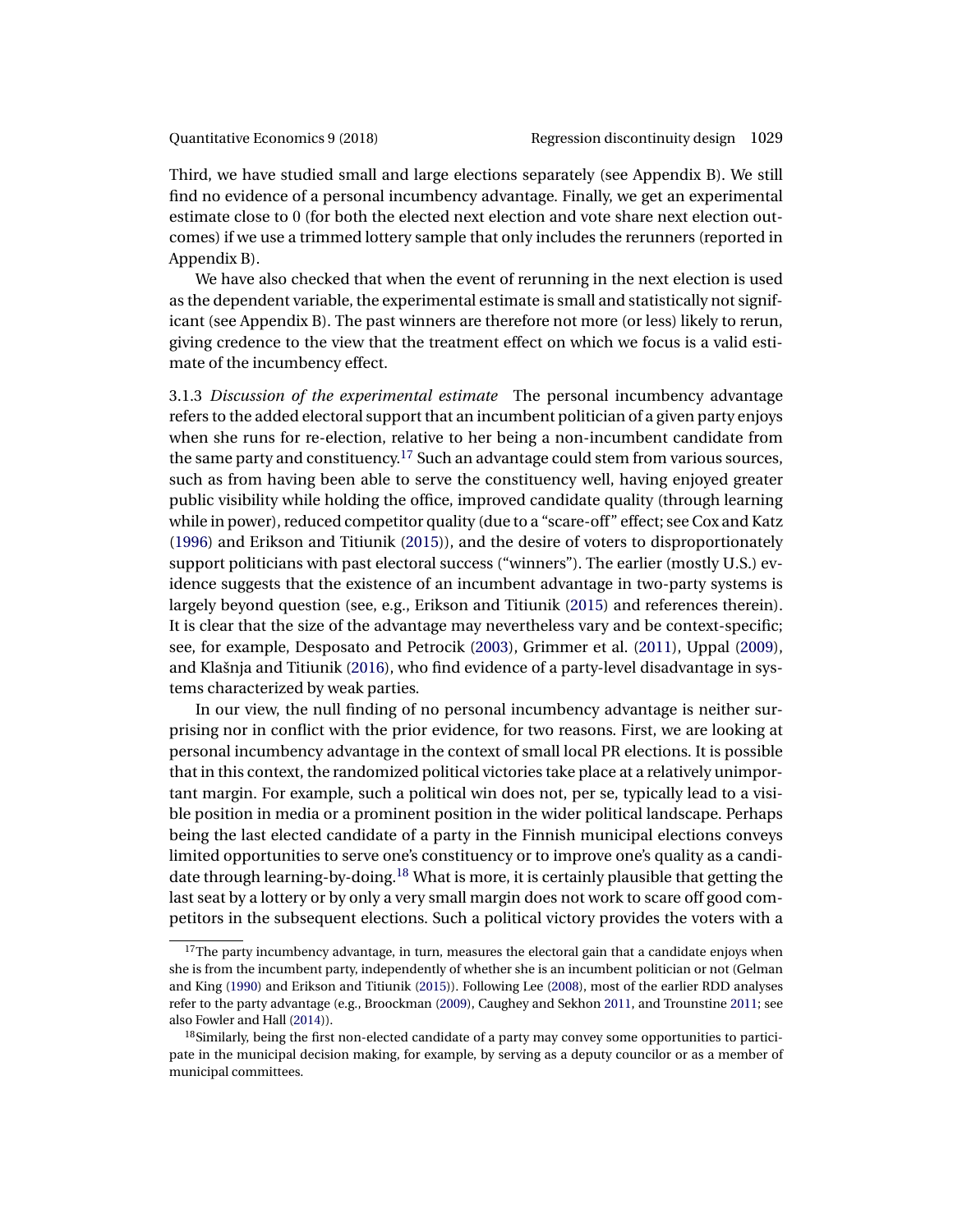<span id="page-12-0"></span>limited opportunity to picture and support the candidate as a political winner. It is thus not surprising if there is no personal incumbency advantage at the margin that we study.

Second, it is important to recall that most of the recent RDD evidence on the positive and large incumbency effects mirrors both a party and a personal effect.<sup>19</sup> In contrast, the random election outcomes in our data allow recovering a treatment effect estimate for the personal incumbency advantage that specifically excludes the party effect, because it is estimated from within-party variation in the incumbency status. If the party effect is positive, the effects we find are likely to be lower than what has been reported in prior work. Moreover, the existing studies that look at a personal incumbency advantage in the PR systems of developed countries typically find only modest or no incumbency effects (Lundqvist [\(2013\)](#page-31-0), Golden and Picci [\(2015\)](#page-30-0), Dahlgaard [\(2016\)](#page-29-0), and Kotakorpi, Poutvaara, and Terviö [\(2017\)](#page-31-0)).

## 3.2 *Non-experimental estimates*

3.2.1 *Implementing RDD for PR elections* Our forcing variable is constructed as follows. We measure closeness *within a party list* so as to focus on the same cutoff where the lotteries take place, and to abstract from multiparty issues in constructing the forcing variable and potential party effects in PR systems (see Folke [\(2014\)](#page-30-0)). To this end, we calculate for each ordered party list the pivotal number of votes as the average of the number of votes among the first non-elected candidate(s) and the number of votes among the last elected candidate(s). A candidate's distance from getting elected is then the number of votes she received minus the pivotal number of votes for her list (party). We normalize this distance by dividing it by the number of votes that the party list got in total and then multiply it by 100. $^{20}$  This normalized distance is our forcing variable  $v_{it}.^{\rm 21}$ 

Four observations about our forcing variable are in order. First, it measures closeness within a party list in vote shares. It is thus in line with the existing measures for majoritarian systems. As usual, all candidates with  $v_{it} > 0$  get elected, whereas those with  $v_{it}$  < 0 are not elected. All those candidates for whom  $v_{it} = 0$  face a tie and get a seat if they win in the lottery. Second, the histogram of the forcing variable close to the cutoff (reported in Appendix C) shows that there are observations close to the cutoff and thus that some, but not extensive, extrapolation is being done in the estimation of the RDD treatment effect. Third, the assumption of having a continuous forcing variable is not at odds with our forcing variable. For example, among the 100 closest observations to the cutoff, 92 observations obtain a unique value of  $v_{it}$  and there are 4 pairs for which the value is the same within each pair. Finally, our normalized forcing variable and the

<sup>&</sup>lt;sup>19</sup>These two effects cannot typically be distinguished from each other unless parametric assumptions are made (Erikson and Titiunik [\(2015\)](#page-30-0)).

 $^{20}$ This definition of the forcing variable means that all those party lists from which no candidates or all candidates got elected are dropped from the analysis. In total, this means omitting about 6000 candidateelection observations. This corresponds to roughly 3% of the observations in the elections organized between 1996 and 2012.

 $^{21}$ Dahlgaard [\(2016\)](#page-29-0), Golden and Picci [\(2015\)](#page-30-0), Lundqvist [\(2013\)](#page-31-0), and Kotakorpi, Poutvaara, and Terviö [\(2017\)](#page-31-0) study quasi-randomization that takes place within parties in a PR system using an approach similar to ours.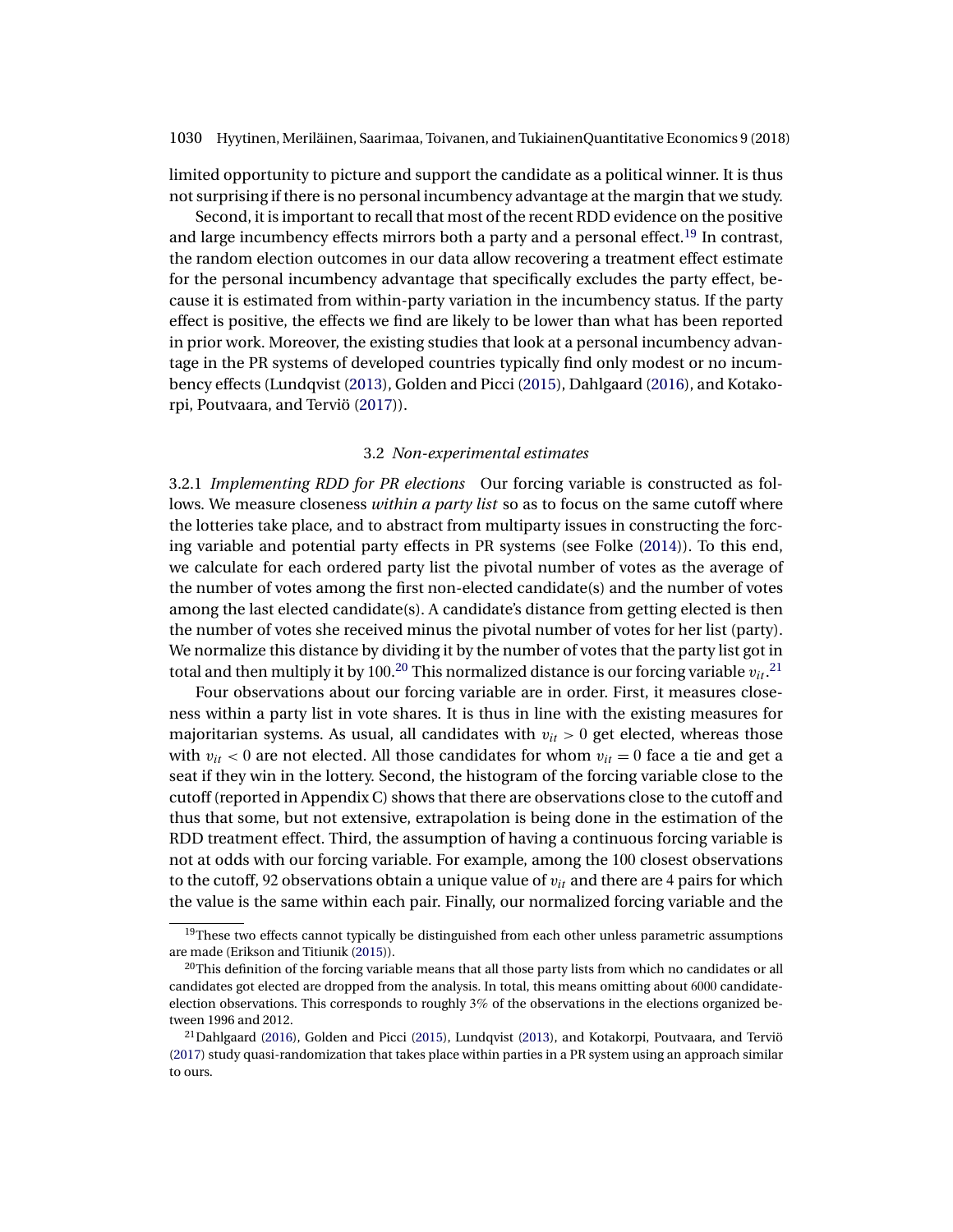<span id="page-13-0"></span>(potential alternative) forcing variable based on the absolute number of votes operate on a very different scale, but they are correlated (their pairwise correlation in our data is 0.34, *p*-value < 0.001; see also Appendix C).<sup>22</sup> Moreover, as we discuss later in connection with robustness tests, our RDD results are robust to using alternative definitions of the forcing variable.

A special feature of a PR election system is that it is much harder than in a twoparty majoritarian system for a candidate or a party to accurately predict the precise location of the cutoff that determines who gets elected from a given party list. The reason for this is that the number of seats allocated to the party also depends on the election outcome of the other parties. This makes it more likely that the forcing variable cannot be perfectly manipulated.

The function of the forcing variable is estimated separately for both sides of the cutoff. The choice of the bandwidth determines the subsample near the cutoff to which the function of the forcing variable is fitted and from which the treatment effect is effectively estimated (Imbens and Lemieux [\(2008\)](#page-31-0), Lee [\(2008\)](#page-31-0), and Lee and Lemieux [\(2010\)](#page-31-0)). For our baseline RDD, we use a triangular kernel and the widely used implementations of the (MSE-optimal) bandwidth selection of Imbens and Kalyanaraman [\(2012;](#page-31-0) IK hereafter) and Calonico, Cattaneo, and Titiunik [\(2014a;](#page-29-0) CCT hereafter).<sup>23</sup> We report results from a sharp RDD for the subsample of candidates that excludes the randomized candidates, because a typical close election RDD would not have such lotteries in the data.

3.2.2 *RDD estimations: Graphical analysis* We start by displaying the relationship be-tween the forcing variable and the outcome variable close to the cutoff in Figure [1.](#page-14-0)<sup>24</sup> The graph suggests that there is substantial curvature in this relation. In Panel A, the width of the x-axis is 1 IK bandwidth of the local linear specification on both sides of the cutoff. The fits are those of local linear (on the left), quadratic (in the middle), and cubic (on the right) regressions. The figure on the left clearly shows that that there is curvature in the data near the cutoff, making the linear approximation inaccurate. This finding is not due to using the linear probability model, as Logit and Probit models generate similar

 $22$ In large elections, it is more likely that small vote share differences are observed (rather than small differences in the number of votes). The opposite holds for small elections.

 $^{23}$ Two further points are worth mentioning here. First, the IK and CCT bandwidths are two different implementations of the estimation of the MSE-optimal theoretical bandwidth choice (i.e., the one that optimizes the asymptotic mean-squared-error expansion). The older (2014) version of the Stata software package rdrobust (developed by Calonico, Cattaneo, and Titiunik [\(2014a, 2014b\)](#page-29-0)) offered the possibility of using these two bandwidth selectors. In the upgraded version of the package, the IK and CCT bandwidth selectors have been deprecated. The upgraded version now uses a third implementation of the estimation of the MSE-optimal theoretical bandwidth choice (see Appendix E). Second, we have also calculated the bandwidths proposed by Fan and Gijbels [\(1996\)](#page-30-0) and Ludwig and Miller [\(2007\)](#page-31-0). As those were always broader than both the IK and CCT bandwidths and are currently less often used in practice, we do not report them.

 $24$ The figure has been produced by the rdplot command for Stata that approximates the underlying unknown regression functions without imposing smoothness (Calonico, Cattaneo, and Titiunik [\(2015\)](#page-29-0)). The key contribution in Calonico, Cattaneo, and Titiunik [\(2015\)](#page-29-0) is to provide a data-driven approach for choosing the bin widths that allows bin sizes to vary, instead of using ad hoc bins of equal sizes. In Appendix C, we provide an alternative version of Figure [1](#page-14-0) with a richer illustration of the raw data.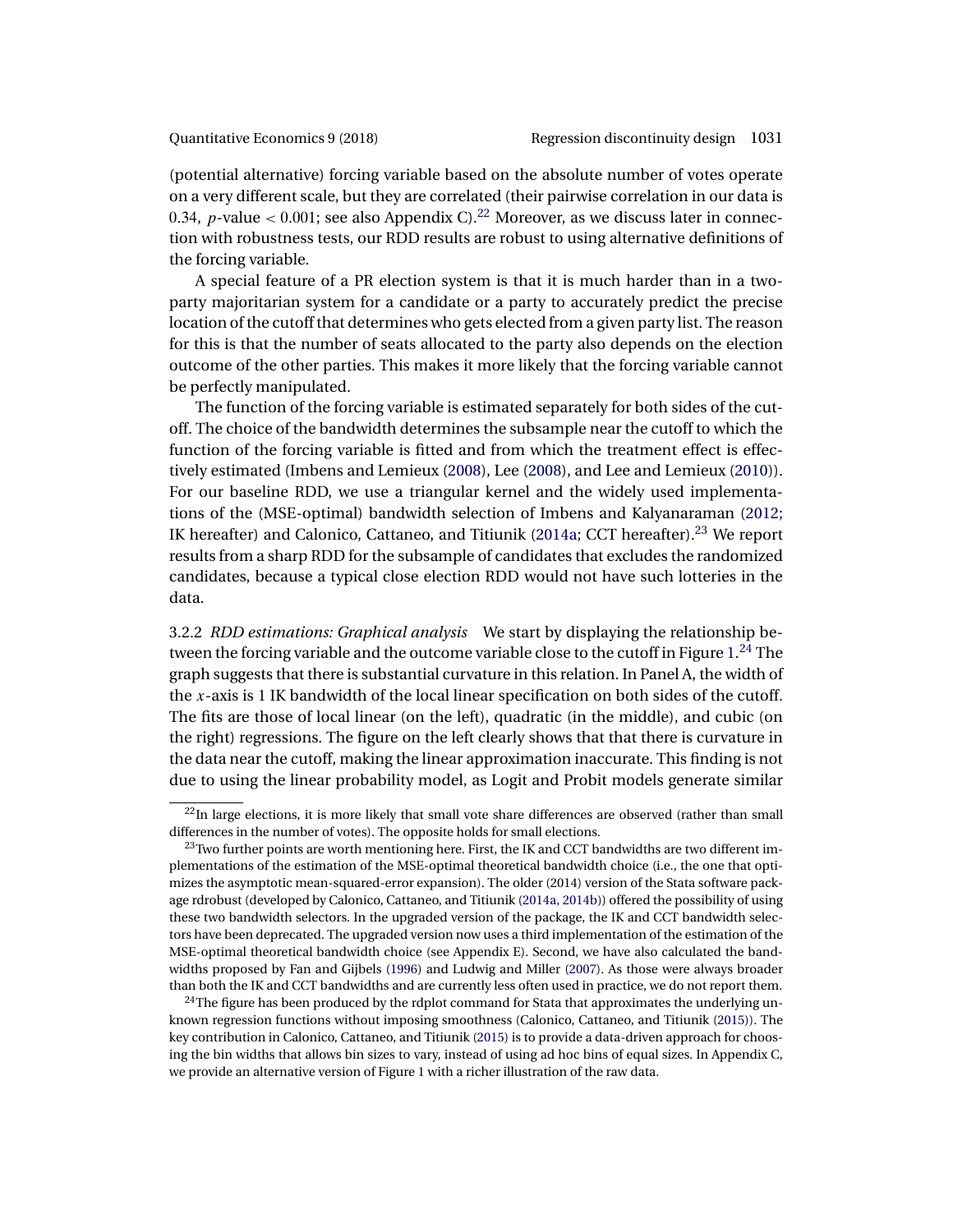<span id="page-14-0"></span>

Figure 1. Curvature between the forcing variable and the outcome. The figure shows local polynomial fits based on a triangular kernel and the IK bandwidth. The IK bandwidth was optimized for the linear specification in Panel A, for the quadratic specification in Panel B, and for the cubic specification in Panel C. On left side, the graphs display the fits that are based on the same  $p$ (order of local polynomial specification) as that for which optimal bandwidths are calculated. In the center graph, the fit uses a  $p + 1$  specification and on the right side, the graphs are based on a  $p + 2$  specification. Gray dots mark binned averages where the bins are chosen using the integrated MSE-optimal evenly spaced approach of Calonico, Cattaneo, and Titiunik [\(2015\)](#page-29-0).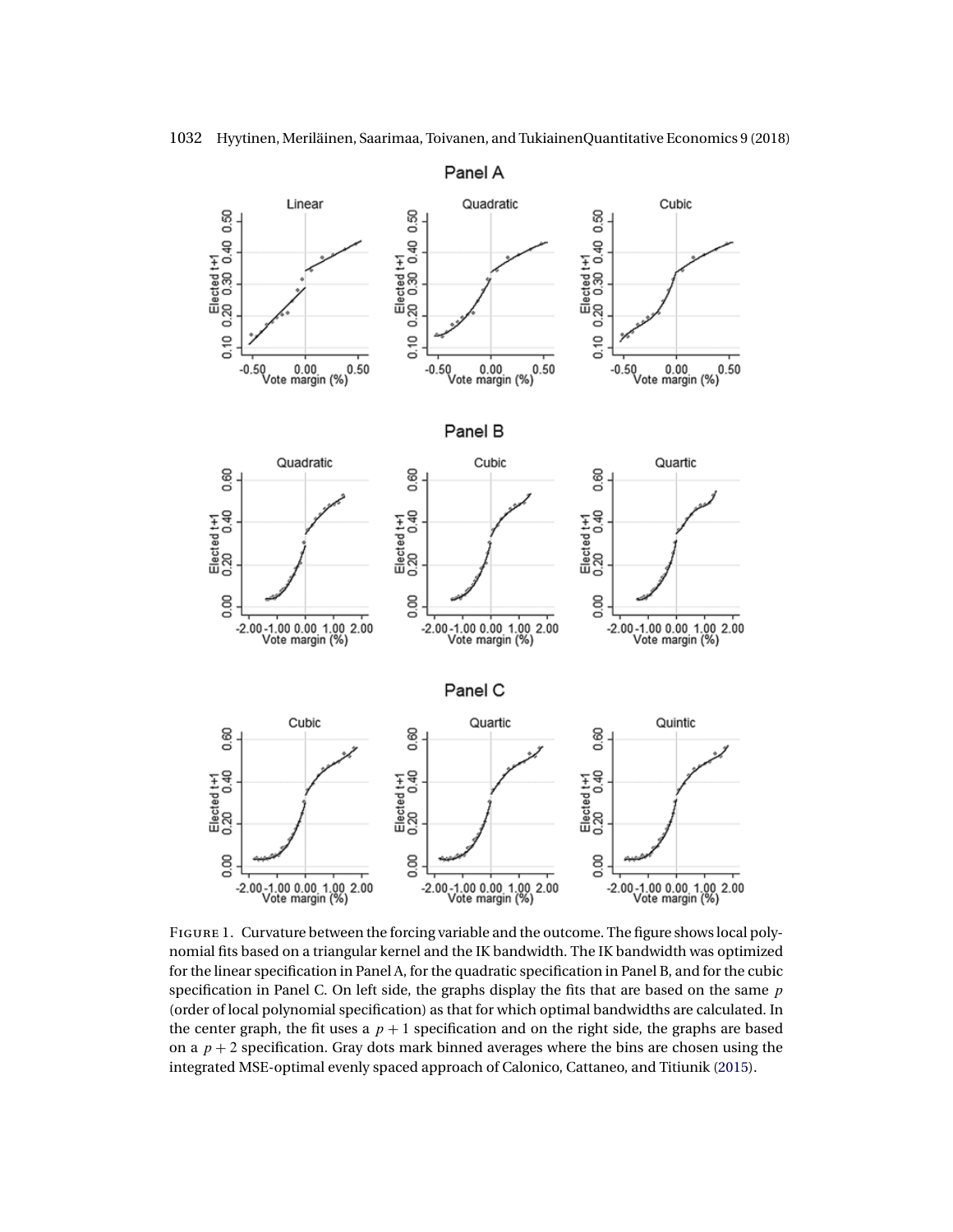<span id="page-15-0"></span>insights (not reported). The quadratic local polynomial in the middle seems to capture the curvature quite well. This finding suggests that a polynomial specification of order 2 might be flexible enough for the bandwidth that has been optimized for a polynomial of order 1.

The same observation can be made from Panels B and C of Figure [1,](#page-14-0) where the bandwidths are optimal for the quadratic (Panel B) and cubic (Panel C) specifications. As in Panel A, the graphs on the left hand side of these panels display the fits that are based on the same order of the local polynomial specification,  $p$ , for which the optimal bandwidth is calculated. In the middle graph, the fit uses a  $p + 1$  local polynomial, but the bandwidth is the same as on the left hand side. In the graphs on the right hand side, the displayed fits are based on a  $p + 2$  local polynomial. The approximation is better especially near the cutoff when the richer  $p + 1$  polynomial is used. Moreover, the experimental estimate indicates that there should not be a jump at the cutoff. The graphs on the left are therefore consistent with a poor local approximation, because there a jump can be detected. The jumps are nearly invisible or completely nonexistent in the graphs displayed in the middle ( $p + 1$ ) or on the right ( $p + 2$ ).<sup>25</sup>

3.2.3 *RDD estimations: Baseline results* Table [3](#page-16-0) reports our baseline RDD estimation results. In each panel of the table, we report the conventional RDD point estimates and the 95% confidence intervals that are robust to heteroscedasticity and, separately, that allow for clustering at the level of municipalities.<sup>26</sup> The panels differ in how the bandwidths and local polynomials are used.

In Panel A of Table [3,](#page-16-0) the bandwidth is selected optimally for the local linear specification using either the IK or the CCT implementation of the bandwidth selection. For these bandwidth choices, the panel reports the local linear (specifications (1) and (2)), quadratic (specifications (3) and (4)), and cubic (specifications (5) and (6)) RDD estimates of the personal incumbency advantage. As specifications (1) and (2) show, both local linear RDD specifications with bandwidths that are optimally chosen for the linear specification indicate a positive and statistically significant incumbency advantage. The local linear RDD with optimal bandwidth is thus not able to replicate the experimental estimate. This is likely to happen when the regression function has curvature within the optimal bandwidth that the linear approximation cannot capture. The next specifications (specifications (3)–(6)) in the panel show that the curvature of the regression function indeed matters. Using the richer quadratic and cubic local polynomials aligns the RDD estimates with the experimental results for the bandwidths that are MSE-optimal,

<sup>&</sup>lt;sup>25</sup>We checked that a polynomial specification  $p + 1$  is flexible enough for bandwidth optimized for p from  $p = 0$  to  $p = 5$  in our case. We have also checked that these findings are not specific to the way we define the forcing variable. The same patterns can be observed also if we use the absolute number of votes as the forcing variable (reported in Appendix C).

 $26$ We report the confidence intervals that are robust to heteroscedasticity only (i.e., that do not allow for clustering), because the bandwidth selection techniques are not optimized for clustered inference. On the other hand, clustering is common among applied researchers. We therefore also report cluster-robust confidence intervals (but acknowledge that the choice of the clustering unit is hard to justify). See Bartalotti and Brummet [\(2017\)](#page-28-0) for a recent analysis of cluster-based inference in the context of RDD.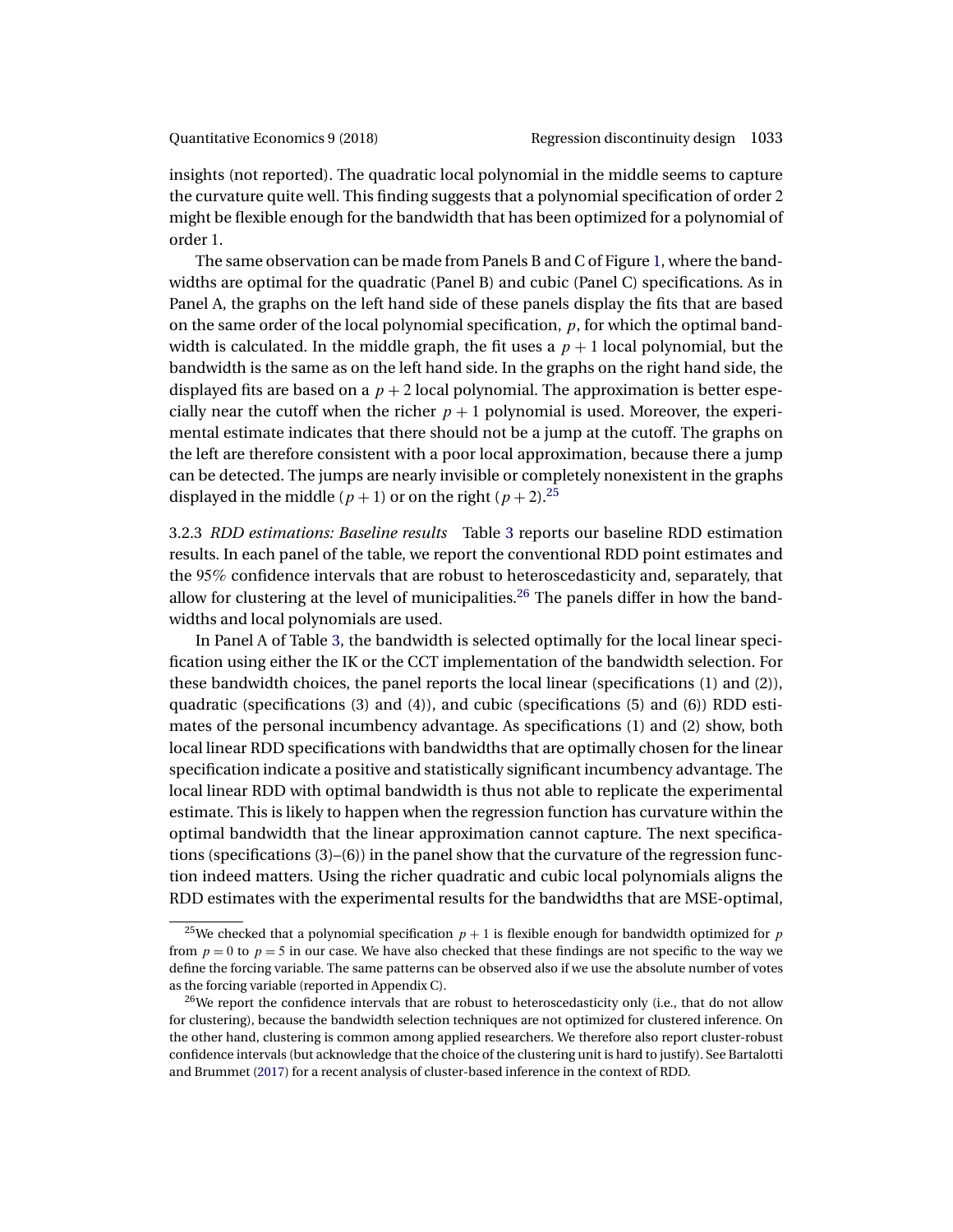<span id="page-16-0"></span>

|                                     |                   |                   | Panel A: Bandwidth Optimized for Local Linear Specification |                   |                   |                   |
|-------------------------------------|-------------------|-------------------|-------------------------------------------------------------|-------------------|-------------------|-------------------|
|                                     | (1)               | (2)               | (3)                                                         | (4)               | (5)               | (6)               |
|                                     |                   | Linear            |                                                             | Quadratic         |                   | Cubic             |
| Elected                             | 0.039             | 0.052             | 0.008                                                       | 0.022             | $-0.021$          | $-0.004$          |
| 95% confidence interval (robust)    | [0.009, 0.070]    | [0.027, 0.078]    | $[-0.038, 0.055]$                                           | $[-0.018, 0.062]$ | $[-0.087, 0.045]$ | $[-0.057, 0.049]$ |
| 95% confidence interval (clustered) | [0.011, 0.068]    | [0.028, 0.077]    | $[-0.037, 0.053]$                                           | $[-0.015, 0.059]$ | $[-0.086, 0.044]$ | $[-0.056, 0.048]$ |
| $\boldsymbol{N}$                    | 19,648            | 27,218            | 19,648                                                      | 27,218            | 19,648            | 27,218            |
| $R^2$                               | 0.03              | 0.05              | 0.03                                                        | 0.05              | 0.03              | 0.05              |
| Bandwidth                           | 0.54              | 0.74              | 0.54                                                        | 0.74              | 0.54              | 0.74              |
| Bandwidth selection method          | IK                | <b>CCT</b>        | IK                                                          | <b>CCT</b>        | IK                | <b>CCT</b>        |
|                                     |                   | Linear            |                                                             | Ouadratic         |                   | Cubic             |
|                                     |                   |                   |                                                             |                   |                   |                   |
| Elected                             | 0.008             | 0.025             | $-0.022$                                                    | $-0.015$          | $-0.019$          | $-0.025$          |
| 95% confidence interval (robust)    | $[-0.038, 0.053]$ | $[-0.013, 0.062]$ | $[-0.093, 0.049]$                                           | $[-0.074, 0.045]$ | $[-0.125, 0.088]$ | $[-0.107, 0.057]$ |
| 95% confidence interval (clustered) | $[-0.035, 0.050]$ | $[-0.011, 0.060]$ | $[-0.094, 0.050]$                                           | $[-0.072, 0.043]$ | $[-0.128, 0.091]$ | $[-0.110, 0.060]$ |
| $\boldsymbol{N}$                    | 9934              | 13,586            | 9934                                                        | 13,586            | 9934              | 13,586            |
|                                     | 0.01              | 0.02              | 0.02                                                        | 0.02              | 0.02              | 0.02              |
| $R^2$<br>Bandwidth                  | 0.27              | 0.37              | 0.27                                                        | 0.37              | 0.27              | 0.37              |
| Bandwidth selection method          | IK                | <b>CCT</b>        | IK                                                          | <b>CCT</b>        | IK                | <b>CCT</b>        |
|                                     |                   |                   |                                                             |                   |                   | (Continues)       |
|                                     |                   |                   |                                                             |                   |                   |                   |

|  |  |  |  |  |  |  | TABLE 3. Local polynomial RDD estimates: the outcome is elected next election. |  |  |  |  |  |  |
|--|--|--|--|--|--|--|--------------------------------------------------------------------------------|--|--|--|--|--|--|
|--|--|--|--|--|--|--|--------------------------------------------------------------------------------|--|--|--|--|--|--|

|                                     | (7)               | (8)               | (9)               | (10)              | (11)              | (12)              |
|-------------------------------------|-------------------|-------------------|-------------------|-------------------|-------------------|-------------------|
|                                     |                   | Linear            |                   | Ouadratic         |                   | Cubic             |
| Elected                             | 0.008             | 0.025             | $-0.022$          | $-0.015$          | $-0.019$          | $-0.025$          |
| 95% confidence interval (robust)    | $[-0.038, 0.053]$ | $[-0.013, 0.062]$ | $[-0.093, 0.049]$ | $[-0.074, 0.045]$ | $[-0.125, 0.088]$ | $[-0.107, 0.057]$ |
| 95% confidence interval (clustered) | $[-0.035, 0.050]$ | $[-0.011, 0.060]$ | $[-0.094, 0.050]$ | $[-0.072, 0.043]$ | $[-0.128, 0.091]$ | $[-0.110, 0.060]$ |
| $\boldsymbol{N}$                    | 9934              | 13,586            | 9934              | 13,586            | 9934              | 13,586            |
| $R^2$                               | 0.01              | 0.02              | 0.02              | 0.02              | 0.02              | 0.02              |
| Bandwidth                           | 0.27              | 0.37              | 0.27              | 0.37              | 0.27              | 0.37              |
| Bandwidth selection method          | IK                | <b>CCT</b>        | IK                | <b>CCT</b>        | IK                | <b>CCT</b>        |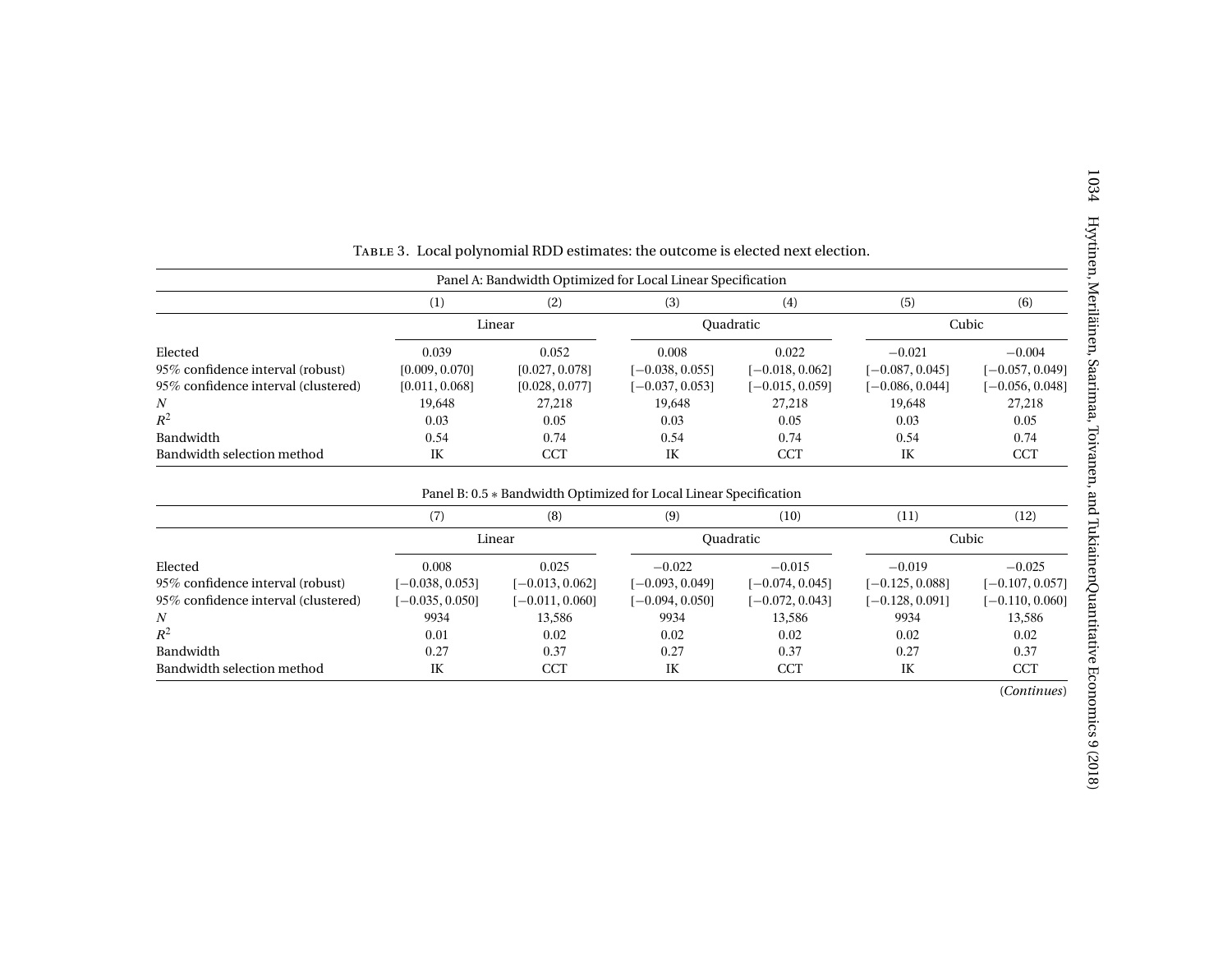|                                                                                                                                                                                                                                                                                                                                                                                                                                                                  |                                  | Panel C: Bandwidths Optimized for Each Specification Separately |                                  |                                  |                                     |                                   |
|------------------------------------------------------------------------------------------------------------------------------------------------------------------------------------------------------------------------------------------------------------------------------------------------------------------------------------------------------------------------------------------------------------------------------------------------------------------|----------------------------------|-----------------------------------------------------------------|----------------------------------|----------------------------------|-------------------------------------|-----------------------------------|
|                                                                                                                                                                                                                                                                                                                                                                                                                                                                  | (13)                             | (14)                                                            | (15)                             | (16)                             | (17)                                | (18)                              |
|                                                                                                                                                                                                                                                                                                                                                                                                                                                                  |                                  | Linear                                                          |                                  | Quadratic                        | Cubic                               |                                   |
| Elected<br>95% confidence interval (robust)                                                                                                                                                                                                                                                                                                                                                                                                                      | 0.039<br>[0.009, 0.070]          | 0.052<br>[0.027, 0.078]                                         | 0.039<br>[0.013, 0.066]          | 0.057<br>[0.036, 0.078]          | 0.030<br>$[-0.002, 0.062]$          | 0.055<br>[0.035, 0.076]           |
| 95% confidence interval (clustered)<br>N<br>$R^2$                                                                                                                                                                                                                                                                                                                                                                                                                | [0.011, 0.068]<br>19,648<br>0.03 | [0.028, 0.077]<br>27,218<br>0.05                                | [0.013, 0.065]<br>54,436<br>0.11 | [0.036, 0.078]<br>78,469<br>0.16 | $[-0.000, 0.060]$<br>70,576<br>0.15 | [0.035, 0.076]<br>112,398<br>0.23 |
| Bandwidth<br>Bandwidth selection method                                                                                                                                                                                                                                                                                                                                                                                                                          | 0.54<br>IK                       | 0.74<br><b>CCT</b>                                              | 1.41<br>IK                       | 2.09<br><b>CCT</b>               | 1.84<br>IK                          | 3.98<br><b>CCT</b>                |
| Note: The table shows estimated incumbency advantage using local polynomial regressions within various bandwidths. All estimations use a triangular kernel. Confidence intervals<br>based on clustered standard errors account for clustering at the municipality level. The unit of observation is a candidate i at year t. The IK and CCT bandwidths are two different imple-<br>mentations of the estimation of the MSE-optimal theoretical bandwidth choice. |                                  |                                                                 |                                  |                                  |                                     |                                   |
|                                                                                                                                                                                                                                                                                                                                                                                                                                                                  |                                  |                                                                 |                                  |                                  |                                     |                                   |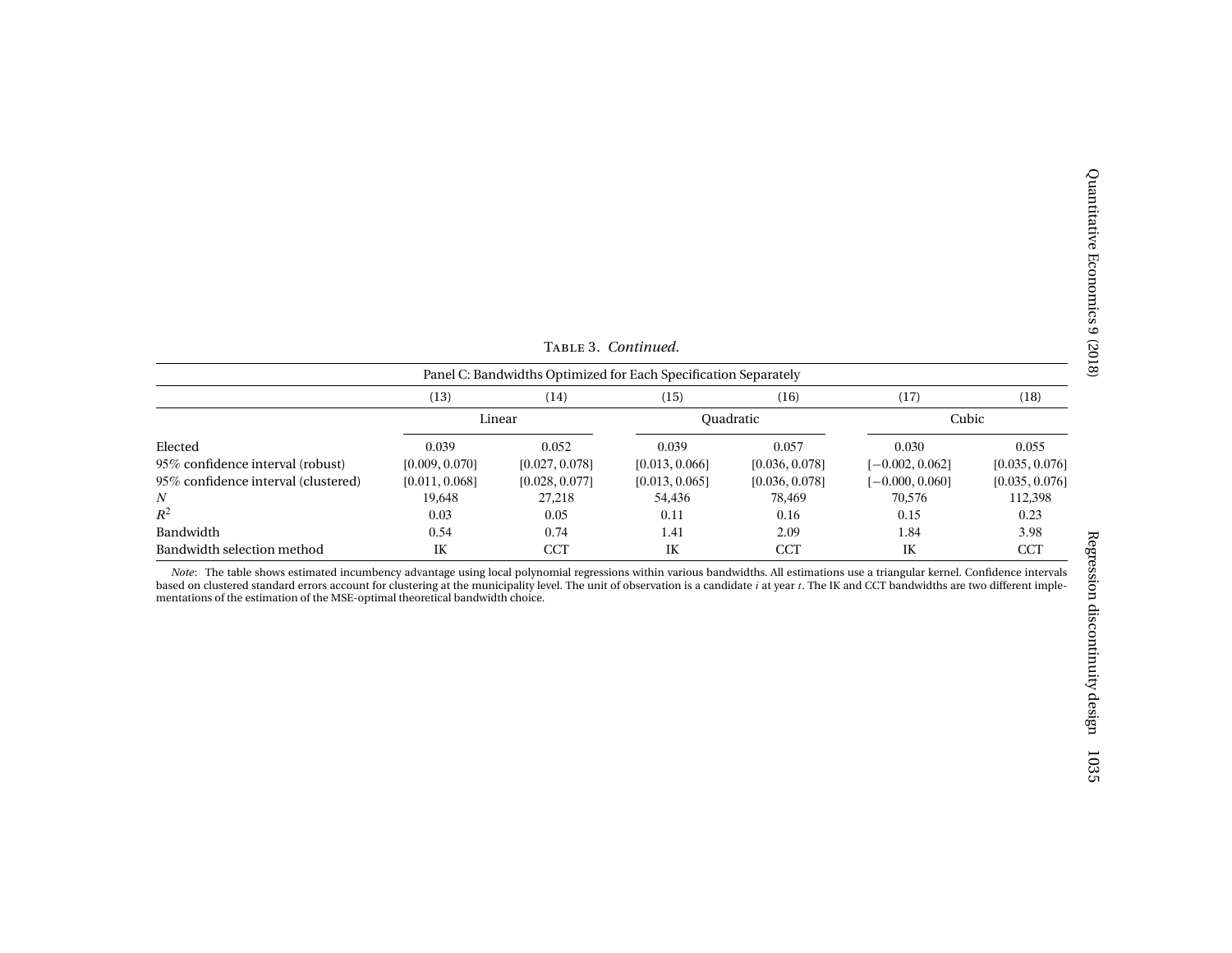<span id="page-18-0"></span>as determined by IK and CCT implementations of the MSE-optimal bandwidth *for the linear specification*. 27

In Panel B of the table, we report the results using bandwidths that are half the optimal bandwidth of the local linear specification. This undersmoothing ought to reduce the (asymptotic) bias, which it indeed appears to do. When the local linear polynomial specification and bandwidths half the size of the IK or CCT bandwidths are used, the point estimates decrease in size and the results are in line with the experimental benchmark (specifications (7) and (8)). The null hypothesis of no personal incumbency effect also cannot be rejected when the quadratic and cubic polynomials are used (specifications  $(9)–(11)$ ).

Finally, in Panel C, we report the results for the quadratic and cubic specifications, with IK and CCT implementations of the MSE-optimal bandwidths that have been reoptimized for these more flexible specifications. As the panel shows, we find, bar one exception, positive and statistically significant effects.

These findings are consistent with the view that when the MSE-optimal bandwidths are used in the local polynomial regression, there is a risk of overrejection because the distributional approximation of the estimator is poor (Calonico, Cattaneo, and Titiunik [\(2014a\)](#page-29-0)). What also is in line with the recent econometric work is that holding the order of the polynomial constant, smaller bandwidths align our RDD results with the experimental benchmark (see Calonico, Cattaneo, and Titiunik [\(2014a\)](#page-29-0) for a discussion of undersmoothing).<sup>28</sup> Moreover, we find that holding the bandwidth constant, richer polynomials align our RDD results with the experimental benchmark too.<sup>29</sup>

Even though a typical applied researcher does not have access to an experimental estimate and hence cannot benchmark her RDD estimate to the experimental one, it is of interest to ask whether the experimental estimate (Table [2,](#page-10-0) specification (1)) is statistically different from the non-experimental estimates that the local linear RDD with optimal bandwidths produce (Table [3,](#page-16-0) specifications (1) and (2)). The reason is that an alternative interpretation for our findings is that our experimental estimate is imprecise and, in fact, consistent with a small and positive incumbency effect. The experimental estimate  $(0.004)$  is  $88.6\%$  smaller than the RDD estimate  $(0.039)$  produced by the local linear RDD with the IK bandwidth, but we cannot reject the null hypothesis that the two estimates are equal (*p*-value with clustering  $= 0.23$ ). However, the difference is statistically significant at the 10% level when the RDD estimate based on the CCT bandwidth

 $27$ The IK and CCT bandwidths are quite close to each other and they give similar results. For example, the IK bandwidth corresponds to 0-54% of the total votes of a list (that is 5-4 votes out of 1000). This typically translates into a small number of votes. However, the bandwidths are not that small when compared to the vote shares that the candidates at the cutoff get (6-5% vote share, see Table [1\)](#page-9-0). We use here only the CCT bandwidth selection criteria, but not yet the bias-correction or robust inference method that Calonico, Cattaneo, and Titiunik [\(2014a\)](#page-29-0) also propose, that is, CCT correction.

 $^{28}$ Obviously, in some other applications, especially if there are less data available, the bias–variance trade-off could result in larger bandwidths being the preferred approach.

 $29$ Card et al. [\(2014\)](#page-29-0) propose selecting the order of the local polynomial by minimizing the asymptotic MSE. We have used polynomials of orders 0–5 with the IK bandwidths optimized separately for each polynomial specification. We failed to reproduce the experimental estimate using this procedure.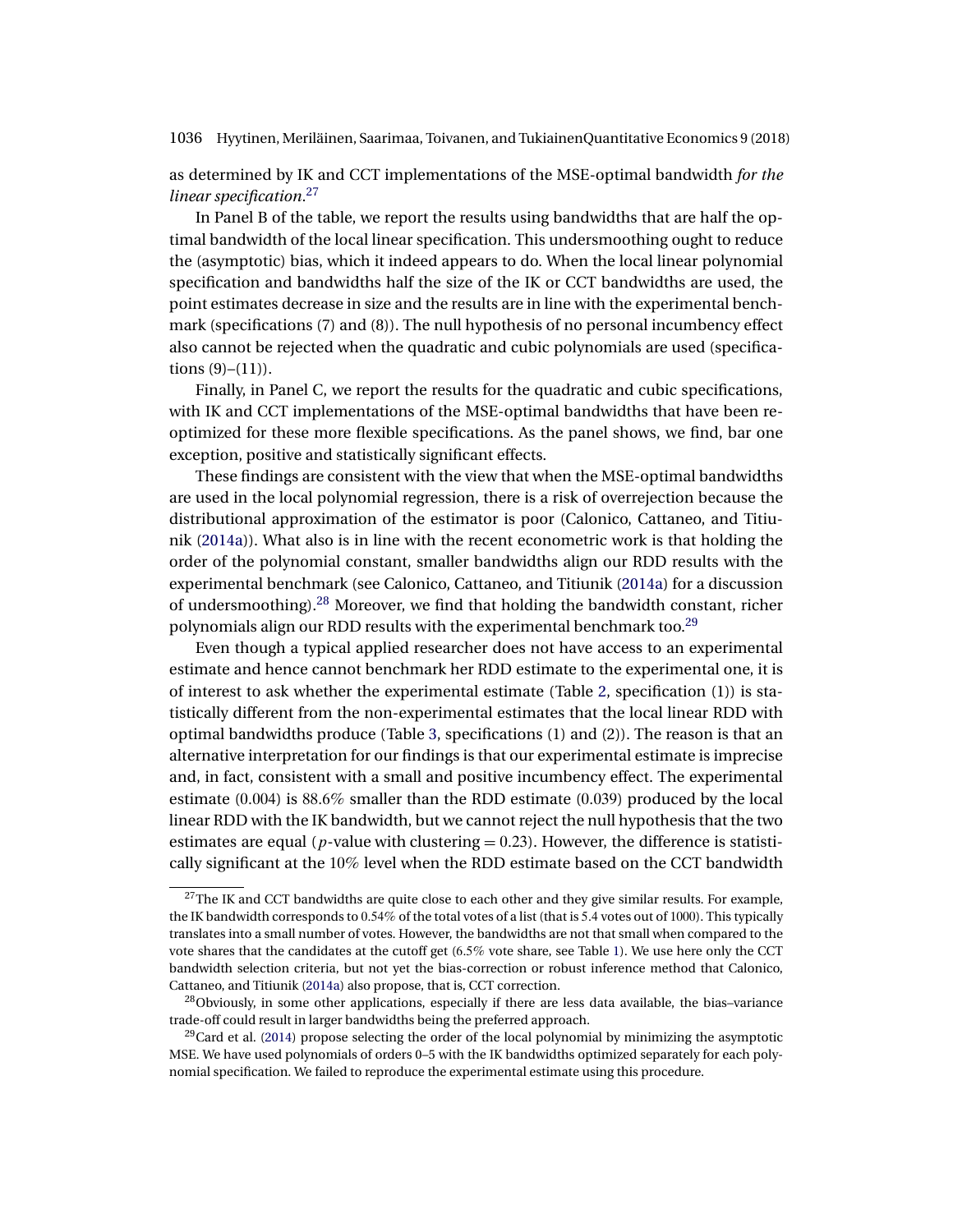<span id="page-19-0"></span>Quantitative Economics 9 (2018) Regression discontinuity design 1037



Figure 2. Conventional RDD estimates using various bandwidths. The figure displays point estimates from local polynomial regressions with triangular kernel using various bandwidths. Dashed lines show 95% confidence intervals computed using standard errors clustered at the municipality level. Vertical line marks the IK bandwidth.

is used (*p*-value with clustering  $= 0.08$ ).<sup>30</sup> It is important to stress that this comparison is *not* what a typical applied researcher using RDD absent the experiment could do.

The graphical evidence in Figure [1](#page-14-0) suggested that the difference in the estimates is due to the conventional RDD implementation not being able to capture the curvature of the regression function rather than just due to statistical uncertainty. To analyze this further, Figure 2 displays RDD estimates for a large number of bandwidths using the three local polynomial regressions. The vertical bars indicate the location of the optimal bandwidth, which varies with the order of the polynomial. The figure provides us with two main findings. First, the bias relative to the experimental benchmark estimate of 0-004 seems to be almost monotonic in the size of the bandwidth. The approximation gets worse, as more and more data are included in the RDD sample. Even in the absence of the experimental estimate, this finding suggests that there is a need to go beyond a local linear polynomial (or to use a bias correction; see below). This further illustrates the importance of taking the curvature of the regression function into account. Second, when bandwidths narrower than the optimal ones are used, RDD no longer rejects the null hypothesis of no personal incumbency advantage. The null hypothesis is not rejected for the narrower bandwidths both because the point estimate gets smaller and because the confidence intervals get wider.

3.2.4 *Bias-corrected RDD estimations* Calonico, Cattaneo, and Titiunik [\(2014a\)](#page-29-0) recently proposed a procedure for bias-correction and robust inference when implementing RDD. The procedure separates point estimation from inference and its goal is to provide valid inference.<sup>31</sup> The procedure corrects for a bias in the distributional approximation by recentering and rescaling the conventional t-statistic when calculating the robust confidence intervals. In what follows, we call this procedure *CCT correction*. To evaluate how the procedure works, we report a number of RDD estimates using the CCT

<sup>30</sup>Inference is similar without clustering.

 $31$ The procedure does not improve point estimation: The conventional RDD point estimator is consistent and MSE-optimal. The bias-corrected point estimator is consistent, but not MSE-optimal.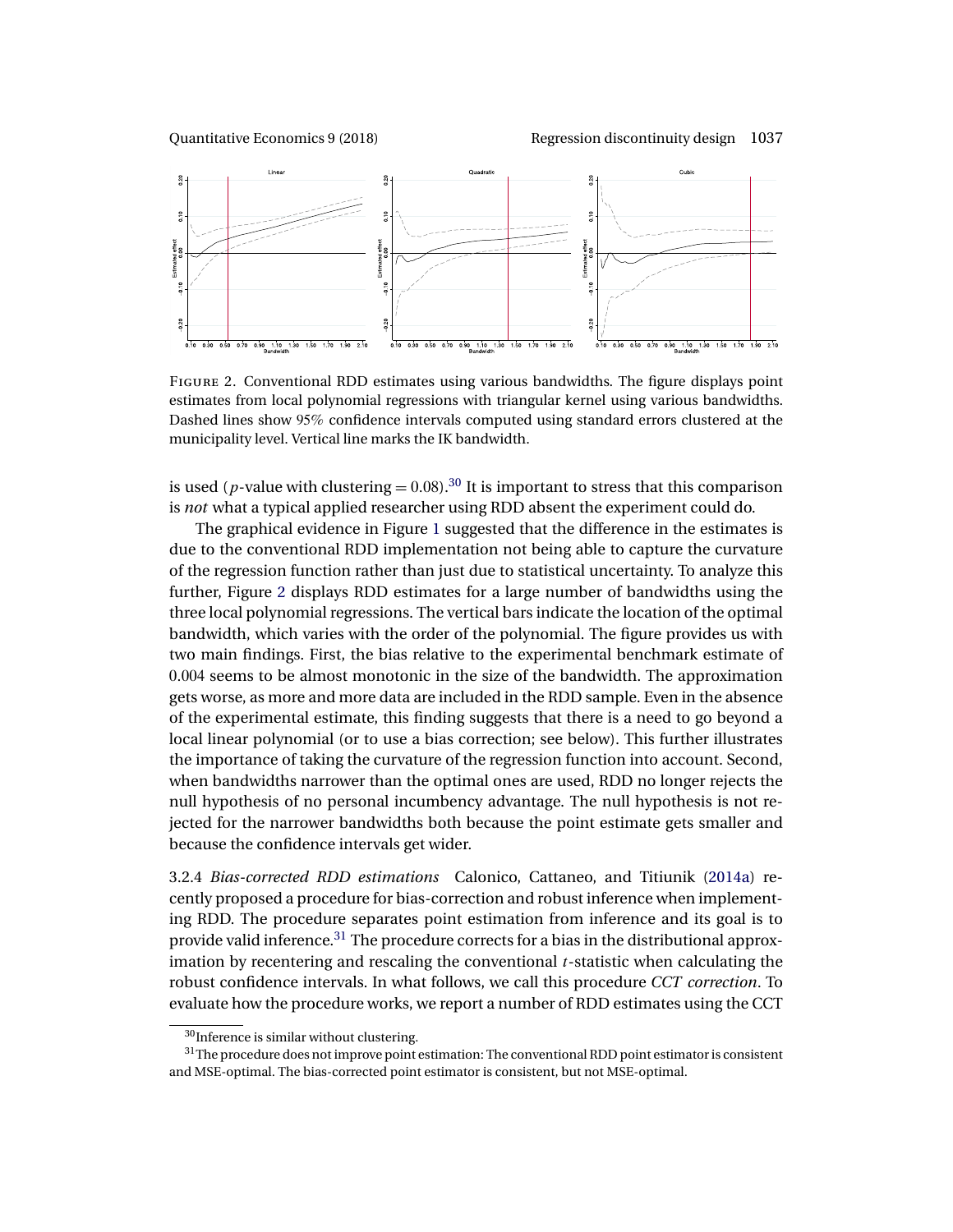<span id="page-20-0"></span>correction in Table [4.](#page-21-0) In this method, a pth order local polynomial is used to estimate the main regression discontinuity (RD) effect, whereas a  $(p + 1)$ th order local polynomial is used to estimate the (potential) bias. Table [4](#page-21-0) consists of three panels. We report in each panel the bias-corrected estimates so as to see how they change relative to the conventional point estimates (reported earlier in Table [3\)](#page-16-0) as well as the nonclustered and clustered 95% confidence intervals.

In Panel A, we use bandwidths optimized for the linear specification, but report the estimates from linear, quadratic, and cubic local polynomial specifications. For this panel, we choose the bias bandwidth (used to estimate the bias) either by the datadriven method suggested by Calonico, Cattaneo, and Titiunik [\(2014a;](#page-29-0) using the default option in the pre-2016 rdrobust Stata package; see Calonico, Cattaneo, and Titiunik [\(2014b\)](#page-29-0)) or by using the IK implementation. When the bias bandwidth is chosen by the data-driven method of Calonico, Cattaneo, and Titiunik [\(2014a\)](#page-29-0), the RD effect bandwidth is determined to be MSE-optimal, based on the CCT implementation. When the bias bandwidth is chosen by the IK implementation, so is the RD effect bandwidth. The results of this panel show that the CCT-correction is able to meet the replication standard, in the sense that when the CCT-corrected estimates and standard errors are used, we do not, in general, reject the null hypothesis of no effect. The important exception to this result is the data-driven bias bandwidth calculation suggested by Calonico, Cattaneo, and Titiunik [\(2014a\)](#page-29-0). It apparently leads to bias bandwidths that are too wide. When the bias and RD effect bandwidths are chosen by the IK implementation, the bandwidths are narrower. In this case, the CCT correction meets the replication standard irrespective of which local polynomial specification is used.

In Panel B, we again report the estimates from linear, quadratic, and cubic local polynomial specifications, but choose the bandwidths differently. We optimize the RD effect bandwidths for the linear specification using the CCT and IK implementations. We then impose the bias bandwidth to be the same as the RD effect bandwidth. This is in line with the recent recommendation of Calonico, Cattaneo, and Farrell [\(2016a\)](#page-29-0), who argue that this is a natural choice with good (numerical) properties. From the perspective of the point estimate, CCT correction with the same bias and RD effect bandwidth amounts to using the conventional local polynomial approach, but with the twist that the main effect is estimated using a one order higher polynomial specification ( $p + 1$ ) than the specification for which the bandwidth is selected  $(p)$ ; see also Calonico, Cattaneo, and Titiunik [\(2014a\)](#page-29-0). It follows that the point estimate (but not the confidence interval) is the same in columns (4) and (5) of Table [3](#page-16-0) as it is in columns (7) and (8) of Panel B of Table [4.](#page-21-0) The results in this panel show that when implemented in this way, the CCT correction is able to meet the replication standard.

In Panel C, we use the bandwidths optimized for the quadratic and cubic local specifications. They are chosen as in Panel A. We again find that the CCT correction is able to meet the replication standard, provided that the bias and RD effect bandwidths are chosen by the IK implementation. The data-driven method suggested by Calonico, Cattaneo, and Titiunik [\(2014a\)](#page-29-0) again seems to lead to a bias bandwidth that is too large.

To explore how the bias-corrected and robust estimates vary with different bandwidths and how the two bandwidth choices interact, we display in Figure [3](#page-23-0) the biascorrected RDD estimates and their robust 95% confidence intervals for a fixed bias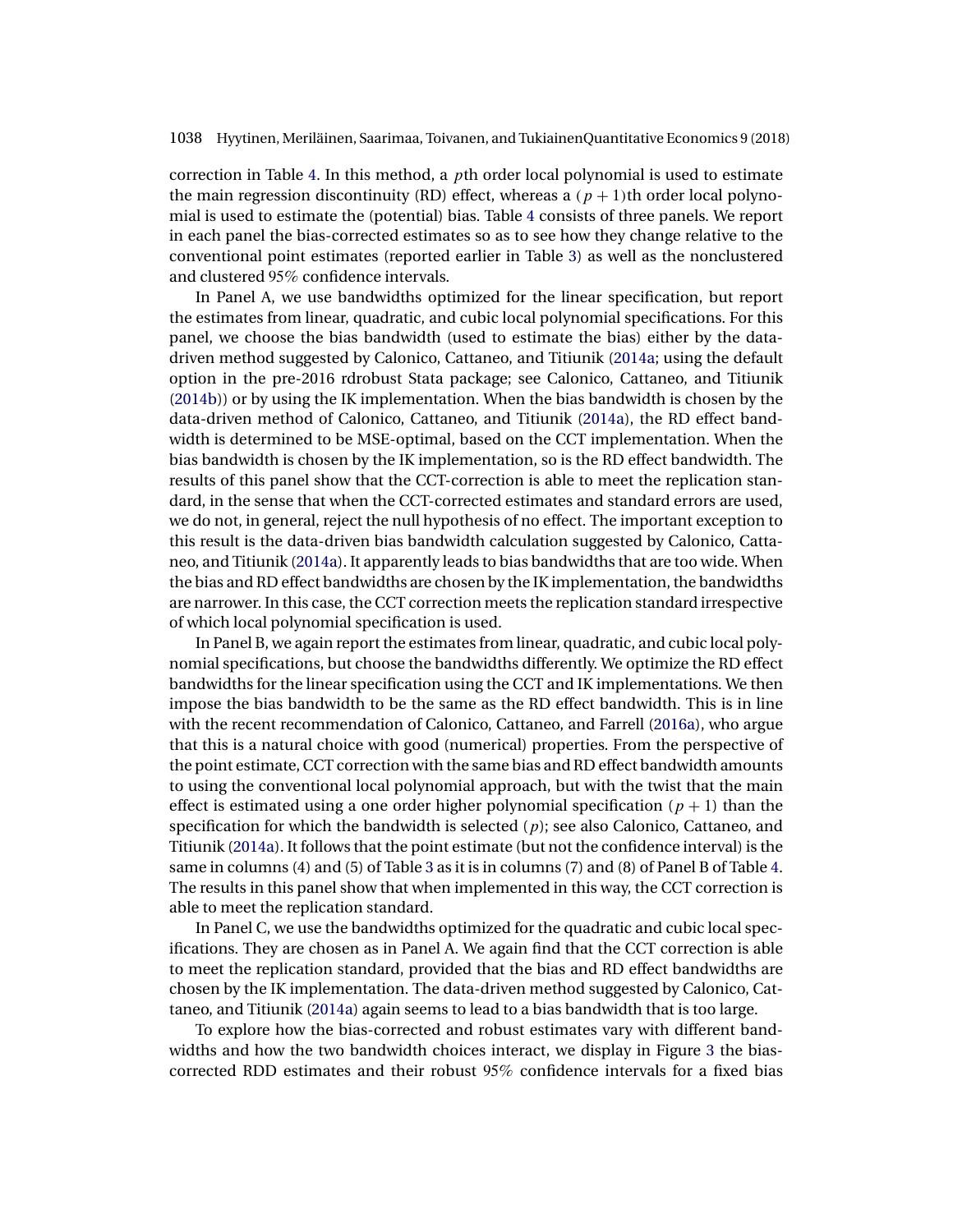<span id="page-21-0"></span>

|                                        |                   |                   | Panel A: CCT Procedure, Bandwidths Optimized for Local Linear Specification |                   |                   |                   |
|----------------------------------------|-------------------|-------------------|-----------------------------------------------------------------------------|-------------------|-------------------|-------------------|
|                                        | (1)               | (2)               | (3)                                                                         | (4)               | (5)               | (6)               |
|                                        | Linear            |                   |                                                                             | Ouadratic         |                   | Cubic             |
| Elected (bias-corrected)               | 0.030             | 0.046             | 0.006                                                                       | 0.021             | $-0.022$          | $-0.004$          |
| 95% confidence interval (nonclustered) | $[-0.002, 0.061]$ | [0.021, 0.070]    | $[-0.040, 0.053]$                                                           | $[-0.016, 0.058]$ | $[-0.089, 0.044]$ | $[-0.056, 0.048]$ |
| 95% confidence interval (clustered)    | $[-0.003, 0.063]$ | [0.020, 0.071]    | $[-0.041, 0.054]$                                                           | $[-0.017, 0.060]$ | $[-0.088, 0.044]$ | $[-0.056, 0.048]$ |
| N                                      | 19,648            | 27,218            | 19,648                                                                      | 27,218            | 19,648            | 27,218            |
| Bandwidth                              | 0.54              | 0.74              | 0.54                                                                        | 0.74              | 0.54              | 0.74              |
| Bias bandwidth                         | 1.14              | 3.03              | 1.14                                                                        | 3.03              | 1.14              | 3.03              |
| Bandwidth selection method             | IK                | <b>CCT</b>        | IK                                                                          | <b>CCT</b>        | IK                | <b>CCT</b>        |
|                                        | Linear            |                   |                                                                             | Quadratic         |                   | Cubic             |
| Elected (bias-corrected)               | 0.008             | 0.022             | $-0.021$                                                                    | $-0.004$          | $-0.034$          | $-0.021$          |
| 95% confidence interval (nonclustered) | $[-0.037, 0.053]$ | $[-0.015, 0.059]$ | $[-0.086, 0.045]$                                                           | $[-0.056, 0.048]$ | $[-0.124, 0.056]$ | $[-0.092, 0.050]$ |
| 95% confidence interval (clustered)    | $[-0.037, 0.054]$ | $[-0.016, 0.061]$ | $[-0.086, 0.044]$                                                           | $[-0.056, 0.048]$ | $[-0.118, 0.050]$ | $[-0.090, 0.048]$ |
| N                                      | 19,648            | 27,218            | 19,648                                                                      | 27,218            | 19,648            | 27,218            |
|                                        | 0.54              | 0.74              | 0.54                                                                        | 0.74              | 0.54              | 0.74              |
| Bandwidth                              | 0.54              | 0.74              | 0.54                                                                        | 0.74              | 0.54              | 0.74              |
| Bias bandwidth                         |                   |                   | IK                                                                          | <b>CCT</b>        | IK                | <b>CCT</b>        |
| Bandwidth selection method             | IK                | <b>CCT</b>        |                                                                             |                   |                   |                   |
|                                        |                   |                   |                                                                             |                   |                   | (Continues)       |
|                                        |                   |                   |                                                                             |                   |                   |                   |
|                                        |                   |                   |                                                                             |                   |                   |                   |
|                                        |                   |                   |                                                                             |                   |                   |                   |

|                                        |                   | Panel B: CCT Procedure, Equal Bandwidths Optimized for Local Linear Specification |                   |                   |                   |                   |
|----------------------------------------|-------------------|-----------------------------------------------------------------------------------|-------------------|-------------------|-------------------|-------------------|
|                                        | (7)               | (8)                                                                               | (9)               | (10)              | (11)              | (12)              |
|                                        |                   | Linear                                                                            |                   | Ouadratic         |                   | Cubic             |
| Elected (bias-corrected)               | 0.008             | 0.022                                                                             | $-0.021$          | $-0.004$          | $-0.034$          | $-0.021$          |
| 95% confidence interval (nonclustered) | $-0.037, 0.053$   | $[-0.015, 0.059]$                                                                 | $[-0.086, 0.045]$ | $[-0.056, 0.048]$ | $[-0.124, 0.056]$ | $[-0.092, 0.050]$ |
| 95% confidence interval (clustered)    | $[-0.037, 0.054]$ | $[-0.016, 0.061]$                                                                 | $[-0.086, 0.044]$ | $[-0.056, 0.048]$ | $[-0.118, 0.050]$ | $[-0.090, 0.048]$ |
| $\boldsymbol{N}$                       | 19,648            | 27,218                                                                            | 19,648            | 27,218            | 19,648            | 27,218            |
| Bandwidth                              | 0.54              | 0.74                                                                              | 0.54              | 0.74              | 0.54              | 0.74              |
| Bias bandwidth                         | 0.54              | 0.74                                                                              | 0.54              | 0.74              | 0.54              | 0.74              |
| Bandwidth selection method             | IK                | <b>CCT</b>                                                                        | IK                | <b>CCT</b>        | IK                | <b>CCT</b>        |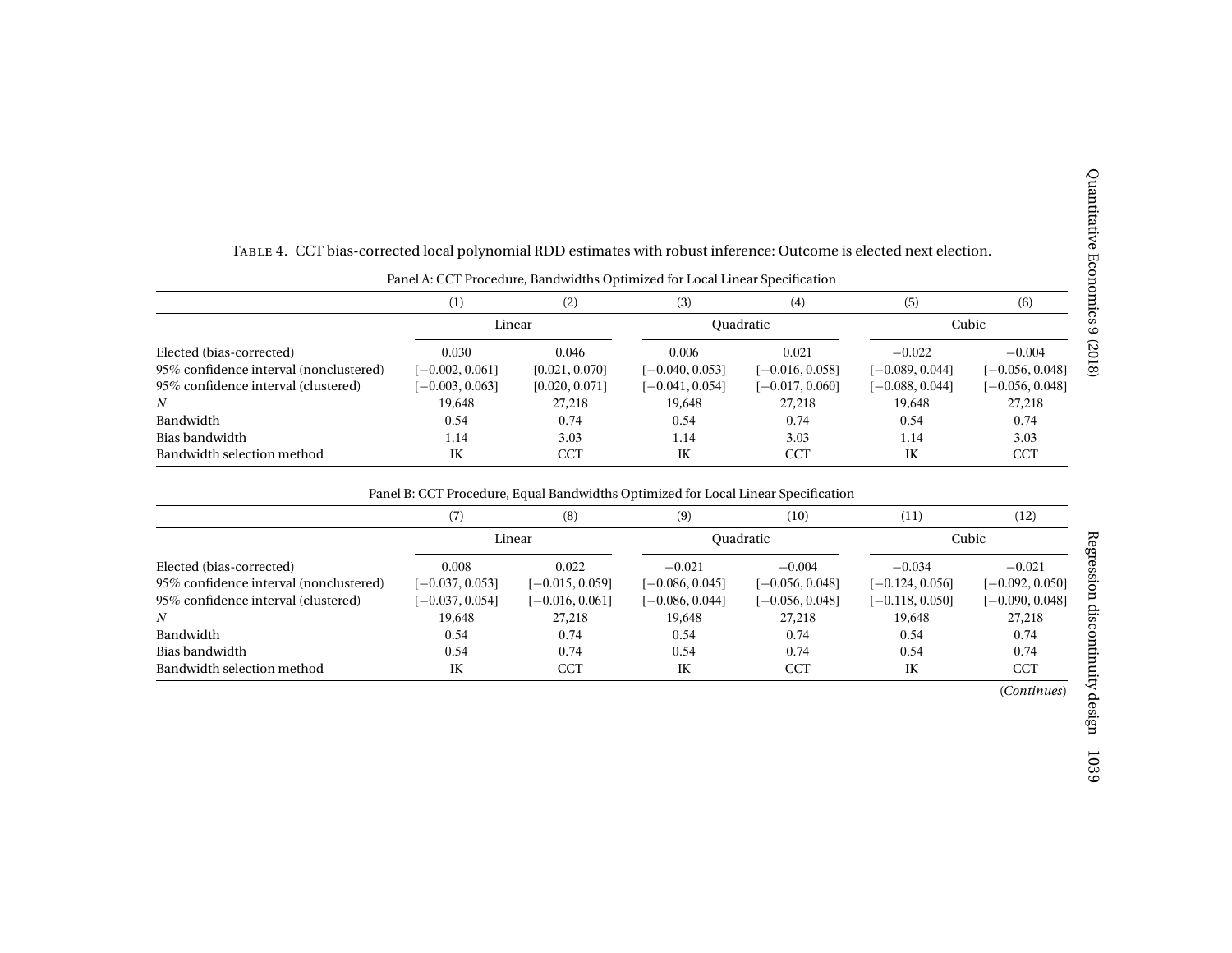| 'n |                                                                                                                           |             |
|----|---------------------------------------------------------------------------------------------------------------------------|-------------|
|    | (17)                                                                                                                      |             |
|    | Cubic                                                                                                                     |             |
|    | 0.025                                                                                                                     | 0           |
|    | $[-0.012, 0.062]$                                                                                                         | [0.03]      |
|    | $[-0.014, 0.064]$                                                                                                         | [0.03]      |
|    | 70,576                                                                                                                    | 11          |
|    | 1.84                                                                                                                      |             |
|    | 1.92                                                                                                                      | :<br>)<br>) |
|    | IΚ                                                                                                                        |             |
|    | efers to bias-corrected local polynor<br>edasticity-robust standard errors, and<br>vidths are two different implementatio |             |

|                                                                                                                                                                                                                                                                                                                                                                                                                                                                                                                                                                                                                                                             | (13)                                            | (14)                                      | (15)                                            | (16)                                      | (17)                                            | (18)                                      |
|-------------------------------------------------------------------------------------------------------------------------------------------------------------------------------------------------------------------------------------------------------------------------------------------------------------------------------------------------------------------------------------------------------------------------------------------------------------------------------------------------------------------------------------------------------------------------------------------------------------------------------------------------------------|-------------------------------------------------|-------------------------------------------|-------------------------------------------------|-------------------------------------------|-------------------------------------------------|-------------------------------------------|
|                                                                                                                                                                                                                                                                                                                                                                                                                                                                                                                                                                                                                                                             | Linear                                          |                                           | Quadratic                                       |                                           | Cubic                                           |                                           |
| Elected (bias-corrected)<br>95% confidence interval (nonclustered)<br>95% confidence interval (clustered)                                                                                                                                                                                                                                                                                                                                                                                                                                                                                                                                                   | 0.030<br>$[-0.002, 0.061]$<br>$[-0.003, 0.063]$ | 0.046<br>[0.021, 0.070]<br>[0.020, 0.071] | 0.026<br>$[-0.007, 0.059]$<br>$[-0.009, 0.061]$ | 0.042<br>[0.019, 0.066]<br>[0.019, 0.066] | 0.025<br>$[-0.012, 0.062]$<br>$[-0.014, 0.064]$ | 0.052<br>[0.031, 0.072]<br>[0.031, 0.072] |
| $\boldsymbol{N}$<br>Bandwidth                                                                                                                                                                                                                                                                                                                                                                                                                                                                                                                                                                                                                               | 19,648<br>0.54                                  | 27,218<br>0.74                            | 54,436<br>1.41                                  | 78,469<br>2.09                            | 70,576<br>1.84                                  | 112,398<br>3.98                           |
| Bias bandwidth                                                                                                                                                                                                                                                                                                                                                                                                                                                                                                                                                                                                                                              | 1.14                                            | 3.03                                      | 1.49                                            | 5.38                                      | 1.92                                            | 7.90                                      |
| Bandwidth selection method                                                                                                                                                                                                                                                                                                                                                                                                                                                                                                                                                                                                                                  | IK                                              | <b>CCT</b>                                | IK                                              | <b>CCT</b>                                | IK                                              | <b>CCT</b>                                |
| Note: Table shows estimated incumbency advantage using local polynomial regressions within various bandwidths. CCT correction refers to bias-corrected local polynomial RDD<br>estimates with robust inference. All estimations use a triangular kernel. Confidence intervals without clustering are computed using heteroscedasticity-robust standard errors, and clustered<br>confidence intervals account for clustering at the municipality level. The unit of observation is a candidate <i>i</i> at year <i>t</i> . The IK and CCT bandwidths are two different implementations of the<br>estimation of the MSE-optimal theoretical bandwidth choice. |                                                 |                                           |                                                 |                                           |                                                 |                                           |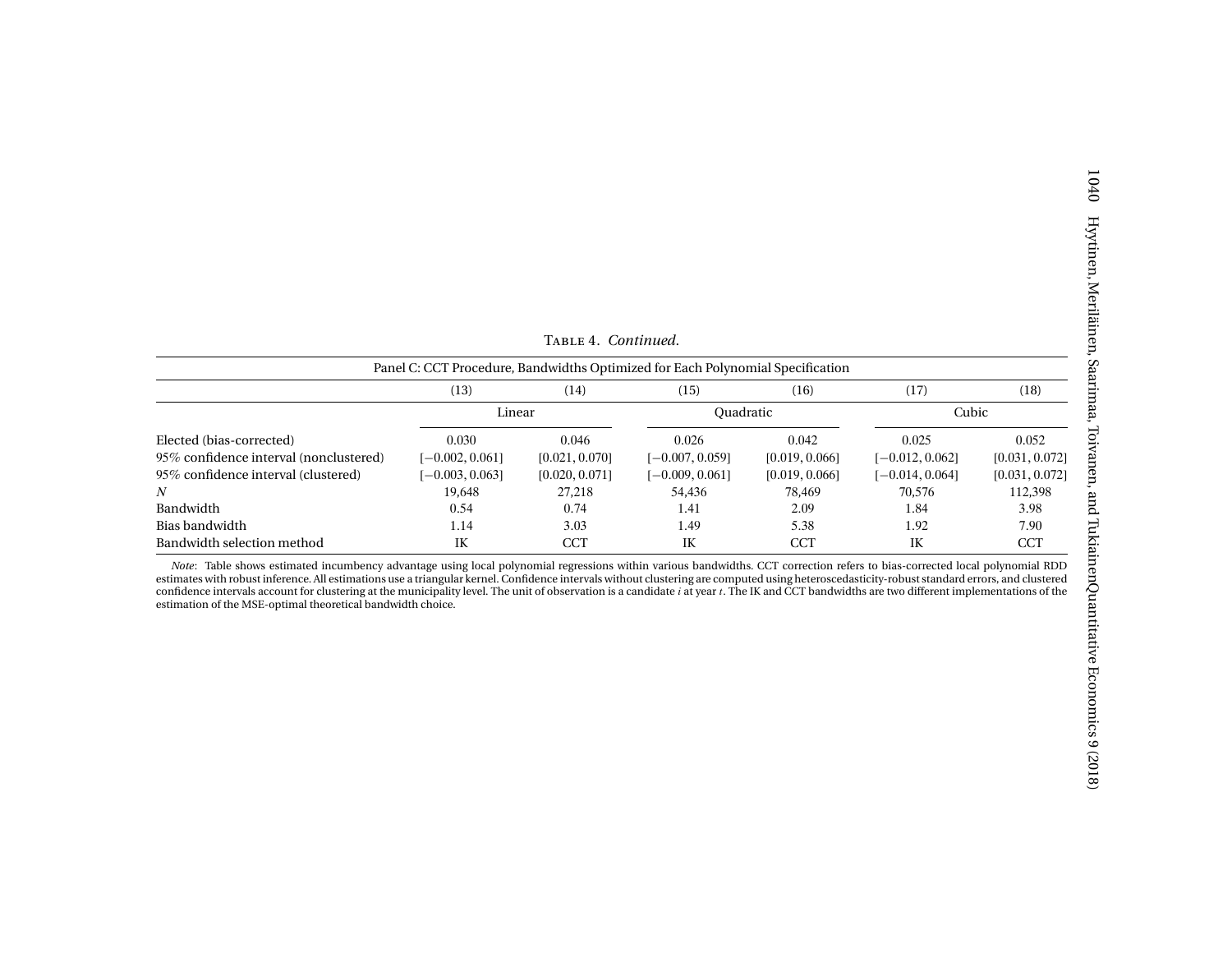<span id="page-23-0"></span>Quantitative Economics 9 (2018) Regression discontinuity design 1041



Figure 3. Bias-corrected RDD estimates, fixed bias bandwidth. *Notes*: Figure displays bias-corrected point estimates from local polynomial regressions with triangular kernel using various bandwidths. Dashed lines show 95% confidence intervals computed using robust standard errors. Vertical lines mark the IK bandwidth. The bias bandwidth for bias correction has been fixed to 1.14, 1.49 and 1.92 for linear, quadratic and cubic specifications, respectively.

bandwidth, but for different RD effect bandwiths. For this figure, we use the IK implementation to determine the bias bandwidth, because it seemed to lead to narrower bandwidths and worked well. The figure shows that when fixing the bias bandwidth to be IK optimal, the estimated effect is quite robust to the choice of the RD effect bandwidth and most of the time not significantly different from 0.

In Figure [4,](#page-24-0) we allow both bandwidths to vary and report the corresponding CCTcorrected estimates and their robust confidence intervals. While the results for the linear local polynomial resemble a bit those we reported earlier (Figure [2\)](#page-19-0) for the conventional RDD, there nevertheless is a difference: The figure shows that when the CCT correction is used and the RD effect bandwidth is chosen to be IK optimal or smaller, the null hypothesis of no effect is not rejected in any of the specifications. In line with this, Calonico, Cattaneo, and Farrell [\(2016a\)](#page-29-0) argue that a bandwidth adjustment ("shrinkage") is called for to achieve better coverage error rates when MSE-optimal bandwidths are used.

Furthermore, following the recommendation of Calonico, Cattaneo, and Farrell [\(2016a\)](#page-29-0), we set both bandwidths equal and report the corresponding CCT-corrected estimates and their robust confidence intervals in Figure [5.](#page-24-0) When the CCT correction is used and the RD effect bandwidth is chosen to be IK optimal or smaller and equal to the bias bandwidth, the null hypothesis of no effect is not rejected. This shows that CCT correction is less sensitive to the choice of the bandwidth (than ad hoc undersmoothing) and works especially well when the bias and RD effect bandwidths are set equal.

In sum, the above findings support the results of Monte Carlo simulations and formal analyses reported in Calonico, Cattaneo, and Titiunik [\(2014a\)](#page-29-0) and Calonico, Cattaneo, and Farrell [\(2016a\)](#page-29-0). The above analyses, and especially Figure [5,](#page-24-0) also support the idea that the CCT bandwidths should be adjusted by a shrinkage factor, as proposed by Calonico, Cattaneo, and Farrell [\(2016a\)](#page-29-0). Unlike ad hoc undersmooting, the adjustment improves the coverage error rates of the MSE-optimal bandwidths. For our sample size, the proposed adjustment factors are be 0.55, 0.51, and 0.51 for the linear, quadratic, and cubic specifications, respectively. As can be seen from Figure [5,](#page-24-0) applying the shrinkage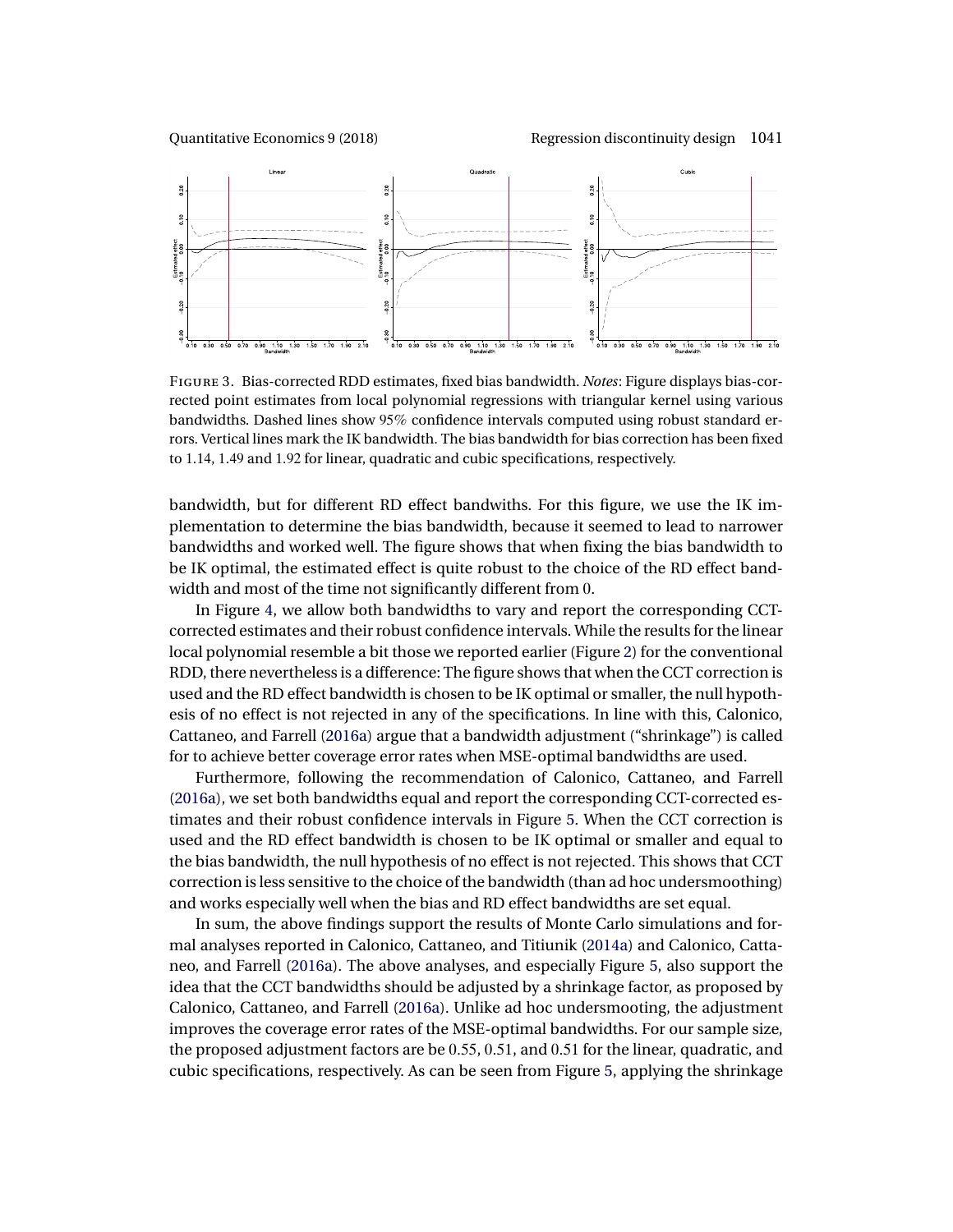<span id="page-24-0"></span>



Figure 4. Bias-corrected RDD results: both bandwidths vary. The figure displays bias-corrected point estimates from local polynomial regressions with triangular kernel using various bandwidths. Dashed lines show 95% confidence intervals computed using robust standard errors. In the third graph, confidence intervals are omitted for bandwidths smaller than 0.2. Vertical lines mark the IK RD effect and bias bandwidths (both for estimation and bias correction).

factors moves the CCT bandwidth closer to the IK bandwidth and reproduces the experimental result of not rejecting the null hypothesis of no effect. Had the adjustment not been done, the result would have been different.<sup>32</sup>

We believe that the above results are useful and of interest to applied econometricians, because most of the existing published and ongoing work applying RDD uses the same implementations of the MSE-optimal bandwidth and bias-correction approach as



Figure 5. Bias-corrected RDD results: bandwidths equal. The figure displays bias-corrected point estimates from local polynomial regressions with triangular kernel using various bandwidths. Dashed lines show 95% confidence intervals computed using robust standard errors. In the third graph, confidence intervals are omitted for bandwidths smaller than 0.2. Vertical solid lines mark the IK bandwidth, long-dashed lines mark the CCT bandwidth, and short-dashed lines mark the adjusted CCT bandwidth. For the cubic specification, the nonadjusted CCT bandwidth does not fit within the  $x$ -axis.

<sup>&</sup>lt;sup>32</sup>To keep the graphs comparable, we have not drawn the vertical line for the unadjusted CCT bandwidth of the cubic specification (on the right). The bandwidth is 3-98, leading to a point estimate of 0-035 (with  $95\%$  confidence intervals of  $[0.009, 0.060]$  with and without clustering at the municipality level).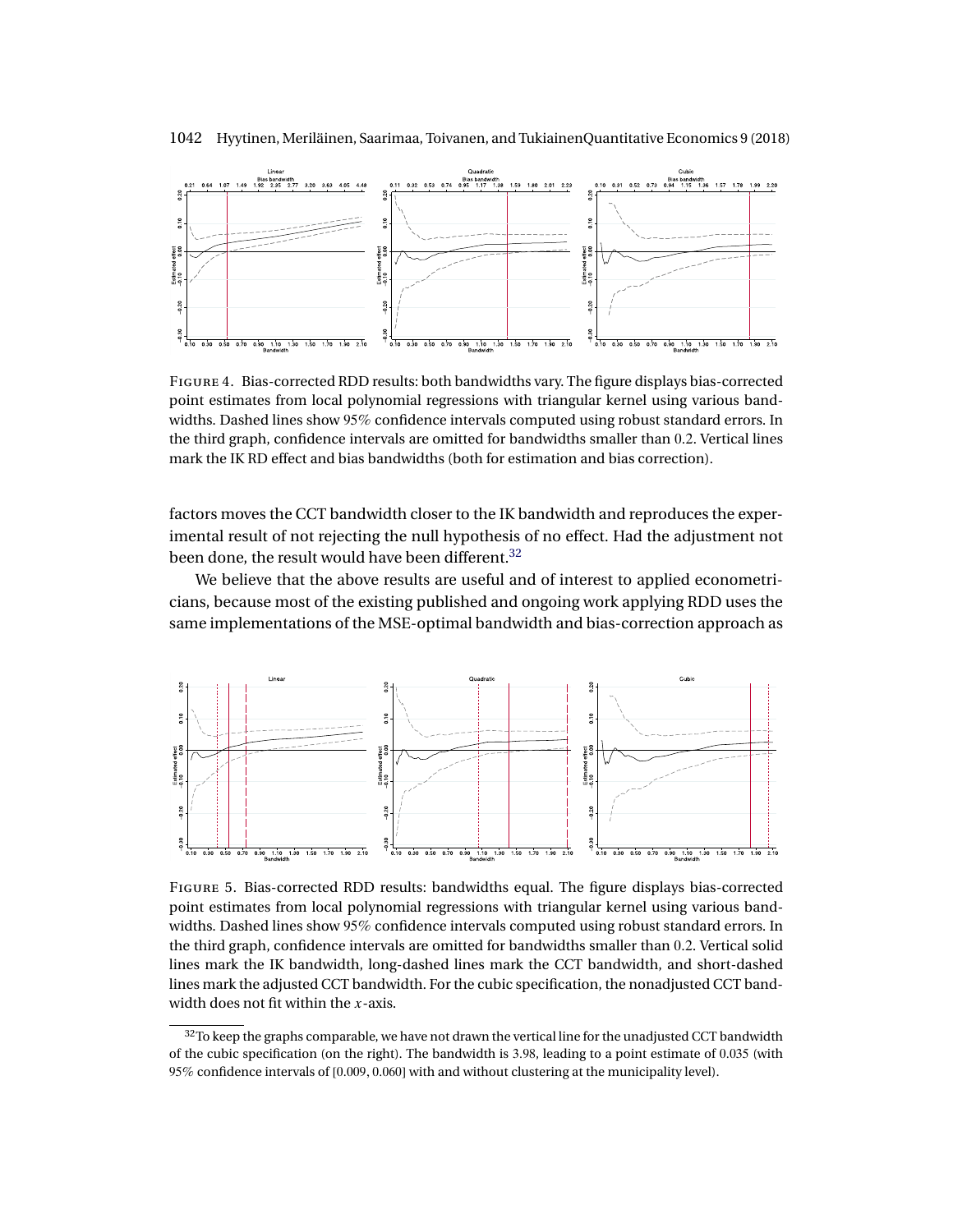<span id="page-25-0"></span>we have so far done. We analyze some more recent developments briefly in a robustness test reported in the next section.

## 4. Discussion and robustness

## 4.1 *RDD falsification and smoothness tests*

The standard pattern of validity tests for the RDD includes the McCrary [\(2008\)](#page-31-0) manipulation test—covariate balance tests, which are an indirect test of the smoothness assumption—and placebo tests, where the location of the cutoff is artificially redefined. We do not report the results of the validity tests in detail here. It suffices to note the following (see Appendix D for details).

First, there is no jump in the amount of observations at the cutoff of getting elected. Second, when testing for covariate balance, we allow for the possibility that the covariates have slopes (or even curvature) near the cutoff (e.g., Snyder, Folke, and Hirano [\(2015\)](#page-32-0) and Eggers et al. [\(2015\)](#page-30-0)) and estimate local polynomial specifications. We calculate the optimal bandwidths (and half the optimal ones) for different polynomials to address potential slope and curvature issues. We do this for each covariate separately. The covariate balance tests produce somewhat mixed evidence, but overall they suggest that RDD ought to work well in our application. This finding is somewhat in contrast with those of Caughey and Sekhon [\(2011\)](#page-29-0), who mention the possibility that purposeful sorting by the candidates may also invalidate the use of RDD in the closest races. We find some evidence that there are fewer rejections of covariate balance when more flexible local polynomial specifications (or undersmoothing) are used.

Finally, the placebo cutoff tests provide signals that cast doubt on the appropriateness of standard local linear (and polynomial) RDD specifications with the MSEoptimal bandwidths in our context. Moreover, the placebo tests do not suggest that undersmoothing procedures and use of higher degree local polynomials without adjusting the bandwidth accordingly would not work. This finding echoes the conclusion that when these bias-correction tools are used, RDD is able to reproduce the experimental estimate. In sum, this shows that the placebo cutoff tests can be useful in detecting specifications that are too inflexible.

#### 4.2 *Robustness of RDD estimates*

We have conducted a large number of auxiliary analyses and tests to probe the robustness of our RDD findings. We take each of them in turn (see Appendix E for details).

First, RDD is sometimes implemented using higher order global polynomials of the forcing variable. We have redone the RDD analysis using such parametric RDDs, using five different polynomials (1st–5th degree). These parametric RDD generate positive and statistically significant incumbency effects that are roughly similar in magnitude to those reported in Lee [\(2008\)](#page-31-0). Consistent with what Gelman and Imbens [\(2014\)](#page-30-0) argue, we find that this approach to implementing RDD provides misleading findings. The bias here is an order of magnitude larger than in the local polynomial specifications.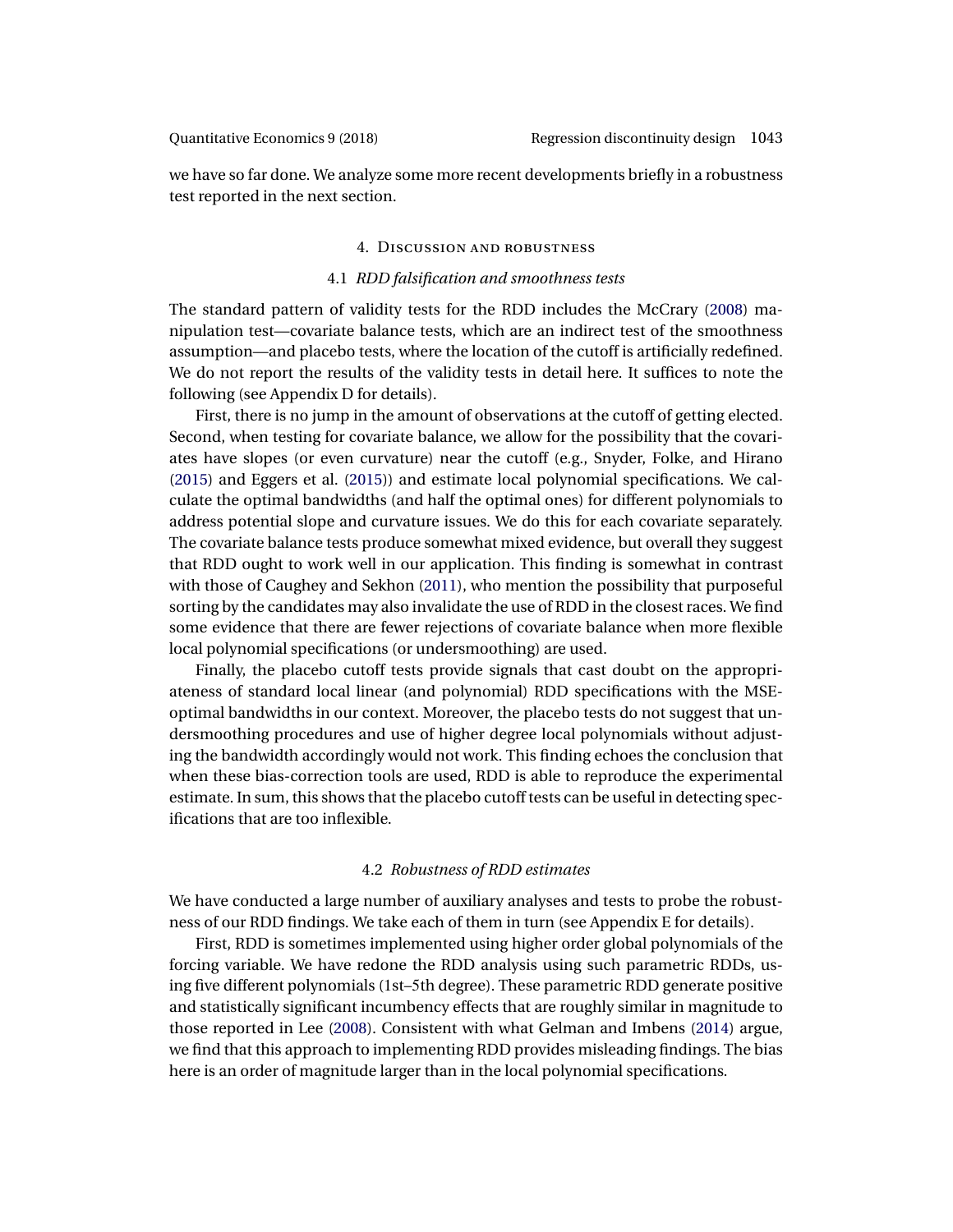<span id="page-26-0"></span>Second, we have considered the vote share in the subsequent elections as an alternative measure of incumbency advantage. As we reported earlier, the experimental estimate also suggests no incumbency advantage when this alternative measure is used. The pattern of RDD estimates is similar that observed for the main outcome, but none of the reported specifications are significant.

Third, ties appear a bit more often in elections in the smaller municipalities. As we reported earlier, the experimental estimate is quite precisely estimated and close to zero both in small and in large elections. However, our normalized forcing variable can get values really close to zero only when parties get a large amount of votes, which tends to happen in the elections in the larger municipalities. To check what this implies for our RDD findings, we have rerun parts of the RDD analysis separately for small and large municipalities. These estimations show that for both the larger and smaller municipalities, the bias increases with the bandwidth and decreases as the degree of local polynomial increases. It thus seems that our conclusions are not driven by the size of the municipalities.

Fourth, another potential explanation for why the local linear RDD point estimates increase is heterogeneity in the personal incumbency effect across municipalities (and party lists).<sup>33</sup> To explore how much this kind of heterogeneity matters, we have repeated the RDD analysis using only those party lists that were involved in the lotteries. In this case, increasing the bandwidth adds new candidates from the same lists, but does not add new lists or municipalities. Our main results remain unchanged. This analysis is also important because it guarantees that the same set of within-party cutoffs is used in both the experimental sample and the RD sample.

Fifth, we have rerun the RDD estimations using alternative definitions for the forcing variable. The results show that our RDD findings are not driven by the choice of the forcing variable. For example, we get very similar results if the forcing variable is either the vote margin that is calculated in terms of the number of votes or vote shares.

Sixth, we have studied whether there is heterogeneity in the effect between the parties. We found no evidence for substantial heterogeneity in the personal incumbency advantage between the parties.

Seventh, we have already mentioned that the experimental estimate does not change if those who do not rerun are excluded from the lottery sample. We have replicated our baseline RDD analysis using the sample from which those who do not rerun are similarly excluded. Our results remain unchanged.

Finally, we want to acknowledge that a major upgrade of rdrobust software is now available (Calonico et al. [\(2016b\)](#page-28-0)). The updated version introduces a new implementation of the MSE-optimal bandwidth choice, replacing the IK and CCT implementations. The new implementation of the MSE-optimal bandwidth estimates the same asymptotic quantity as the CCT and IK implementations. The updated software allows for clustering when calculating standard errors and bandwidths. We have reestimated the most relevant specifications of the previous sections using the new implementation of the

 $33$ Changing the bandwidth used for estimation does not change the parameter that is being identified. When the width of the bandwidth is changed, the accuracy of the approximation used to estimate the parameter changes.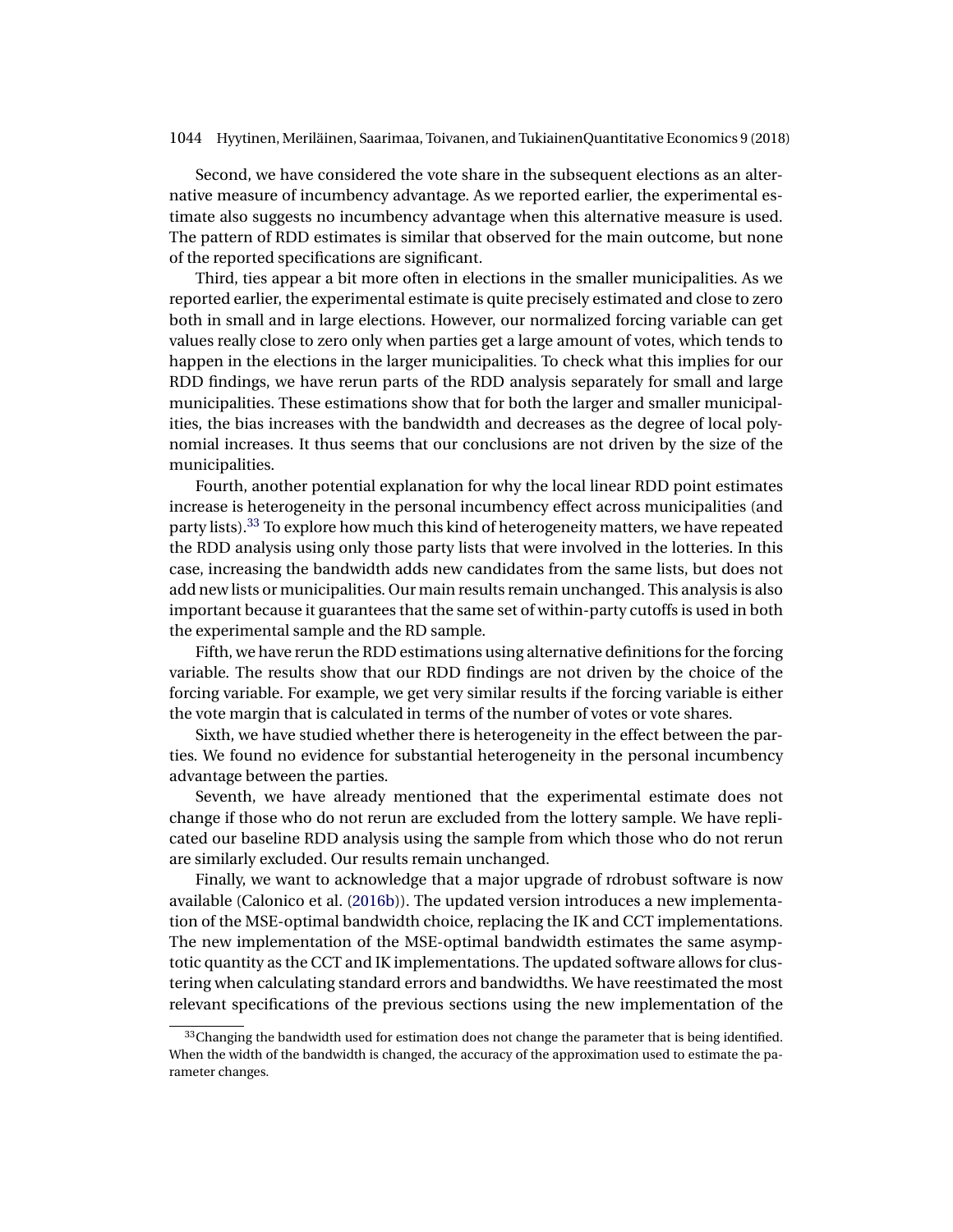<span id="page-27-0"></span>MSE-optimal bandwidth with and without clustering at municipality level. The results largely echo our earlier findings (Appendix E). In particular, because the new implementation of the MSE-optimal bandwidth is similar to the CCT implementation, the results look alike. $34$ 

## 4.3 *When is RDD as good as random?*

One reason for the popularity of RDD is that close to the cutoff, variation in the treatment status may be as good as random, provided that the forcing variable cannot be precisely manipulated (Lee [\(2008,](#page-31-0) p. 676)). RDD is widely believed to meet the replication standard because of this feature. While somewhat distinct from our previous analysis, this naturally leads to the question of whether we can identify a neighborhood around the cutoff where the randomization assumption is plausible (Cattaneo, Frandsen, and Titiunik [\(2015\)](#page-29-0)). To answer the question, we explore the largest bandwidth in which the as-good-as-random assumption holds and then compare the sample means of the outcome variable across the cutoff. $35$  We find that (see Appendix F), with some caveats, we can reproduce the experimental estimate using the approach proposed by Cattaneo, Frandsen, and Titiunik [\(2015\)](#page-29-0).

## 5. Conclusions

We have made use of elections data in which the electoral outcome was determined via a random seat assignment for a large number of candidates because of a tie in their vote count. These instances provide us with a randomized experiment against which we have benchmarked non-experimental RDD estimates of personal incumbency advantage. To our knowledge, the experiment is unique in the literature because it takes place exactly at the cutoff. This means that both the experiment and the RDD target the same treatment effect.<sup>36</sup>

 $^{34}\rm{Moreover}$ , the update introduces the so-called coverage-error-rate -optimal (CER-optimal) bandwidth, which is a bandwidth choice based on a higher order Edgeworth expansion (Calonico et al. [\(2016b\)](#page-28-0)). This bandwidth optimizes coverage error but does not necessarily have desirable properties for point estimation. The results based on the CER-optimal bandwidth also echo our earlier findings (Appendix E).

<sup>35</sup>As Cattaneo, Frandsen, and Titiunik [\(2015\)](#page-29-0), Cattaneo, Titiunik, and Vazquez-Bare [\(2017\)](#page-29-0), de la Cuesta and Imai [\(2016\)](#page-29-0), and Skovron and Titiunik [\(2015\)](#page-32-0) have emphasized, the (local) randomization assumption differs from the usual assumption of no discontinuity in the conditional expectation function of the potential outcome. This randomization feature of RDD may be the reason why RDD has been used as a benchmark against which other non-experimental estimators have been compared (see, e.g., Lemieux and Milligan [\(2008\)](#page-31-0)). We know that in a sample that only includes the lotteries (i.e., when the neighborhood is degenerate at the cutoff), the randomization assumption is satisfied in our data. The subsample that we use to explore the plausibility of the randomization assumption excludes the randomized candidates.

<sup>&</sup>lt;sup>36</sup>To be precise, this statement is true if the cutoff were the same for all observations. In our application, there are multiple cutoffs that are all normalized to 0. As Cattaneo, Titiunik, and Vazquez-Bare [\(2016, 2017\)](#page-29-0) explain, the pooled RDD estimand over multiple cutoffs depends on two things. First, it depends on the density of observations at the individual cutoffs. Second, the estimand is a function of the probability of each observation facing a given cutoff value. In our robustness tests, we restrict the sample so that the cutoff is the same for all observations in the estimation. Our main findings are robust in this regard.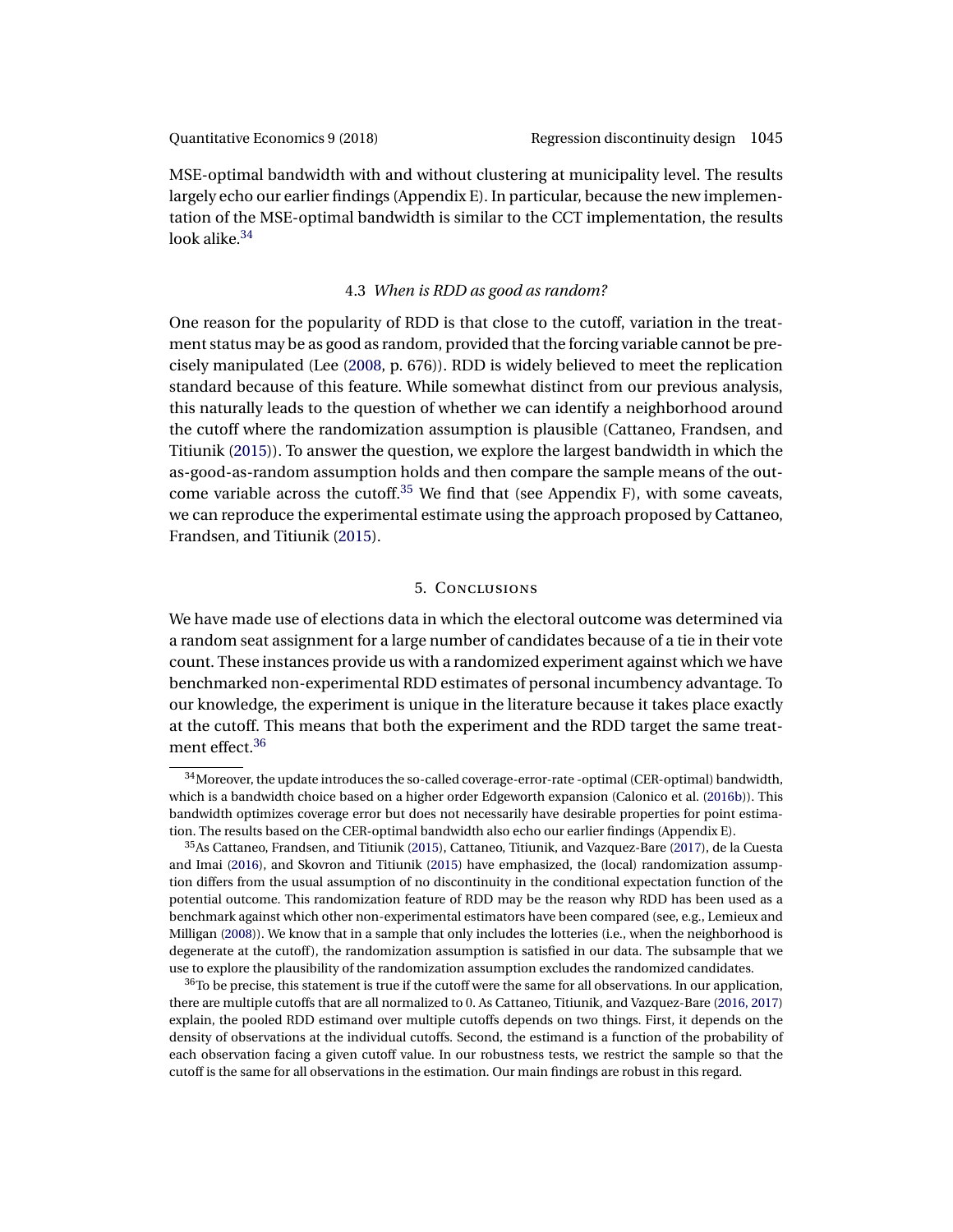<span id="page-28-0"></span>We find no evidence of a personal incumbency advantage when the data from the randomized elections are used. The point estimate of the incumbency advantage is close to 0 and relatively precisely estimated. We argue that this finding is neither surprising nor in conflict with the prior evidence, because we are looking at the effect of incumbency status on electoral success in a rather special context, in small local PR elections. It is possible that the randomized electoral victories as well as the close elections that we study take place at a relatively unimportant margin, providing limited scope for the emergence and creation of personal incumbency advantage.

Our two main RDD findings are the following. First, when RDD is applied in conventional fashion (i.e., using local linear regression with MSE-optimal bandwidths) to the same close elections, the estimates suggest a moderate and statistically significant personal incumbency effect. Second, the recent bias correction and robust inference method of Calonico, Cattaneo, and Titiunik [\(2014a\)](#page-29-0) is able to recover the experimental benchmark, provided that bias bandwidths that are not too wide are used. We find that the procedure is less sensitive to the choice of the bandwidth (than ad hoc undersmoothing) and works especially well when the bias and RD effect bandwidths are set equal. These results are important, because compared to the often-used alternative approach of undersmoothing, the method of Calonico, Cattaneo, and Titiunik [\(2014a\)](#page-29-0) is more efficient and has faster vanishing coverage error rates. Our findings corroborate the findings of the simulation and formal analyses of Calonico, Cattaneo, and Titiunik [\(2014a\)](#page-29-0) and Calonico, Cattaneo, and Farrell [\(2016a\)](#page-29-0), which demonstrate that the method of Calonico, Cattaneo, and Titiunik [\(2014a\)](#page-29-0) ought to work better than the conventional ad hoc adjustments.

These findings lead to two key conclusions. First, RDD can indeed meet the replication standard in the context of close elections. Second, and more interestingly, the results may be sensitive to the details of implementation even when the researcher has a relatively large number of observations. The recently proposed implementation approaches work better than the older ones.

## **REFERENCES**

Bartalotti, O. C. and Q. O. Brummet (2017), "Regression discontinuity designs with clustered data: Variance and bandwidth choice." In *Regression Discontinuity Designs: Theory and Applications* (M. D. Cattaneo and J. C. Escanciano, eds.), Advances in Econometrics, Vol. 38, 383–420, Emerald Publishing Limited. [\[1033\]](#page-15-0)

[Black, D. A., J. Galdo, and J. A. Smith \(2007\), "Evaluating the worker profiling and reem](http://www.e-publications.org/srv/qe/linkserver/openurl?rft_dat=bib:2/2&rfe_id=urn:sici%2F1759-7323%28201807%299%3A2%3C1019%3AWDRDDW%3E2.0.CO%3B2-3)[ployment services system using a regression discontinuity approach."](http://www.e-publications.org/srv/qe/linkserver/openurl?rft_dat=bib:2/2&rfe_id=urn:sici%2F1759-7323%28201807%299%3A2%3C1019%3AWDRDDW%3E2.0.CO%3B2-3) *American Eco[nomic Review, Papers and Proceedings](http://www.e-publications.org/srv/qe/linkserver/openurl?rft_dat=bib:2/2&rfe_id=urn:sici%2F1759-7323%28201807%299%3A2%3C1019%3AWDRDDW%3E2.0.CO%3B2-3)*, 97 (2), 104–107. [\[1020,](#page-2-0) [1022\]](#page-4-0)

[Broockman, D. E. \(2009\), "Do congressional candidates have reverse coattails? Evidence](http://www.e-publications.org/srv/qe/linkserver/openurl?rft_dat=bib:3/3&rfe_id=urn:sici%2F1759-7323%28201807%299%3A2%3C1019%3AWDRDDW%3E2.0.CO%3B2-3) [from a regression discontinuity design."](http://www.e-publications.org/srv/qe/linkserver/openurl?rft_dat=bib:3/3&rfe_id=urn:sici%2F1759-7323%28201807%299%3A2%3C1019%3AWDRDDW%3E2.0.CO%3B2-3) *Political Analysis*, 17 (4), 418–434. [\[1029\]](#page-11-0)

[Calonico, S., M. D. Cattaneo, M. F. Farrell, and R. Titiunik \(2016\), "rdrobust: Software for](http://www.e-publications.org/srv/qe/linkserver/openurl?rft_dat=bib:4/8&rfe_id=urn:sici%2F1759-7323%28201807%299%3A2%3C1019%3AWDRDDW%3E2.0.CO%3B2-3) [regressions discontinuity designs."](http://www.e-publications.org/srv/qe/linkserver/openurl?rft_dat=bib:4/8&rfe_id=urn:sici%2F1759-7323%28201807%299%3A2%3C1019%3AWDRDDW%3E2.0.CO%3B2-3) *Stata Journal*, 17 (2), 372–404. [\[1044,](#page-26-0) [1045\]](#page-27-0)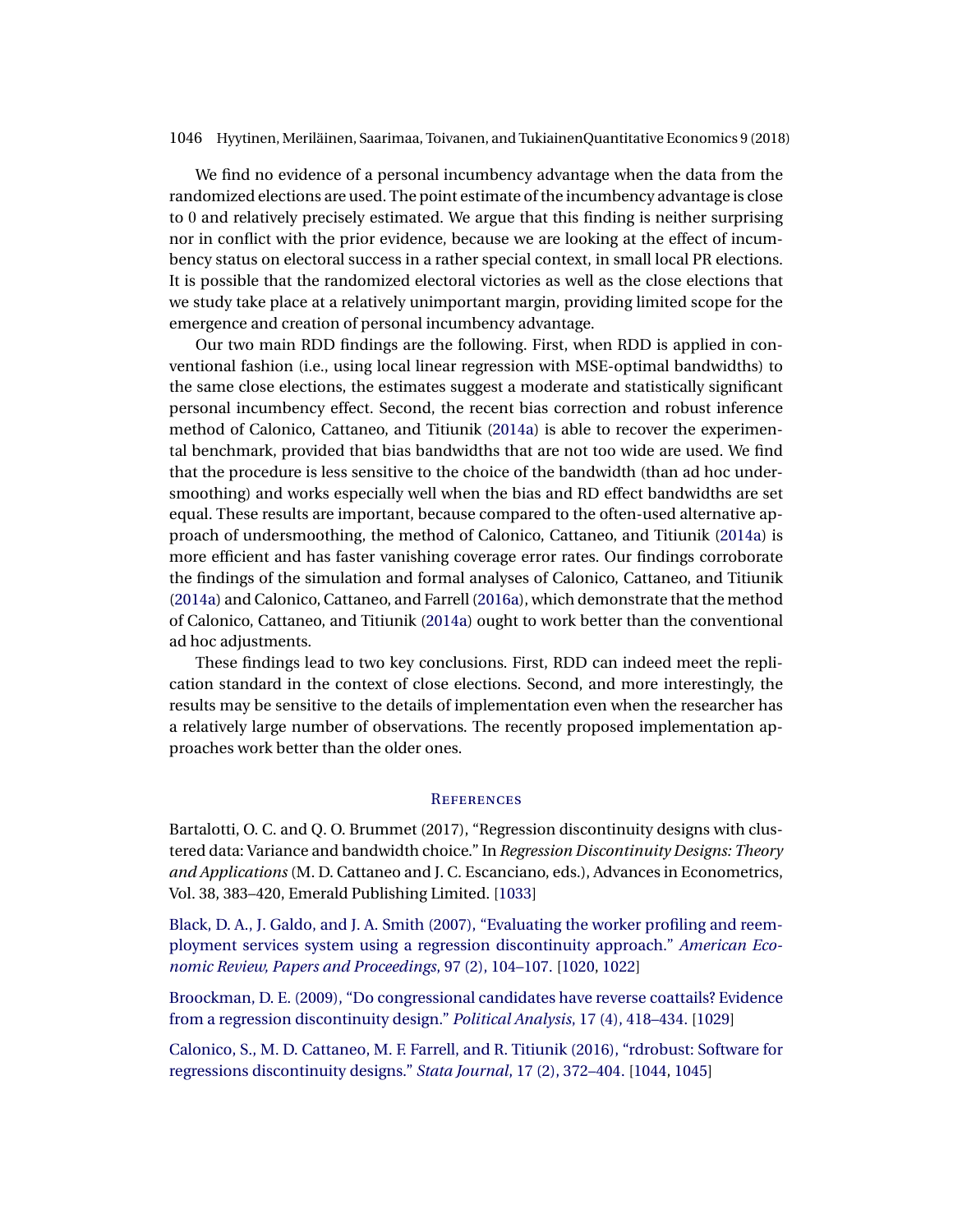<span id="page-29-0"></span>

[Calonico, S., M. D. Cattaneo, and M. F. Farrell \(forthcoming\), "On the effect of bias es](http://www.e-publications.org/srv/qe/linkserver/openurl?rft_dat=bib:5/5&rfe_id=urn:sici%2F1759-7323%28201807%299%3A2%3C1019%3AWDRDDW%3E2.0.CO%3B2-3)[timation on coverage accuracy in non-parametric inference."](http://www.e-publications.org/srv/qe/linkserver/openurl?rft_dat=bib:5/5&rfe_id=urn:sici%2F1759-7323%28201807%299%3A2%3C1019%3AWDRDDW%3E2.0.CO%3B2-3) *Journal of the American [Statistical Association](http://www.e-publications.org/srv/qe/linkserver/openurl?rft_dat=bib:5/5&rfe_id=urn:sici%2F1759-7323%28201807%299%3A2%3C1019%3AWDRDDW%3E2.0.CO%3B2-3)*. [\[1021,](#page-3-0) [1022,](#page-4-0) [1038,](#page-20-0) [1041,](#page-23-0) [1046\]](#page-28-0)

[Calonico, S., M. D. Cattaneo, and R. Titiunik \(2014a\), "Robust nonparametric confidence](http://www.e-publications.org/srv/qe/linkserver/openurl?rft_dat=bib:6/6&rfe_id=urn:sici%2F1759-7323%28201807%299%3A2%3C1019%3AWDRDDW%3E2.0.CO%3B2-3) [intervals for regression-discontinuity designs."](http://www.e-publications.org/srv/qe/linkserver/openurl?rft_dat=bib:6/6&rfe_id=urn:sici%2F1759-7323%28201807%299%3A2%3C1019%3AWDRDDW%3E2.0.CO%3B2-3) *Econometrica*, 82 (6), 2295–2326. [\[1021,](#page-3-0) [1022,](#page-4-0) [1031,](#page-13-0) [1036,](#page-18-0) [1037,](#page-19-0) [1038,](#page-20-0) [1041,](#page-23-0) [1046\]](#page-28-0)

[Calonico, S., M. D. Cattaneo, and R. Titiunik \(2014b\), "Robust data-driven inference in](http://www.e-publications.org/srv/qe/linkserver/openurl?rft_dat=bib:7/7&rfe_id=urn:sici%2F1759-7323%28201807%299%3A2%3C1019%3AWDRDDW%3E2.0.CO%3B2-3) [the regression discontinuity design."](http://www.e-publications.org/srv/qe/linkserver/openurl?rft_dat=bib:7/7&rfe_id=urn:sici%2F1759-7323%28201807%299%3A2%3C1019%3AWDRDDW%3E2.0.CO%3B2-3) *Stata Journal*, 14 (4), 909–946. [\[1031,](#page-13-0) [1038\]](#page-20-0)

[Calonico, S., M. D. Cattaneo, and R. Titiunik \(2015\), "Optimal data-driven regression dis](http://www.e-publications.org/srv/qe/linkserver/openurl?rft_dat=bib:8/4&rfe_id=urn:sici%2F1759-7323%28201807%299%3A2%3C1019%3AWDRDDW%3E2.0.CO%3B2-3)continuity plots." *[Journal of the American Statistical Association](http://www.e-publications.org/srv/qe/linkserver/openurl?rft_dat=bib:8/4&rfe_id=urn:sici%2F1759-7323%28201807%299%3A2%3C1019%3AWDRDDW%3E2.0.CO%3B2-3)*, 110 (512), 1753–1769. [\[1031,](#page-13-0) [1032\]](#page-14-0)

Card, D., D. S. Lee, Z. Pei, and A. Weber (2014), "Local polynomial order in regressions discontinuity designs." Brandeis University Working Paper 81. [\[1036\]](#page-18-0)

[Cattaneo, M. D., B. R. Frandsen, and R. Titiunik \(2015\), "Randomization inference in the](http://www.e-publications.org/srv/qe/linkserver/openurl?rft_dat=bib:10/10&rfe_id=urn:sici%2F1759-7323%28201807%299%3A2%3C1019%3AWDRDDW%3E2.0.CO%3B2-3) [regression discontinuity design: An application to party advantages in the U.S. senate."](http://www.e-publications.org/srv/qe/linkserver/openurl?rft_dat=bib:10/10&rfe_id=urn:sici%2F1759-7323%28201807%299%3A2%3C1019%3AWDRDDW%3E2.0.CO%3B2-3) *[Journal of Causal Inference](http://www.e-publications.org/srv/qe/linkserver/openurl?rft_dat=bib:10/10&rfe_id=urn:sici%2F1759-7323%28201807%299%3A2%3C1019%3AWDRDDW%3E2.0.CO%3B2-3)*, 3 (1), 1–24. [\[1023,](#page-5-0) [1045\]](#page-27-0)

[Cattaneo, M. D., R. Titiunik, and G. Vazquez-Bare \(2016\), "Inference in regression dis](http://www.e-publications.org/srv/qe/linkserver/openurl?rft_dat=bib:11/11&rfe_id=urn:sici%2F1759-7323%28201807%299%3A2%3C1019%3AWDRDDW%3E2.0.CO%3B2-3)[continuity designs under local randomization."](http://www.e-publications.org/srv/qe/linkserver/openurl?rft_dat=bib:11/11&rfe_id=urn:sici%2F1759-7323%28201807%299%3A2%3C1019%3AWDRDDW%3E2.0.CO%3B2-3) *Stata Journal*, 16 (2), 331–367. [\[1045\]](#page-27-0)

[Cattaneo, M. D., R. Titiunik, and G. Vazquez-Bare \(2017\), "Comparing inference ap](http://www.e-publications.org/srv/qe/linkserver/openurl?rft_dat=bib:12/12&rfe_id=urn:sici%2F1759-7323%28201807%299%3A2%3C1019%3AWDRDDW%3E2.0.CO%3B2-3)[proaches for rd designs: A reexamination of the effect of head start on child mortality."](http://www.e-publications.org/srv/qe/linkserver/openurl?rft_dat=bib:12/12&rfe_id=urn:sici%2F1759-7323%28201807%299%3A2%3C1019%3AWDRDDW%3E2.0.CO%3B2-3) *[Journal of Policy Analysis and Management](http://www.e-publications.org/srv/qe/linkserver/openurl?rft_dat=bib:12/12&rfe_id=urn:sici%2F1759-7323%28201807%299%3A2%3C1019%3AWDRDDW%3E2.0.CO%3B2-3)*, 36 (3), 643–681. [\[1045\]](#page-27-0)

[Caughey, D. and J. S. Sekhon \(2011\), "Elections and the regression discontinuity de](http://www.e-publications.org/srv/qe/linkserver/openurl?rft_dat=bib:13/13&rfe_id=urn:sici%2F1759-7323%28201807%299%3A2%3C1019%3AWDRDDW%3E2.0.CO%3B2-3)[sign: Lessons from close U.S. House races, 1942–2008."](http://www.e-publications.org/srv/qe/linkserver/openurl?rft_dat=bib:13/13&rfe_id=urn:sici%2F1759-7323%28201807%299%3A2%3C1019%3AWDRDDW%3E2.0.CO%3B2-3) *Political Analysis*, 19 (4), 385–408. [\[1023,](#page-5-0) [1029,](#page-11-0) [1043\]](#page-25-0)

[Cook, T. D., W. Shadish, and V. C. Wong \(2008\), "Three conditions under which observa](http://www.e-publications.org/srv/qe/linkserver/openurl?rft_dat=bib:14/15&rfe_id=urn:sici%2F1759-7323%28201807%299%3A2%3C1019%3AWDRDDW%3E2.0.CO%3B2-3)[tional studies produce the same results as experiments."](http://www.e-publications.org/srv/qe/linkserver/openurl?rft_dat=bib:14/15&rfe_id=urn:sici%2F1759-7323%28201807%299%3A2%3C1019%3AWDRDDW%3E2.0.CO%3B2-3) *Journal of Policy Analysis and Management*[, 27 \(4\), 724–750.](http://www.e-publications.org/srv/qe/linkserver/openurl?rft_dat=bib:14/15&rfe_id=urn:sici%2F1759-7323%28201807%299%3A2%3C1019%3AWDRDDW%3E2.0.CO%3B2-3) [\[1022,](#page-4-0) [1023\]](#page-5-0)

[Cook, T. D. and V. C. Wong \(2008\), "Empirical tests of the validity of the regression dis](http://www.e-publications.org/srv/qe/linkserver/openurl?rft_dat=bib:15/14&rfe_id=urn:sici%2F1759-7323%28201807%299%3A2%3C1019%3AWDRDDW%3E2.0.CO%3B2-3)continuity design." *[Annals of Economics and Statistics](http://www.e-publications.org/srv/qe/linkserver/openurl?rft_dat=bib:15/14&rfe_id=urn:sici%2F1759-7323%28201807%299%3A2%3C1019%3AWDRDDW%3E2.0.CO%3B2-3)*, 91–92, 127–150. [\[1022\]](#page-4-0)

[Cox, G. W. and J. N. Katz \(1996\), "Why did the incumbency advantage in U.S. House](http://www.e-publications.org/srv/qe/linkserver/openurl?rft_dat=bib:16/16&rfe_id=urn:sici%2F1759-7323%28201807%299%3A2%3C1019%3AWDRDDW%3E2.0.CO%3B2-3) elections grow?" *[American Journal of Political Science](http://www.e-publications.org/srv/qe/linkserver/openurl?rft_dat=bib:16/16&rfe_id=urn:sici%2F1759-7323%28201807%299%3A2%3C1019%3AWDRDDW%3E2.0.CO%3B2-3)*, 40 (2), 478–497. [\[1029\]](#page-11-0)

[Dahlgaard, J. O. \(2016\), "You just made it: Individual incumbency advantage under pro](http://www.e-publications.org/srv/qe/linkserver/openurl?rft_dat=bib:17/17&rfe_id=urn:sici%2F1759-7323%28201807%299%3A2%3C1019%3AWDRDDW%3E2.0.CO%3B2-3)[portional representation."](http://www.e-publications.org/srv/qe/linkserver/openurl?rft_dat=bib:17/17&rfe_id=urn:sici%2F1759-7323%28201807%299%3A2%3C1019%3AWDRDDW%3E2.0.CO%3B2-3) *Electoral Studies*, 44, 319–328. [\[1023,](#page-5-0) [1030\]](#page-12-0)

[de la Cuesta, B. and K. Imai \(2016\), "Misunderstandings about the regression discontinu](http://www.e-publications.org/srv/qe/linkserver/openurl?rft_dat=bib:18/20&rfe_id=urn:sici%2F1759-7323%28201807%299%3A2%3C1019%3AWDRDDW%3E2.0.CO%3B2-3)[ity design in the study of close elections."](http://www.e-publications.org/srv/qe/linkserver/openurl?rft_dat=bib:18/20&rfe_id=urn:sici%2F1759-7323%28201807%299%3A2%3C1019%3AWDRDDW%3E2.0.CO%3B2-3) *Annual Review of Political Science*, 19, 375–396. [\[1020,](#page-2-0) [1045\]](#page-27-0)

[De Magalhaes, L. \(2014\), "Incumbency effects in a comparative perspective: Evidence](http://www.e-publications.org/srv/qe/linkserver/openurl?rft_dat=bib:19/19&rfe_id=urn:sici%2F1759-7323%28201807%299%3A2%3C1019%3AWDRDDW%3E2.0.CO%3B2-3) [from Brazilian mayoral elections."](http://www.e-publications.org/srv/qe/linkserver/openurl?rft_dat=bib:19/19&rfe_id=urn:sici%2F1759-7323%28201807%299%3A2%3C1019%3AWDRDDW%3E2.0.CO%3B2-3) *Political Analysis*, 23 (1), 113–126. [\[1020\]](#page-2-0)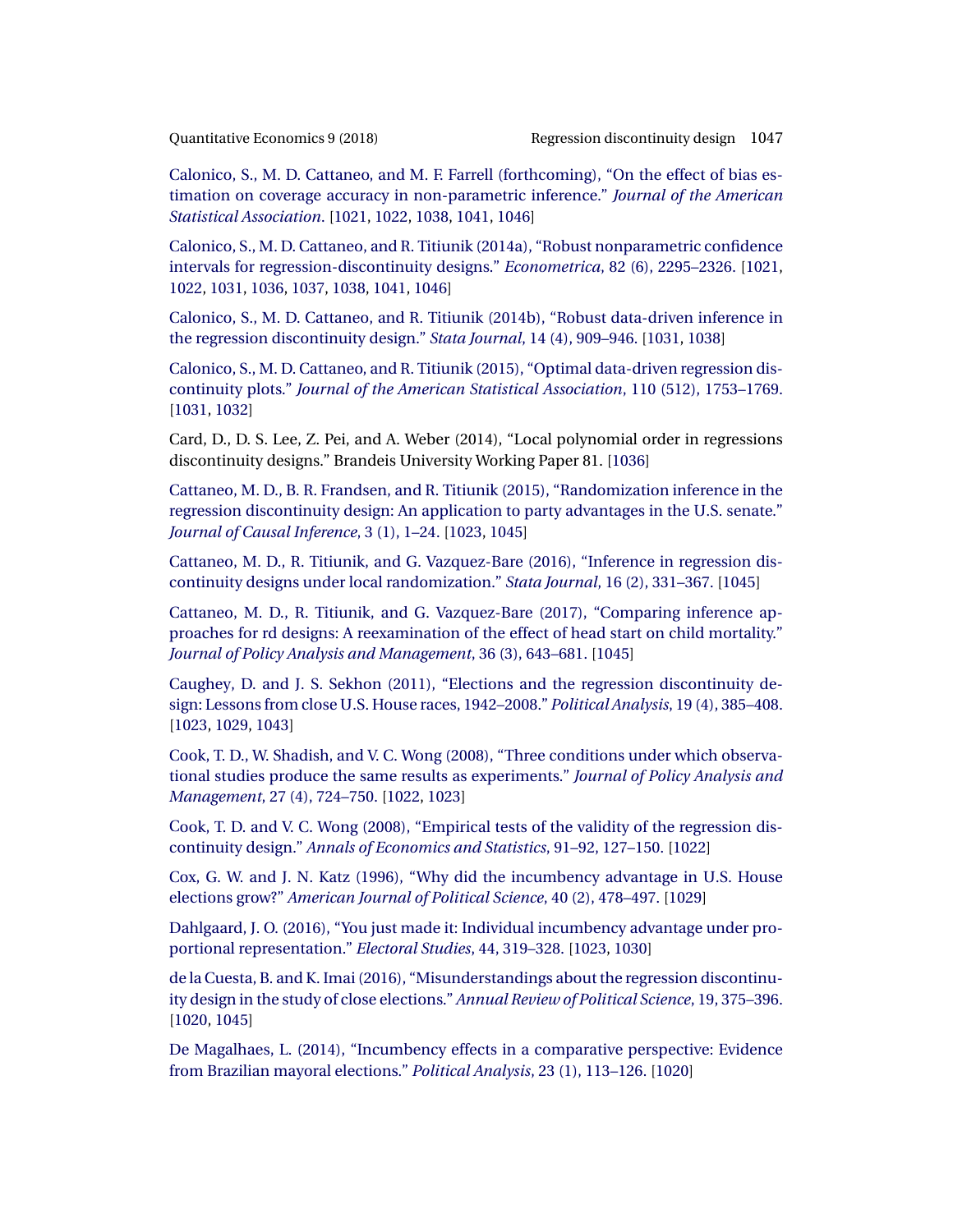<span id="page-30-0"></span>[Dehejia, R. and S. Wahba \(2002\), "Propensity score-matching methods for nonexperi](http://www.e-publications.org/srv/qe/linkserver/openurl?rft_dat=bib:20/18&rfe_id=urn:sici%2F1759-7323%28201807%299%3A2%3C1019%3AWDRDDW%3E2.0.CO%3B2-3)mental causal studies." *[Review of Economics and Statistics](http://www.e-publications.org/srv/qe/linkserver/openurl?rft_dat=bib:20/18&rfe_id=urn:sici%2F1759-7323%28201807%299%3A2%3C1019%3AWDRDDW%3E2.0.CO%3B2-3)*, 84 (1), 151–161. [\[1020\]](#page-2-0)

[Desposato, S. W. and J. R. Petrocik \(2003\), "The variable incumbency advantage: New](http://www.e-publications.org/srv/qe/linkserver/openurl?rft_dat=bib:21/21&rfe_id=urn:sici%2F1759-7323%28201807%299%3A2%3C1019%3AWDRDDW%3E2.0.CO%3B2-3) [voters, redistricting, and the personal vote."](http://www.e-publications.org/srv/qe/linkserver/openurl?rft_dat=bib:21/21&rfe_id=urn:sici%2F1759-7323%28201807%299%3A2%3C1019%3AWDRDDW%3E2.0.CO%3B2-3) *American Journal of Political Science*, 47 (1), [18–32.](http://www.e-publications.org/srv/qe/linkserver/openurl?rft_dat=bib:21/21&rfe_id=urn:sici%2F1759-7323%28201807%299%3A2%3C1019%3AWDRDDW%3E2.0.CO%3B2-3) [\[1029\]](#page-11-0)

[Eggers, A. C., A. Fowler, J. Hainmueller, A. B. Hall, and J. M. Snyder \(2015\), "On the va](http://www.e-publications.org/srv/qe/linkserver/openurl?rft_dat=bib:22/22&rfe_id=urn:sici%2F1759-7323%28201807%299%3A2%3C1019%3AWDRDDW%3E2.0.CO%3B2-3)[lidity of the regression discontinuity design for estimating electoral effects: New evi](http://www.e-publications.org/srv/qe/linkserver/openurl?rft_dat=bib:22/22&rfe_id=urn:sici%2F1759-7323%28201807%299%3A2%3C1019%3AWDRDDW%3E2.0.CO%3B2-3)dence from over 40,000 close races." *[American Journal of Political Science](http://www.e-publications.org/srv/qe/linkserver/openurl?rft_dat=bib:22/22&rfe_id=urn:sici%2F1759-7323%28201807%299%3A2%3C1019%3AWDRDDW%3E2.0.CO%3B2-3)*, 59 (1), 259– [274.](http://www.e-publications.org/srv/qe/linkserver/openurl?rft_dat=bib:22/22&rfe_id=urn:sici%2F1759-7323%28201807%299%3A2%3C1019%3AWDRDDW%3E2.0.CO%3B2-3) [\[1023,](#page-5-0) [1043\]](#page-25-0)

[Erikson, R. S. and K. Rader \(2017\), "Much ado about nothing: rdd and the incumbency](http://www.e-publications.org/srv/qe/linkserver/openurl?rft_dat=bib:23/24&rfe_id=urn:sici%2F1759-7323%28201807%299%3A2%3C1019%3AWDRDDW%3E2.0.CO%3B2-3) advantage." *[Political Analysis](http://www.e-publications.org/srv/qe/linkserver/openurl?rft_dat=bib:23/24&rfe_id=urn:sici%2F1759-7323%28201807%299%3A2%3C1019%3AWDRDDW%3E2.0.CO%3B2-3)*, 25 (2), 269–275. [\[1023\]](#page-5-0)

[Erikson, R. S. and R. Titiunik \(2015\), "Using regression discontinuity to uncover the per](http://www.e-publications.org/srv/qe/linkserver/openurl?rft_dat=bib:24/23&rfe_id=urn:sici%2F1759-7323%28201807%299%3A2%3C1019%3AWDRDDW%3E2.0.CO%3B2-3)sonal incumbency advantage." *[Quarterly Journal of Political Science](http://www.e-publications.org/srv/qe/linkserver/openurl?rft_dat=bib:24/23&rfe_id=urn:sici%2F1759-7323%28201807%299%3A2%3C1019%3AWDRDDW%3E2.0.CO%3B2-3)*, 10 (1), 101–119. [\[1020,](#page-2-0) [1029,](#page-11-0) [1030\]](#page-12-0)

Fan, J. and I. Gijbels (1996), *[Local Polynomial Modeling and Its Applications](http://www.e-publications.org/srv/qe/linkserver/openurl?rft_dat=bib:25/25&rfe_id=urn:sici%2F1759-7323%28201807%299%3A2%3C1019%3AWDRDDW%3E2.0.CO%3B2-3)*. Chapham [& Hall/CRC Press, New York.](http://www.e-publications.org/srv/qe/linkserver/openurl?rft_dat=bib:25/25&rfe_id=urn:sici%2F1759-7323%28201807%299%3A2%3C1019%3AWDRDDW%3E2.0.CO%3B2-3) [\[1031\]](#page-13-0)

[Ferreira, F. and J. Gyourko \(2009\), "Do political parties matter? Evidence from U.S. cities."](http://www.e-publications.org/srv/qe/linkserver/openurl?rft_dat=bib:26/26&rfe_id=urn:sici%2F1759-7323%28201807%299%3A2%3C1019%3AWDRDDW%3E2.0.CO%3B2-3) *[Quarterly Journal of Economics](http://www.e-publications.org/srv/qe/linkserver/openurl?rft_dat=bib:26/26&rfe_id=urn:sici%2F1759-7323%28201807%299%3A2%3C1019%3AWDRDDW%3E2.0.CO%3B2-3)*, 124 (1), 399–422. [\[1020\]](#page-2-0)

[Folke, O. \(2014\), "Shades of brown and green: Party effects in proportional election sys](http://www.e-publications.org/srv/qe/linkserver/openurl?rft_dat=bib:27/28&rfe_id=urn:sici%2F1759-7323%28201807%299%3A2%3C1019%3AWDRDDW%3E2.0.CO%3B2-3)tems." *[Journal of the European Economic Association](http://www.e-publications.org/srv/qe/linkserver/openurl?rft_dat=bib:27/28&rfe_id=urn:sici%2F1759-7323%28201807%299%3A2%3C1019%3AWDRDDW%3E2.0.CO%3B2-3)*, 12 (5), 1361–1395. [\[1025,](#page-7-0) [1030\]](#page-12-0)

[Folke, O. and J. M. Snyder \(2012\), "Gubernatorial midterm slumps."](http://www.e-publications.org/srv/qe/linkserver/openurl?rft_dat=bib:28/27&rfe_id=urn:sici%2F1759-7323%28201807%299%3A2%3C1019%3AWDRDDW%3E2.0.CO%3B2-3) *American Journal of Political Science*[, 56 \(4\), 931–948.](http://www.e-publications.org/srv/qe/linkserver/openurl?rft_dat=bib:28/27&rfe_id=urn:sici%2F1759-7323%28201807%299%3A2%3C1019%3AWDRDDW%3E2.0.CO%3B2-3) [\[1020\]](#page-2-0)

[Fowler, A. and A. B. Hall \(2014\), "Disentangling the personal and partisan incumbency](http://www.e-publications.org/srv/qe/linkserver/openurl?rft_dat=bib:29/29&rfe_id=urn:sici%2F1759-7323%28201807%299%3A2%3C1019%3AWDRDDW%3E2.0.CO%3B2-3) [advantages: Evidence from close elections and term limits."](http://www.e-publications.org/srv/qe/linkserver/openurl?rft_dat=bib:29/29&rfe_id=urn:sici%2F1759-7323%28201807%299%3A2%3C1019%3AWDRDDW%3E2.0.CO%3B2-3) *Quarterly Journal of Political Science*[, 9 \(4\), 501–531.](http://www.e-publications.org/srv/qe/linkserver/openurl?rft_dat=bib:29/29&rfe_id=urn:sici%2F1759-7323%28201807%299%3A2%3C1019%3AWDRDDW%3E2.0.CO%3B2-3) [\[1029\]](#page-11-0)

[Fraker, T. and R. Maynard \(1987\), "The adequacy of comparison group designs for eval](http://www.e-publications.org/srv/qe/linkserver/openurl?rft_dat=bib:30/30&rfe_id=urn:sici%2F1759-7323%28201807%299%3A2%3C1019%3AWDRDDW%3E2.0.CO%3B2-3)[uations of employment-related programs."](http://www.e-publications.org/srv/qe/linkserver/openurl?rft_dat=bib:30/30&rfe_id=urn:sici%2F1759-7323%28201807%299%3A2%3C1019%3AWDRDDW%3E2.0.CO%3B2-3) *Journal of Human Resources*, 22 (2), 194–227. [\[1020\]](#page-2-0)

Gelman, A. and G. Imbens (2014), "Why higher order polynomials should not be used in regression discontinuity designs." Working Paper 20405, National Bureau of Economic Research. [\[1043\]](#page-25-0)

[Gelman, A. and G. King \(1990\), "Estimating incumbency advantage without bias."](http://www.e-publications.org/srv/qe/linkserver/openurl?rft_dat=bib:32/32&rfe_id=urn:sici%2F1759-7323%28201807%299%3A2%3C1019%3AWDRDDW%3E2.0.CO%3B2-3) *Amer[ican Journal of Political Science](http://www.e-publications.org/srv/qe/linkserver/openurl?rft_dat=bib:32/32&rfe_id=urn:sici%2F1759-7323%28201807%299%3A2%3C1019%3AWDRDDW%3E2.0.CO%3B2-3)*, 34 (4), 1142–1164. [\[1029\]](#page-11-0)

[Gerber, E. R. and D. J. Hopkins \(2011\), "When mayors matter: Estimating the impact of](http://www.e-publications.org/srv/qe/linkserver/openurl?rft_dat=bib:33/33&rfe_id=urn:sici%2F1759-7323%28201807%299%3A2%3C1019%3AWDRDDW%3E2.0.CO%3B2-3) [mayoral partisanship on city policy."](http://www.e-publications.org/srv/qe/linkserver/openurl?rft_dat=bib:33/33&rfe_id=urn:sici%2F1759-7323%28201807%299%3A2%3C1019%3AWDRDDW%3E2.0.CO%3B2-3) *American Journal of Political Science*, 55 (2), 326– [339.](http://www.e-publications.org/srv/qe/linkserver/openurl?rft_dat=bib:33/33&rfe_id=urn:sici%2F1759-7323%28201807%299%3A2%3C1019%3AWDRDDW%3E2.0.CO%3B2-3) [\[1020\]](#page-2-0)

[Golden, M. and L. Picci \(2015\), "Incumbency effects under proportional representation:](http://www.e-publications.org/srv/qe/linkserver/openurl?rft_dat=bib:34/36&rfe_id=urn:sici%2F1759-7323%28201807%299%3A2%3C1019%3AWDRDDW%3E2.0.CO%3B2-3) [Leaders and backbenchers in the postwar Italian chamber of deputies."](http://www.e-publications.org/srv/qe/linkserver/openurl?rft_dat=bib:34/36&rfe_id=urn:sici%2F1759-7323%28201807%299%3A2%3C1019%3AWDRDDW%3E2.0.CO%3B2-3) *Legislative Studies Quarterly*[, 40 \(4\), 509–538.](http://www.e-publications.org/srv/qe/linkserver/openurl?rft_dat=bib:34/36&rfe_id=urn:sici%2F1759-7323%28201807%299%3A2%3C1019%3AWDRDDW%3E2.0.CO%3B2-3) [\[1023,](#page-5-0) [1030\]](#page-12-0)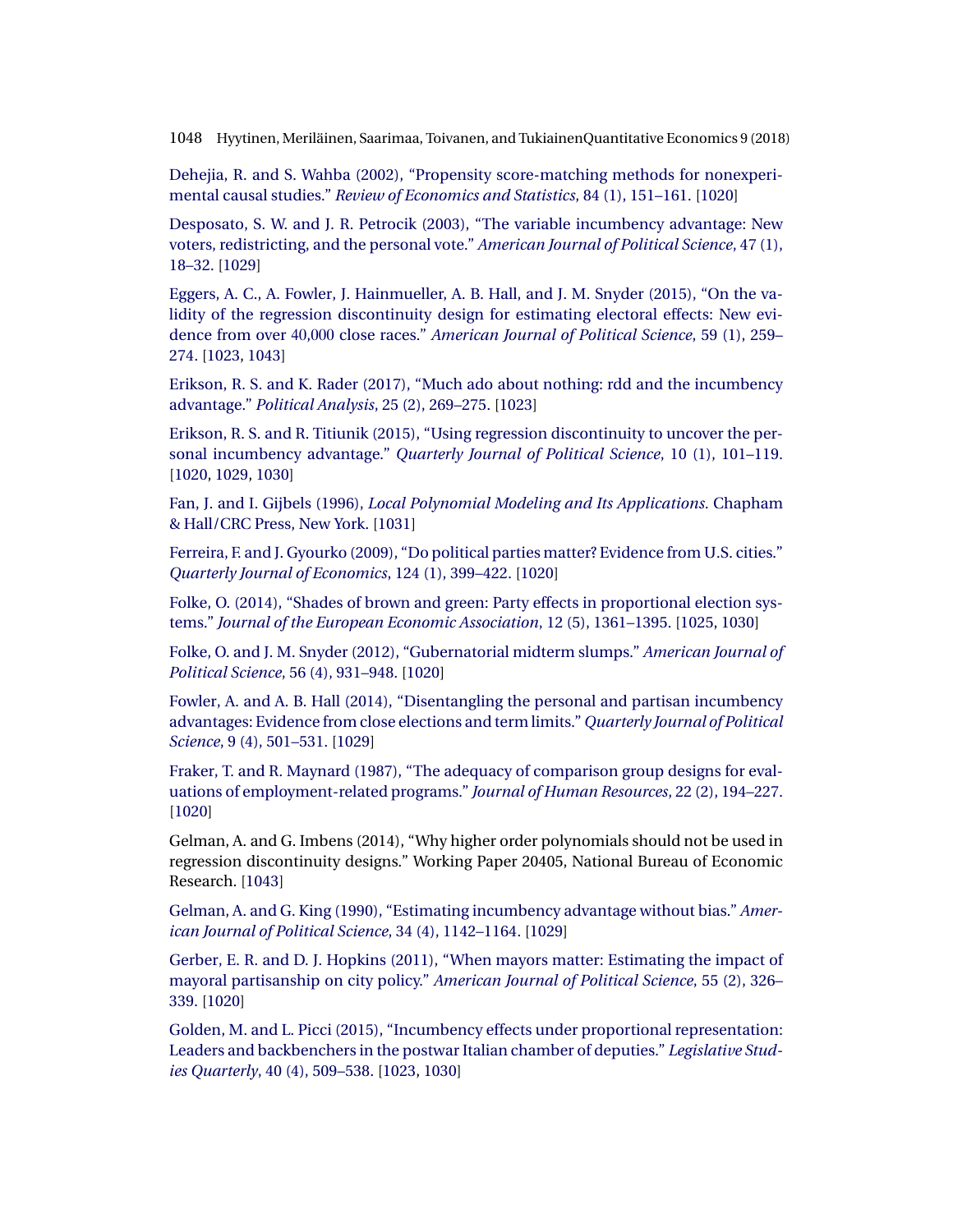<span id="page-31-0"></span>

[Green, D. P., T. Y. Leong, H. L. Kern, A. S. Gerber, and C. W. Larimer \(2009\), "Testing the](http://www.e-publications.org/srv/qe/linkserver/openurl?rft_dat=bib:35/34&rfe_id=urn:sici%2F1759-7323%28201807%299%3A2%3C1019%3AWDRDDW%3E2.0.CO%3B2-3) [accuracy of regression discontinuity analysis using experimental benchmarks."](http://www.e-publications.org/srv/qe/linkserver/openurl?rft_dat=bib:35/34&rfe_id=urn:sici%2F1759-7323%28201807%299%3A2%3C1019%3AWDRDDW%3E2.0.CO%3B2-3) *Political Analysis*[, 17 \(4\), 400–417.](http://www.e-publications.org/srv/qe/linkserver/openurl?rft_dat=bib:35/34&rfe_id=urn:sici%2F1759-7323%28201807%299%3A2%3C1019%3AWDRDDW%3E2.0.CO%3B2-3) [\[1022\]](#page-4-0)

Grimmer, J., E. Hersh, B. Feinstein, and D. Carpenter (2011), "Are close elections random?" Working paper. [\[1023,](#page-5-0) [1029\]](#page-11-0)

[Hahn, J., P. Todd, and W. van der Klaauw \(2001\), "Identification and estimation of treat](http://www.e-publications.org/srv/qe/linkserver/openurl?rft_dat=bib:37/37&rfe_id=urn:sici%2F1759-7323%28201807%299%3A2%3C1019%3AWDRDDW%3E2.0.CO%3B2-3)[ment effects with a regression-discontinuity design."](http://www.e-publications.org/srv/qe/linkserver/openurl?rft_dat=bib:37/37&rfe_id=urn:sici%2F1759-7323%28201807%299%3A2%3C1019%3AWDRDDW%3E2.0.CO%3B2-3) *Econometrica*, 69 (1), 201–209. [\[1021\]](#page-3-0)

Iltasanomat (2011), "Tiesitkö tätä vaaleista? Näin käy, jos äänet menevät tasan." 4/12/2011. Available at [http://www.iltasanomat.fi/vaalit2011/art-1288381910312.](http://www.iltasanomat.fi/vaalit2011/art-1288381910312.html) [html](http://www.iltasanomat.fi/vaalit2011/art-1288381910312.html). [\[1024\]](#page-6-0)

[Imbens, G. and K. Kalyanaraman \(2012\), "Optimal bandwidth choice for the regression](http://www.e-publications.org/srv/qe/linkserver/openurl?rft_dat=bib:39/40&rfe_id=urn:sici%2F1759-7323%28201807%299%3A2%3C1019%3AWDRDDW%3E2.0.CO%3B2-3) discontinuity estimator." *[Review of Economic Studies](http://www.e-publications.org/srv/qe/linkserver/openurl?rft_dat=bib:39/40&rfe_id=urn:sici%2F1759-7323%28201807%299%3A2%3C1019%3AWDRDDW%3E2.0.CO%3B2-3)*, 79 (3), 933–959. [\[1021,](#page-3-0) [1031\]](#page-13-0)

[Imbens, G. and T. Lemieux \(2008\), "Regression discontinuity designs: A guide to prac](http://www.e-publications.org/srv/qe/linkserver/openurl?rft_dat=bib:40/39&rfe_id=urn:sici%2F1759-7323%28201807%299%3A2%3C1019%3AWDRDDW%3E2.0.CO%3B2-3)tice." *[Journal of Econometrics](http://www.e-publications.org/srv/qe/linkserver/openurl?rft_dat=bib:40/39&rfe_id=urn:sici%2F1759-7323%28201807%299%3A2%3C1019%3AWDRDDW%3E2.0.CO%3B2-3)*, 142 (2), 615–635. [\[1020,](#page-2-0) [1021,](#page-3-0) [1031\]](#page-13-0)

[Klašnja, M. and R. Titiunik \(2016\), "The incumbency curse: Weak parties, term lim](http://www.e-publications.org/srv/qe/linkserver/openurl?rft_dat=bib:41/41&rfe_id=urn:sici%2F1759-7323%28201807%299%3A2%3C1019%3AWDRDDW%3E2.0.CO%3B2-3)[its, and unfulfilled accountability."](http://www.e-publications.org/srv/qe/linkserver/openurl?rft_dat=bib:41/41&rfe_id=urn:sici%2F1759-7323%28201807%299%3A2%3C1019%3AWDRDDW%3E2.0.CO%3B2-3) *American Political Science Review*, 111 (1), 129–148. [\[1026,](#page-8-0) [1029\]](#page-11-0)

[Kotakorpi, K., P. Poutvaara, and M. Terviö \(2017\), "Returns to office in national and local](http://www.e-publications.org/srv/qe/linkserver/openurl?rft_dat=bib:42/42&rfe_id=urn:sici%2F1759-7323%28201807%299%3A2%3C1019%3AWDRDDW%3E2.0.CO%3B2-3) [politics: A bootstrap method and evidence from Finland."](http://www.e-publications.org/srv/qe/linkserver/openurl?rft_dat=bib:42/42&rfe_id=urn:sici%2F1759-7323%28201807%299%3A2%3C1019%3AWDRDDW%3E2.0.CO%3B2-3) *Journal of Law, Economics, [and Organization](http://www.e-publications.org/srv/qe/linkserver/openurl?rft_dat=bib:42/42&rfe_id=urn:sici%2F1759-7323%28201807%299%3A2%3C1019%3AWDRDDW%3E2.0.CO%3B2-3)*, 33 (3), 413–442. [\[1023,](#page-5-0) [1030\]](#page-12-0)

[LaLonde, R. J. \(1986\), "Evaluating the econometric evaluations of training programs with](http://www.e-publications.org/srv/qe/linkserver/openurl?rft_dat=bib:43/43&rfe_id=urn:sici%2F1759-7323%28201807%299%3A2%3C1019%3AWDRDDW%3E2.0.CO%3B2-3) experimental data." *[American Economic Review](http://www.e-publications.org/srv/qe/linkserver/openurl?rft_dat=bib:43/43&rfe_id=urn:sici%2F1759-7323%28201807%299%3A2%3C1019%3AWDRDDW%3E2.0.CO%3B2-3)*, 76 (4), 604–620. [\[1020,](#page-2-0) [1022\]](#page-4-0)

[Lee, D. S. \(2008\), "Randomized experiments from non-random selection in U.S. House](http://www.e-publications.org/srv/qe/linkserver/openurl?rft_dat=bib:44/44&rfe_id=urn:sici%2F1759-7323%28201807%299%3A2%3C1019%3AWDRDDW%3E2.0.CO%3B2-3) elections." *[Journal of Econometrics](http://www.e-publications.org/srv/qe/linkserver/openurl?rft_dat=bib:44/44&rfe_id=urn:sici%2F1759-7323%28201807%299%3A2%3C1019%3AWDRDDW%3E2.0.CO%3B2-3)*, 142 (2), 675–697. [\[1020,](#page-2-0) [1021,](#page-3-0) [1029,](#page-11-0) [1031,](#page-13-0) [1043,](#page-25-0) [1045\]](#page-27-0)

[Lee, D. S. and T. Lemieux \(2010\), "Regression discontinuity designs in economics."](http://www.e-publications.org/srv/qe/linkserver/openurl?rft_dat=bib:45/45&rfe_id=urn:sici%2F1759-7323%28201807%299%3A2%3C1019%3AWDRDDW%3E2.0.CO%3B2-3) *Jour[nal of Economic Literature](http://www.e-publications.org/srv/qe/linkserver/openurl?rft_dat=bib:45/45&rfe_id=urn:sici%2F1759-7323%28201807%299%3A2%3C1019%3AWDRDDW%3E2.0.CO%3B2-3)*, 48 (2), 281–355. [\[1031\]](#page-13-0)

[Lee, D. S., E. Moretti, and M. J. Butler \(2004\), "Do voters affect or elect policies? Evidence](http://www.e-publications.org/srv/qe/linkserver/openurl?rft_dat=bib:46/46&rfe_id=urn:sici%2F1759-7323%28201807%299%3A2%3C1019%3AWDRDDW%3E2.0.CO%3B2-3) from the U.S. House." *[Quarterly Journal of Economics](http://www.e-publications.org/srv/qe/linkserver/openurl?rft_dat=bib:46/46&rfe_id=urn:sici%2F1759-7323%28201807%299%3A2%3C1019%3AWDRDDW%3E2.0.CO%3B2-3)*, 119 (3), 807–859. [\[1020\]](#page-2-0)

[Lemieux, T. and K. Milligan \(2008\), "Incentive effects of social assistance: A regression](http://www.e-publications.org/srv/qe/linkserver/openurl?rft_dat=bib:47/47&rfe_id=urn:sici%2F1759-7323%28201807%299%3A2%3C1019%3AWDRDDW%3E2.0.CO%3B2-3) [discontinuity approach."](http://www.e-publications.org/srv/qe/linkserver/openurl?rft_dat=bib:47/47&rfe_id=urn:sici%2F1759-7323%28201807%299%3A2%3C1019%3AWDRDDW%3E2.0.CO%3B2-3) *Journal of Econometrics*, 142, 807–828. [\[1045\]](#page-27-0)

[Ludwig, J. and D. L. Miller \(2007\), "Does head start improve children's life chances? Evi](http://www.e-publications.org/srv/qe/linkserver/openurl?rft_dat=bib:48/48&rfe_id=urn:sici%2F1759-7323%28201807%299%3A2%3C1019%3AWDRDDW%3E2.0.CO%3B2-3)[dence from a regression discontinuity design."](http://www.e-publications.org/srv/qe/linkserver/openurl?rft_dat=bib:48/48&rfe_id=urn:sici%2F1759-7323%28201807%299%3A2%3C1019%3AWDRDDW%3E2.0.CO%3B2-3) *Quarterly Journal of Economics*, 122 (1), [159–208.](http://www.e-publications.org/srv/qe/linkserver/openurl?rft_dat=bib:48/48&rfe_id=urn:sici%2F1759-7323%28201807%299%3A2%3C1019%3AWDRDDW%3E2.0.CO%3B2-3) [\[1021,](#page-3-0) [1031\]](#page-13-0)

Lundqvist, H. (2013), "Is it worth it? On the returns to holding political office." IEB Working paper 2013/14. [\[1023,](#page-5-0) [1030\]](#page-12-0)

[McCrary, J. \(2008\), "Manipulation of the running variable in the regression discontinuity](http://www.e-publications.org/srv/qe/linkserver/openurl?rft_dat=bib:50/50&rfe_id=urn:sici%2F1759-7323%28201807%299%3A2%3C1019%3AWDRDDW%3E2.0.CO%3B2-3) design: A density test." *[Journal of Econometrics](http://www.e-publications.org/srv/qe/linkserver/openurl?rft_dat=bib:50/50&rfe_id=urn:sici%2F1759-7323%28201807%299%3A2%3C1019%3AWDRDDW%3E2.0.CO%3B2-3)*, 142 (2), 698–714. [\[1043\]](#page-25-0)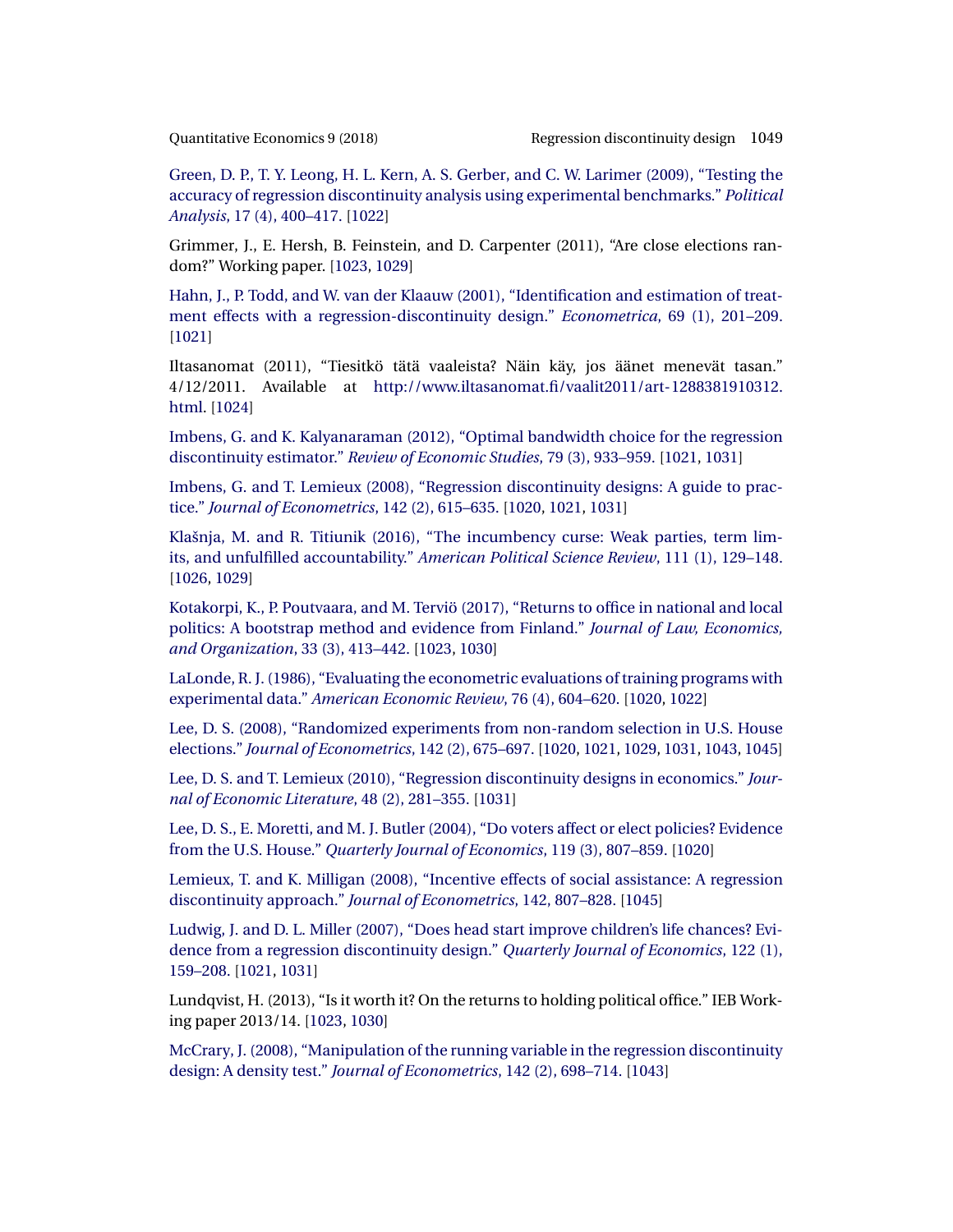<span id="page-32-0"></span>[Redmond, P. and J. Regan \(2015\), "Incumbency advantage in a proportional electoral](http://www.e-publications.org/srv/qe/linkserver/openurl?rft_dat=bib:51/51&rfe_id=urn:sici%2F1759-7323%28201807%299%3A2%3C1019%3AWDRDDW%3E2.0.CO%3B2-3) [system: A regression discontinuity analysis of Irish elections."](http://www.e-publications.org/srv/qe/linkserver/openurl?rft_dat=bib:51/51&rfe_id=urn:sici%2F1759-7323%28201807%299%3A2%3C1019%3AWDRDDW%3E2.0.CO%3B2-3) *European Journal of Political Economy*[, 38, 244–256.](http://www.e-publications.org/srv/qe/linkserver/openurl?rft_dat=bib:51/51&rfe_id=urn:sici%2F1759-7323%28201807%299%3A2%3C1019%3AWDRDDW%3E2.0.CO%3B2-3) [\[1023\]](#page-5-0)

[Shadish, W. R., R. Galindo, V. C. Wong, P. M. Steiner, and T. D. Cook \(2011\), "A randomized](http://www.e-publications.org/srv/qe/linkserver/openurl?rft_dat=bib:52/52&rfe_id=urn:sici%2F1759-7323%28201807%299%3A2%3C1019%3AWDRDDW%3E2.0.CO%3B2-3) [experiment comparing random to cutoff-based assignment."](http://www.e-publications.org/srv/qe/linkserver/openurl?rft_dat=bib:52/52&rfe_id=urn:sici%2F1759-7323%28201807%299%3A2%3C1019%3AWDRDDW%3E2.0.CO%3B2-3) *Psychological Methods*, 16 [\(2\), 179–191.](http://www.e-publications.org/srv/qe/linkserver/openurl?rft_dat=bib:52/52&rfe_id=urn:sici%2F1759-7323%28201807%299%3A2%3C1019%3AWDRDDW%3E2.0.CO%3B2-3) [\[1022,](#page-4-0) [1023\]](#page-5-0)

Skovron, C. and R. Titiunik (2015), "A practical guide to regression discontinuity designs in political science." Working paper. [\[1020,](#page-2-0) [1045\]](#page-27-0)

[Smith, J. and P. E. Todd \(2005\), "Does matching overcome LaLonde's critique of nonex](http://www.e-publications.org/srv/qe/linkserver/openurl?rft_dat=bib:54/54&rfe_id=urn:sici%2F1759-7323%28201807%299%3A2%3C1019%3AWDRDDW%3E2.0.CO%3B2-3)[perimental estimators?"](http://www.e-publications.org/srv/qe/linkserver/openurl?rft_dat=bib:54/54&rfe_id=urn:sici%2F1759-7323%28201807%299%3A2%3C1019%3AWDRDDW%3E2.0.CO%3B2-3) *Journal of Econometrics*, 125, 305–353. [\[1020\]](#page-2-0)

Snyder, J. (2005), "Detecting manipulation in U.S. House elections." Working paper. [\[1023\]](#page-5-0)

[Snyder, J. M., O. Folke, and S. Hirano \(2015\), "Partisan imbalance in regression discon](http://www.e-publications.org/srv/qe/linkserver/openurl?rft_dat=bib:56/55&rfe_id=urn:sici%2F1759-7323%28201807%299%3A2%3C1019%3AWDRDDW%3E2.0.CO%3B2-3)[tinuity studies based on electoral thresholds."](http://www.e-publications.org/srv/qe/linkserver/openurl?rft_dat=bib:56/55&rfe_id=urn:sici%2F1759-7323%28201807%299%3A2%3C1019%3AWDRDDW%3E2.0.CO%3B2-3) *Political Science Research and Methods*, 3 [\(2\), 169–186.](http://www.e-publications.org/srv/qe/linkserver/openurl?rft_dat=bib:56/55&rfe_id=urn:sici%2F1759-7323%28201807%299%3A2%3C1019%3AWDRDDW%3E2.0.CO%3B2-3) [\[1025,](#page-7-0) [1043\]](#page-25-0)

Stone, P. (2011), *The Luck of Draw: The Role of Lotteries in Decision-Making*. Oxford University Press. [\[1020\]](#page-2-0)

The Atlantic (2012), "When a state election can be literally determined by a coin toss." 11/19/2012. Available at [http://www.theatlantic.com/politics/archive/2012/11/](http://www.theatlantic.com/politics/archive/2012/11/when-a-state-election-can-be-literally-determined-by-a-coin-toss/265413/) [when-a-state-election-can-be-literally-determined-by-a-coin-toss/265413/.](http://www.theatlantic.com/politics/archive/2012/11/when-a-state-election-can-be-literally-determined-by-a-coin-toss/265413/) [\[1020\]](#page-2-0)

The Telegraph India (2014), "In election tie, pick winner by lottery." 2/7/2014. Available at [http://www.telegraphindia.com/1140207/jsp/nation/story\\_17909869.](http://www.telegraphindia.com/1140207/jsp/nation/story_17909869.jsp#.VCUt8hCfjjV) [jsp#.VCUt8hCfjjV.](http://www.telegraphindia.com/1140207/jsp/nation/story_17909869.jsp#.VCUt8hCfjjV) [\[1021\]](#page-3-0)

[Thistlethwaite, D. L. and D. T. Campbell \(1960\), "Regression-discontinuity analysis: An](http://www.e-publications.org/srv/qe/linkserver/openurl?rft_dat=bib:60/60&rfe_id=urn:sici%2F1759-7323%28201807%299%3A2%3C1019%3AWDRDDW%3E2.0.CO%3B2-3) [alternative to the ex post facto experiment."](http://www.e-publications.org/srv/qe/linkserver/openurl?rft_dat=bib:60/60&rfe_id=urn:sici%2F1759-7323%28201807%299%3A2%3C1019%3AWDRDDW%3E2.0.CO%3B2-3) *Journal of Educational Psychology*, 51 (6), [309–317.](http://www.e-publications.org/srv/qe/linkserver/openurl?rft_dat=bib:60/60&rfe_id=urn:sici%2F1759-7323%28201807%299%3A2%3C1019%3AWDRDDW%3E2.0.CO%3B2-3) [\[1020\]](#page-2-0)

Time (2013), "Coin toss determines mayor in Philippine town." 5/17/2013. Available at [http://newsfeed.time.com/2013/05/17/coin-toss-determines-mayor-in-philippine](http://newsfeed.time.com/2013/05/17/coin-toss-determines-mayor-in-philippine-town/)[town/](http://newsfeed.time.com/2013/05/17/coin-toss-determines-mayor-in-philippine-town/). [\[1020\]](#page-2-0)

[Trounstine, J. \(2011\), "Evidence of a local incumbency advantage."](http://www.e-publications.org/srv/qe/linkserver/openurl?rft_dat=bib:62/62&rfe_id=urn:sici%2F1759-7323%28201807%299%3A2%3C1019%3AWDRDDW%3E2.0.CO%3B2-3) *Legislative Studies Quarterly*[, 36 \(2\), 255–280.](http://www.e-publications.org/srv/qe/linkserver/openurl?rft_dat=bib:62/62&rfe_id=urn:sici%2F1759-7323%28201807%299%3A2%3C1019%3AWDRDDW%3E2.0.CO%3B2-3) [\[1029\]](#page-11-0)

UPI (2014), "New Mexico judicial election decided by coin toss." 7/14/2014. Available at [http://www.upi.com/Top\\_News/US/2014/07/14/New-Mexico-judicial-election](http://www.upi.com/Top_News/US/2014/07/14/New-Mexico-judicial-election-decided-by-coin-toss/6161405361068/)[decided-by-coin-toss/6161405361068/.](http://www.upi.com/Top_News/US/2014/07/14/New-Mexico-judicial-election-decided-by-coin-toss/6161405361068/) [\[1020\]](#page-2-0)

[Uppal, Y. \(2009\), "The disadvantaged incumbents: Estimating incumbency effects in In](http://www.e-publications.org/srv/qe/linkserver/openurl?rft_dat=bib:64/63&rfe_id=urn:sici%2F1759-7323%28201807%299%3A2%3C1019%3AWDRDDW%3E2.0.CO%3B2-3)[dian state legislatures."](http://www.e-publications.org/srv/qe/linkserver/openurl?rft_dat=bib:64/63&rfe_id=urn:sici%2F1759-7323%28201807%299%3A2%3C1019%3AWDRDDW%3E2.0.CO%3B2-3) *Public Choice*, 138 (1), 9–27. [\[1029\]](#page-11-0)

[Wing, C. and T. D. Cook \(2013\), "Strengthening the regression discontinuity design using](http://www.e-publications.org/srv/qe/linkserver/openurl?rft_dat=bib:65/65&rfe_id=urn:sici%2F1759-7323%28201807%299%3A2%3C1019%3AWDRDDW%3E2.0.CO%3B2-3) additional [design elements: A within-study comparison."](http://www.e-publications.org/srv/qe/linkserver/openurl?rft_dat=bib:65/65&rfe_id=urn:sici%2F1759-7323%28201807%299%3A2%3C1019%3AWDRDDW%3E2.0.CO%3B2-3) *Journal of Policy Analysis and Management*[, 32 \(4\), 853–877.](http://www.e-publications.org/srv/qe/linkserver/openurl?rft_dat=bib:65/65&rfe_id=urn:sici%2F1759-7323%28201807%299%3A2%3C1019%3AWDRDDW%3E2.0.CO%3B2-3) [\[1022\]](#page-4-0)